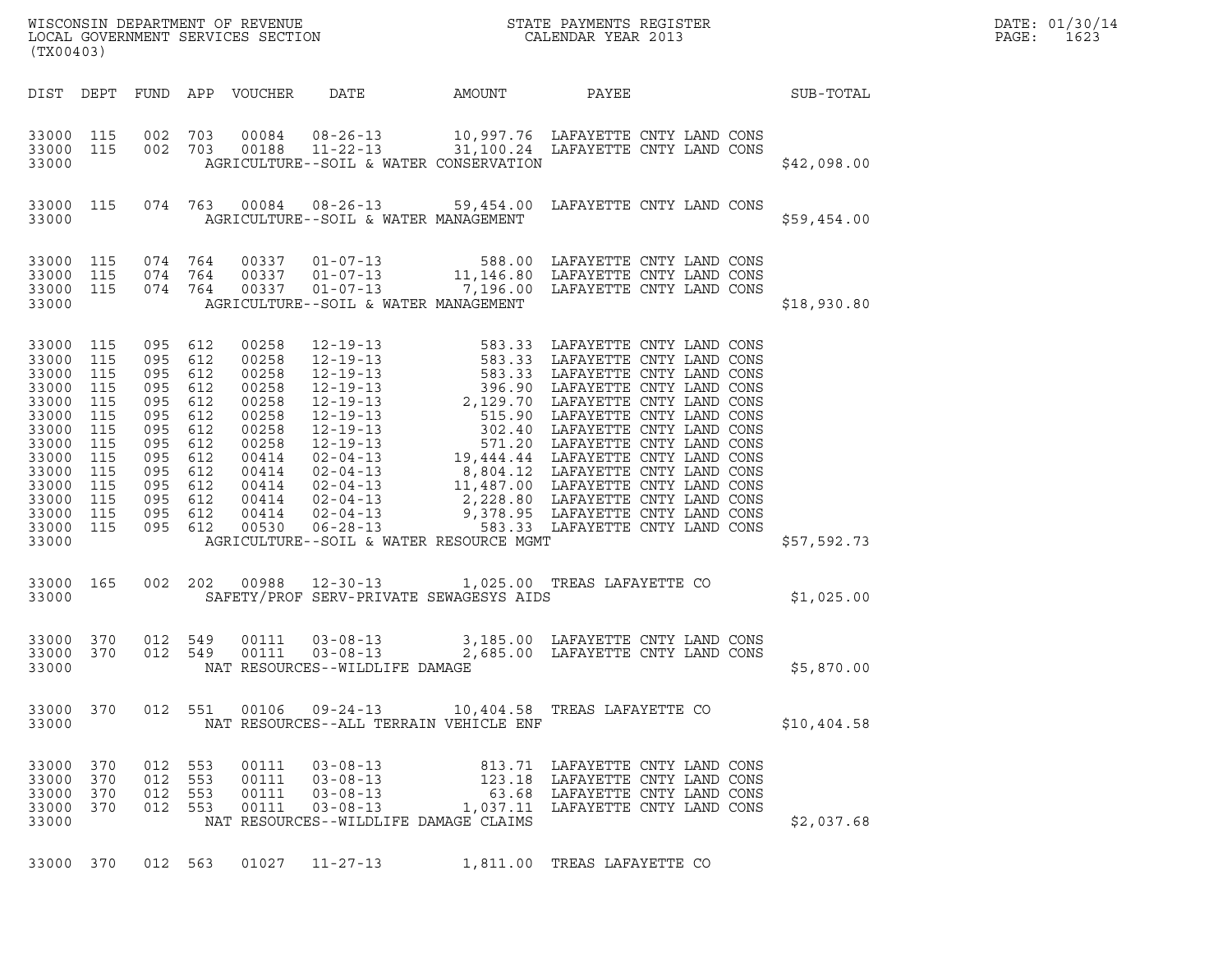| DATE: | 01/30/14 |
|-------|----------|
| PAGE: | 1624     |

|                                                                                                                               | WISCONSIN DEPARTMENT OF REVENUE<br>STATE PAYMENTS REGISTER<br>LOCAL GOVERNMENT SERVICES SECTION<br>CALENDAR YEAR 2013<br>(TX00403) |                                                                            |                                                                            |                                                                                                          |                                                                                                                                                                                                                                                         |                                                                                                  |                                                                                                                                                                                                                                     |               | DATE: 01/30/14<br>PAGE:<br>1624 |
|-------------------------------------------------------------------------------------------------------------------------------|------------------------------------------------------------------------------------------------------------------------------------|----------------------------------------------------------------------------|----------------------------------------------------------------------------|----------------------------------------------------------------------------------------------------------|---------------------------------------------------------------------------------------------------------------------------------------------------------------------------------------------------------------------------------------------------------|--------------------------------------------------------------------------------------------------|-------------------------------------------------------------------------------------------------------------------------------------------------------------------------------------------------------------------------------------|---------------|---------------------------------|
| DIST DEPT                                                                                                                     |                                                                                                                                    |                                                                            |                                                                            | FUND APP VOUCHER                                                                                         | DATE                                                                                                                                                                                                                                                    | AMOUNT                                                                                           | PAYEE                                                                                                                                                                                                                               | SUB-TOTAL     |                                 |
| 33000                                                                                                                         |                                                                                                                                    |                                                                            |                                                                            |                                                                                                          | NAT RESOURCES--COUNTY CONSERVATION AIDS                                                                                                                                                                                                                 |                                                                                                  |                                                                                                                                                                                                                                     | \$1,811.00    |                                 |
| 33000 370<br>33000                                                                                                            |                                                                                                                                    | 012 575                                                                    |                                                                            | 00134                                                                                                    | NAT RESOURCES--SNOWMOBILE TRAIL AIDS                                                                                                                                                                                                                    |                                                                                                  | 08-05-13 13,247.16 TREAS LAFAYETTE CO                                                                                                                                                                                               | \$13, 247.16  |                                 |
| 33000 370<br>33000<br>33000<br>33000                                                                                          | 370<br>370                                                                                                                         | 012 576<br>012 576<br>012 576                                              |                                                                            | 00419<br>00619<br>00620                                                                                  | $09 - 03 - 13$<br>$09 - 30 - 13$<br>NAT RESOURCES--ALL-TERRAIN VEHICLE TRAIL                                                                                                                                                                            |                                                                                                  | 19,200.00 TREAS LAFAYETTE CO<br>10,920.00 TREAS LAFAYETTE CO<br>09-30-13 1,796.88 TREAS LAFAYETTE CO                                                                                                                                | \$31,916.88   |                                 |
| 33000<br>33000<br>33000<br>33000<br>33000<br>33000                                                                            | 395<br>395<br>395<br>395<br>395                                                                                                    | 011 185<br>011 185<br>011 185<br>011 185                                   | 011 185                                                                    | 64516<br>67664<br>73072<br>80636<br>94593                                                                | $02 - 11 - 13$<br>$03 - 11 - 13$<br>$04 - 29 - 13$<br>$07 - 15 - 13$<br>TRANSPORTATION--HIGHWAY SAFETY-FEDERAL                                                                                                                                          |                                                                                                  | 178.92 TREAS LAFAYETTE CO<br>856.60 TREAS LAFAYETTE CO<br>1,391.04 TREAS LAFAYETTE CO<br>1,307.44 TREAS LAFAYETTE CO<br>11-18-13 504.40 TREAS LAFAYETTE CO                                                                          | \$4,238.40    |                                 |
| 33000<br>33000 395<br>33000<br>33000                                                                                          | - 395<br>- 395                                                                                                                     | 011 190<br>011 190<br>011 190                                              |                                                                            | 68033<br>82033<br>94033                                                                                  | $01 - 07 - 13$<br>$07 - 01 - 13$<br>$10 - 07 - 13$<br>TRANSPORTATION--GENERAL TRANSP AIDS-GTA                                                                                                                                                           |                                                                                                  | 153,813.00 COUNTY OF LAFAYETTE<br>307,626.00 COUNTY OF LAFAYETTE<br>153,813.02 COUNTY OF LAFAYETTE                                                                                                                                  | \$615, 252.02 |                                 |
| 33000 395<br>33000                                                                                                            |                                                                                                                                    |                                                                            | 011 278                                                                    | 83241                                                                                                    | 08-02-13<br>TRANSPORTATION--LRIP/TRIP/MSIP GRANTS                                                                                                                                                                                                       |                                                                                                  | 104,350.07 TREAS LAFAYETTE CO                                                                                                                                                                                                       | \$104, 350.07 |                                 |
| 33000 410<br>33000                                                                                                            |                                                                                                                                    |                                                                            | 002 116                                                                    |                                                                                                          | 11357 11-05-13<br>CORRECTIONS--LOCAL AID                                                                                                                                                                                                                |                                                                                                  | 14,582.40 TREAS LAFAYETTE CO                                                                                                                                                                                                        | \$14,582.40   |                                 |
| 33000 435<br>33000 435<br>33000<br>33000 435<br>33000<br>33000<br>33000<br>33000<br>33000<br>33000<br>33000<br>33000<br>33000 | 435<br>435<br>435<br>435<br>435<br>435<br>435<br>435<br>435                                                                        | 005 000<br>005 000<br>005<br>005<br>005<br>005<br>005<br>005<br>005<br>005 | 005 000<br>005 000<br>000<br>000<br>000<br>000<br>000<br>000<br>000<br>000 | 90310<br>90314<br>90318<br>90321<br>90323<br>90325<br>90400<br>90402<br>90403<br>90406<br>90408<br>90411 | $01 - 01 - 13$<br>$02 - 01 - 13$<br>$03 - 01 - 13$<br>$04 - 01 - 13$<br>$05 - 01 - 13$<br>$06 - 01 - 13$<br>$07 - 01 - 13$<br>$08 - 01 - 13$<br>$09 - 01 - 13$<br>$10 - 01 - 13$<br>$11 - 01 - 13$<br>$12 - 01 - 13$<br>HEALTH SERVICES--STATE/FED AIDS | 42,562.00<br>3,389.00<br>398,779.00<br>3,743.00<br>2,053.00<br>17,212.00<br>4,154.00<br>3,100.00 | 30,244.00 LAFAYETTE CO<br>5,649.00 LAFAYETTE CO<br>10,013.00 LAFAYETTE CO<br>98,030.00 LAFAYETTE CO<br>LAFAYETTE CO<br>LAFAYETTE CO<br>LAFAYETTE CO<br>LAFAYETTE CO<br>LAFAYETTE CO<br>LAFAYETTE CO<br>LAFAYETTE CO<br>LAFAYETTE CO | \$618,928.00  |                                 |
| 33000<br>33000<br>33000                                                                                                       | 437<br>437<br>437                                                                                                                  | 005<br>005<br>005                                                          | 000<br>000<br>000                                                          | 00000<br>00000<br>00000                                                                                  | $01 - 05 - 13$<br>$01 - 10 - 13$<br>$02 - 28 - 13$                                                                                                                                                                                                      | 9,787.31<br>11,812.75 LAFAYETTE                                                                  | LAFAYETTE<br>19,207.39 LAFAYETTE CHILD SUPPORT                                                                                                                                                                                      |               |                                 |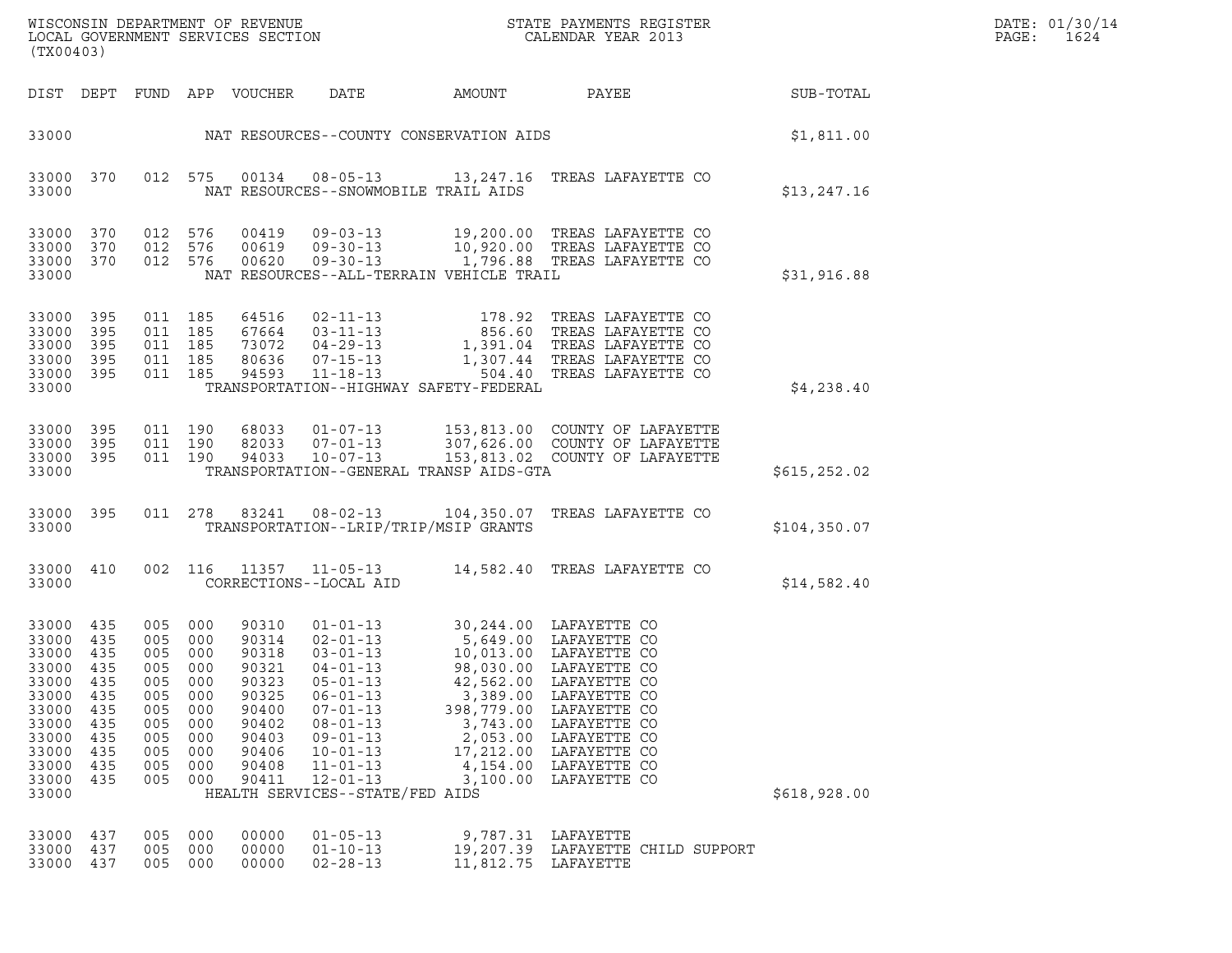| (TX00403)                                                                                                                                                      |                                                                                                                            |                                                                                                                            |                                                                                                                            |                                                                                                                                                                |                                                                                                                                                                |                                                                                                                                                              |                                                                                                                                                                                                                                                                                                                        |              |  |
|----------------------------------------------------------------------------------------------------------------------------------------------------------------|----------------------------------------------------------------------------------------------------------------------------|----------------------------------------------------------------------------------------------------------------------------|----------------------------------------------------------------------------------------------------------------------------|----------------------------------------------------------------------------------------------------------------------------------------------------------------|----------------------------------------------------------------------------------------------------------------------------------------------------------------|--------------------------------------------------------------------------------------------------------------------------------------------------------------|------------------------------------------------------------------------------------------------------------------------------------------------------------------------------------------------------------------------------------------------------------------------------------------------------------------------|--------------|--|
| DIST                                                                                                                                                           | DEPT                                                                                                                       | <b>FUND</b>                                                                                                                | APP                                                                                                                        | VOUCHER                                                                                                                                                        | DATE                                                                                                                                                           | AMOUNT                                                                                                                                                       | PAYEE                                                                                                                                                                                                                                                                                                                  | SUB-TOTAL    |  |
| 33000<br>33000<br>33000<br>33000<br>33000<br>33000<br>33000<br>33000<br>33000<br>33000<br>33000<br>33000<br>33000<br>33000<br>33000<br>33000<br>33000<br>33000 | 437<br>437<br>437<br>437<br>437<br>437<br>437<br>437<br>437<br>437<br>437<br>437<br>437<br>437<br>437<br>437<br>437<br>437 | 005<br>005<br>005<br>005<br>005<br>005<br>005<br>005<br>005<br>005<br>005<br>005<br>005<br>005<br>005<br>005<br>005<br>005 | 000<br>000<br>000<br>000<br>000<br>000<br>000<br>000<br>000<br>000<br>000<br>000<br>000<br>000<br>000<br>000<br>000<br>000 | 00000<br>00000<br>00000<br>00000<br>00000<br>00000<br>00000<br>00000<br>00000<br>00000<br>00000<br>00000<br>00000<br>00000<br>00000<br>00000<br>00000<br>00000 | $03 - 05 - 13$<br>$03 - 19 - 13$<br>$04 - 30 - 13$<br>$04 - 05 - 13$<br>$04 - 06 - 13$<br>$10 - 07 - 13$<br>$10 - 30 - 13$<br>$10 - 05 - 13$<br>$11 - 05 - 13$ | 16,494.81 LAFAYETTE<br>10,200.08 LAFAYETTE<br>50,468.92 LAFAYETTE<br>2,537.00 LAFAYETTE<br>31,774.25 LAFAYETTE<br>10,191.14 LAFAYETTE<br>10,731.65 LAFAYETTE | 22,855.93 LAFAYETTE CHILD SUPPORT<br>.26 LAFAYETTE<br>135.85 LAFAYETTE<br>10, 731.85 LAFATETTE CHILD SUPPORT<br>24, 844.19 LAFAYETTE CHILD SUPPORT<br>13, 001.34 LAFAYETTE<br>146, 992.06 LAFAYETTE<br>31, 515.11 LAFAYETTE<br>30, 295.04 LAFAYETTE CHILD SUPPORT<br>7, 706.78 LAFAYETTE CHILD SUPPORT<br>32, 537.02 L |              |  |
| 33000<br>33000                                                                                                                                                 | 437                                                                                                                        | 005                                                                                                                        | 000                                                                                                                        | 00000                                                                                                                                                          | $12 - 05 - 13$                                                                                                                                                 | $\sim$ $\sim$ 3<br>CHILDREN & FAMILIES--STATE/FEDERAL AIDS                                                                                                   | 6,233.76 LAFAYETTE                                                                                                                                                                                                                                                                                                     | \$489,528.64 |  |
| 33000<br>33000                                                                                                                                                 | 455                                                                                                                        | 002                                                                                                                        | 221                                                                                                                        | 04841                                                                                                                                                          | $07 - 30 - 13$                                                                                                                                                 | 80.00<br>JUSTICE--LAW ENFORCEMENT SERVICES AID                                                                                                               | TREAS LAFAYETTE CNTY                                                                                                                                                                                                                                                                                                   | \$80.00      |  |
| 33000<br>33000                                                                                                                                                 | 455                                                                                                                        | 002                                                                                                                        | 231                                                                                                                        | 00359                                                                                                                                                          | $02 - 11 - 13$<br>JUSTICE--LAW ENFORCEMENT TRAINING                                                                                                            | 5,600.00                                                                                                                                                     | TREAS LAFAYETTE CNTY                                                                                                                                                                                                                                                                                                   | \$5,600.00   |  |
| 33000<br>33000                                                                                                                                                 | 455                                                                                                                        | 002                                                                                                                        | 503                                                                                                                        | 00033                                                                                                                                                          | JUSTICE--VICTIM/WITNESS SERVICES AID                                                                                                                           | $03 - 12 - 13$ 6, 034.03                                                                                                                                     | TREAS LAFAYETTE CO                                                                                                                                                                                                                                                                                                     | \$6,034.03   |  |
| 33000<br>33000                                                                                                                                                 | 455                                                                                                                        | 002                                                                                                                        | 532                                                                                                                        | 04766                                                                                                                                                          |                                                                                                                                                                | JUSTICE--VICTIM/WITNESS ASSISTANCE SERV                                                                                                                      | 07-30-13 6,167.14 TREAS LAFAYETTE CO                                                                                                                                                                                                                                                                                   | \$6,167.14   |  |
| 33000<br>33000<br>33000                                                                                                                                        | 465<br>465                                                                                                                 | 002<br>002                                                                                                                 | 308<br>308                                                                                                                 | 00327<br>00857                                                                                                                                                 | $01 - 23 - 13$<br>$12 - 03 - 13$                                                                                                                               | MILITARY AFFAIRS-EMER MGMT-RESPONSE EQMT                                                                                                                     | 8,605.00 TREAS LAFAYETTE CO<br>5,061.00 TREAS LAFAYETTE CO                                                                                                                                                                                                                                                             | \$13,666.00  |  |
| 33000<br>33000                                                                                                                                                 | 465                                                                                                                        | 002                                                                                                                        | 337                                                                                                                        | 00873                                                                                                                                                          | $03 - 20 - 13$                                                                                                                                                 | 7,089.00<br>MILITARY AFFAIRS-EMERGENCY MGMT PLANNING                                                                                                         | TREAS LAFAYETTE CO                                                                                                                                                                                                                                                                                                     | \$7,089.00   |  |
| 33000 465<br>33000 465<br>33000                                                                                                                                |                                                                                                                            | 002<br>002                                                                                                                 | 342<br>342                                                                                                                 |                                                                                                                                                                |                                                                                                                                                                | MILITARY AFFAIRS-EMERGENCY MGMT-FED FUND                                                                                                                     | 00553  02-28-13  14, 201.25  TREAS LAFAYETTE CO<br>00577  03-18-13  2,458.06 TREAS LAFAYETTE CO                                                                                                                                                                                                                        | \$16,659.31  |  |
| 33000 485                                                                                                                                                      |                                                                                                                            |                                                                                                                            | 002 127                                                                                                                    | 05454                                                                                                                                                          | $06 - 17 - 13$                                                                                                                                                 |                                                                                                                                                              | 850.00 TREAS LAFAYETTE CO                                                                                                                                                                                                                                                                                              |              |  |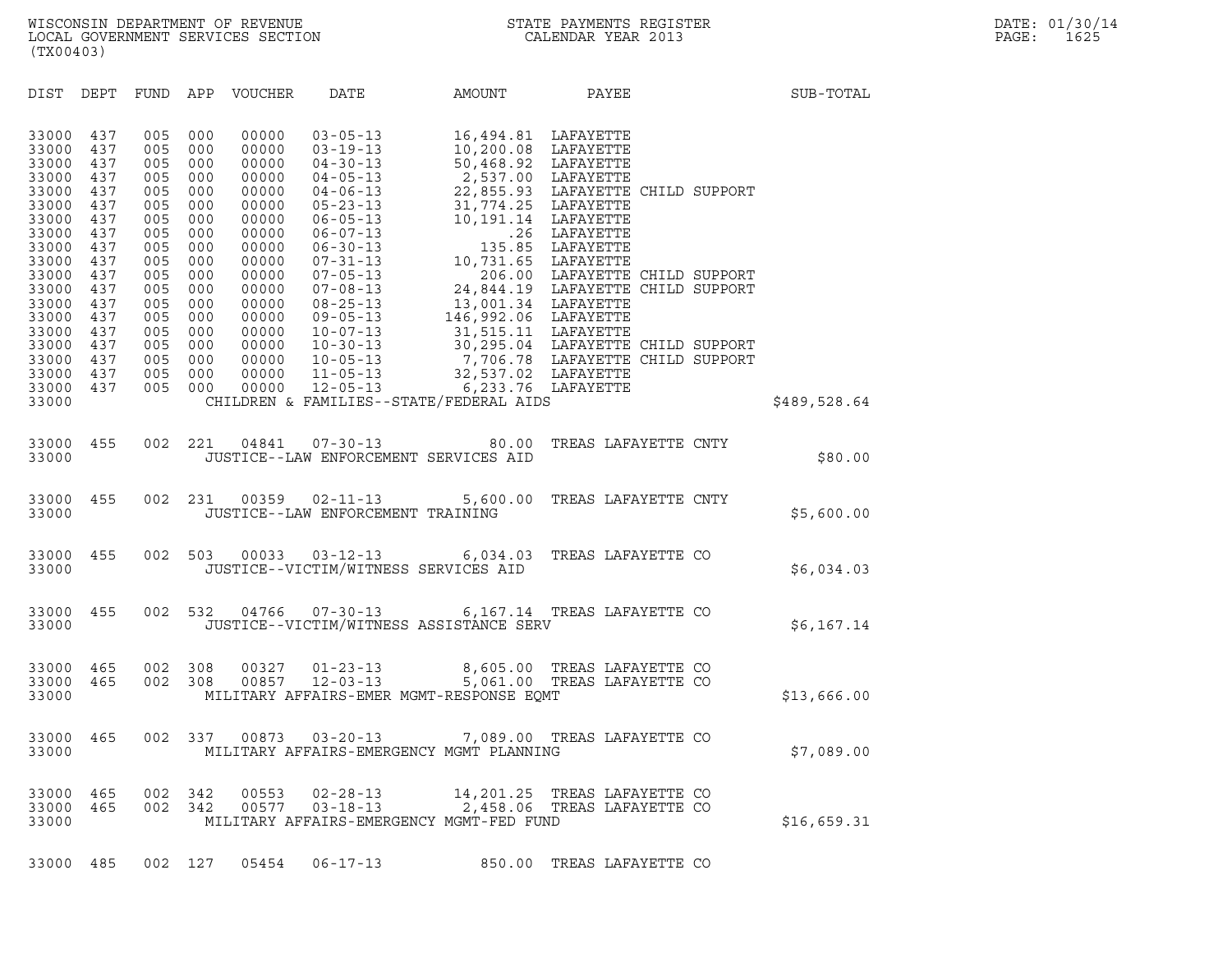| (TX00403)                                                                                                                                                                        |                                                                                                                                   |                                                                                                                                                                                                       |                                                                                  |                                                                                                                                                                         |                                                                                                                                                                                                                      |                                                                                                                        | WISCONSIN DEPARTMENT OF REVENUE ${\small \begin{array}{ll} \text{MISCONS} \\ \text{LOCAL GoveRNMENT S ERVICES SECTION \\ \text{LOCAL SVOER} \end{array}}$                                                                                                            |             | DATE: 01/30/14<br>PAGE:<br>1626 |
|----------------------------------------------------------------------------------------------------------------------------------------------------------------------------------|-----------------------------------------------------------------------------------------------------------------------------------|-------------------------------------------------------------------------------------------------------------------------------------------------------------------------------------------------------|----------------------------------------------------------------------------------|-------------------------------------------------------------------------------------------------------------------------------------------------------------------------|----------------------------------------------------------------------------------------------------------------------------------------------------------------------------------------------------------------------|------------------------------------------------------------------------------------------------------------------------|----------------------------------------------------------------------------------------------------------------------------------------------------------------------------------------------------------------------------------------------------------------------|-------------|---------------------------------|
|                                                                                                                                                                                  |                                                                                                                                   |                                                                                                                                                                                                       |                                                                                  | DIST DEPT FUND APP VOUCHER                                                                                                                                              | DATE                                                                                                                                                                                                                 | AMOUNT                                                                                                                 | PAYEE SUB-TOTAL                                                                                                                                                                                                                                                      |             |                                 |
| 33000                                                                                                                                                                            |                                                                                                                                   |                                                                                                                                                                                                       |                                                                                  |                                                                                                                                                                         | VETERANS AFFAIRS GRANTS                                                                                                                                                                                              |                                                                                                                        |                                                                                                                                                                                                                                                                      | \$850.00    |                                 |
| 33000<br>33000                                                                                                                                                                   | 485                                                                                                                               |                                                                                                                                                                                                       |                                                                                  |                                                                                                                                                                         | VETERANS AFFAIRS--GRANTS TO COUNTIES                                                                                                                                                                                 |                                                                                                                        | 082  267  05454  06-17-13  3,825.00 TREAS LAFAYETTE CO                                                                                                                                                                                                               | \$3,825.00  |                                 |
| 33000<br>33000                                                                                                                                                                   | 485                                                                                                                               | 082 280                                                                                                                                                                                               |                                                                                  |                                                                                                                                                                         | VETERANS AFFAIRS--GRANTS                                                                                                                                                                                             |                                                                                                                        | $02489$ $01-02-13$ 2,366.55 TREAS LAFAYETTE CO                                                                                                                                                                                                                       | \$2,366.55  |                                 |
| 33000<br>33000                                                                                                                                                                   | 485                                                                                                                               |                                                                                                                                                                                                       | 083 370                                                                          | 05454                                                                                                                                                                   | VETERANS AFFAIRS--GRANTS TO COUNTIES                                                                                                                                                                                 |                                                                                                                        | 06-17-13 3,825.00 TREAS LAFAYETTE CO                                                                                                                                                                                                                                 | \$3,825.00  |                                 |
| 33000<br>33000                                                                                                                                                                   | 505                                                                                                                               | 002 116                                                                                                                                                                                               |                                                                                  | 01312                                                                                                                                                                   | DOA--LAND INFORMATION BOARD GRANTS                                                                                                                                                                                   |                                                                                                                        | 09-06-13 25,700.00 TREAS LAFAYETTE CNTY                                                                                                                                                                                                                              | \$25,700.00 |                                 |
| 33000<br>33000<br>33000<br>33000<br>33000<br>33000<br>33000<br>33000<br>33000<br>33000<br>33000<br>33000<br>33000<br>33000<br>33000<br>33000<br>33000<br>33000<br>33000<br>33000 | 505<br>505<br>505<br>505<br>505<br>505<br>505<br>505<br>505<br>505<br>505<br>505<br>505<br>505<br>505<br>505<br>505<br>505<br>505 | 002 155<br>002 155<br>002 155<br>002 155<br>002 155<br>002 155<br>002 155<br>002 155<br>002 155<br>002 155<br>002<br>002 155<br>002 155<br>002 155<br>002<br>002 155<br>002 155<br>002 155<br>002 155 | 155<br>155                                                                       | 60033<br>60033<br>60124<br>60294<br>60294<br>60375<br>60375<br>60412<br>60412<br>60518<br>60518<br>60592<br>60592<br>60666<br>60666<br>60733<br>60733<br>60810<br>60810 | DOA-HOUSING ASSISTANCE-FEDERAL FUNDS                                                                                                                                                                                 |                                                                                                                        |                                                                                                                                                                                                                                                                      | \$14,512.08 |                                 |
| 33000<br>33000<br>33000<br>33000<br>33000<br>33000<br>33000<br>33000<br>33000<br>33000<br>33000<br>33000                                                                         | 505<br>505<br>505<br>505<br>505<br>505<br>505<br>505<br>505<br>505<br>505<br>505                                                  | 035<br>035<br>035<br>035<br>035<br>035<br>035<br>035<br>035<br>035<br>035<br>035                                                                                                                      | 371<br>371<br>371<br>371<br>371<br>371<br>371<br>371<br>371<br>371<br>371<br>371 | 60033<br>60033<br>60124<br>60124<br>60124<br>60161<br>60161<br>60252<br>60294<br>60294<br>60294<br>60375                                                                | $08 - 06 - 13$<br>$08 - 06 - 13$<br>$09 - 24 - 13$<br>$09 - 24 - 13$<br>$09 - 24 - 13$<br>$10 - 08 - 13$<br>$10 - 08 - 13$<br>$11 - 25 - 13$<br>$12 - 09 - 13$<br>$12 - 09 - 13$<br>$12 - 09 - 13$<br>$01 - 08 - 13$ | 477.43<br>477.44<br>1,355.89<br>236.90<br>441.66<br>445.00<br>771.39<br>518.10<br>504.84<br>650.00<br>504.84<br>400.00 | TREAS LAFAYETTE CO<br>TREAS LAFAYETTE CO<br>TREAS LAFAYETTE CO<br>TREAS LAFAYETTE CO<br>TREAS LAFAYETTE CO<br>TREAS LAFAYETTE CO<br>TREAS LAFAYETTE CO<br>TREAS LAFAYETTE CO<br>TREAS LAFAYETTE CO<br>TREAS LAFAYETTE CO<br>TREAS LAFAYETTE CO<br>TREAS LAFAYETTE CO |             |                                 |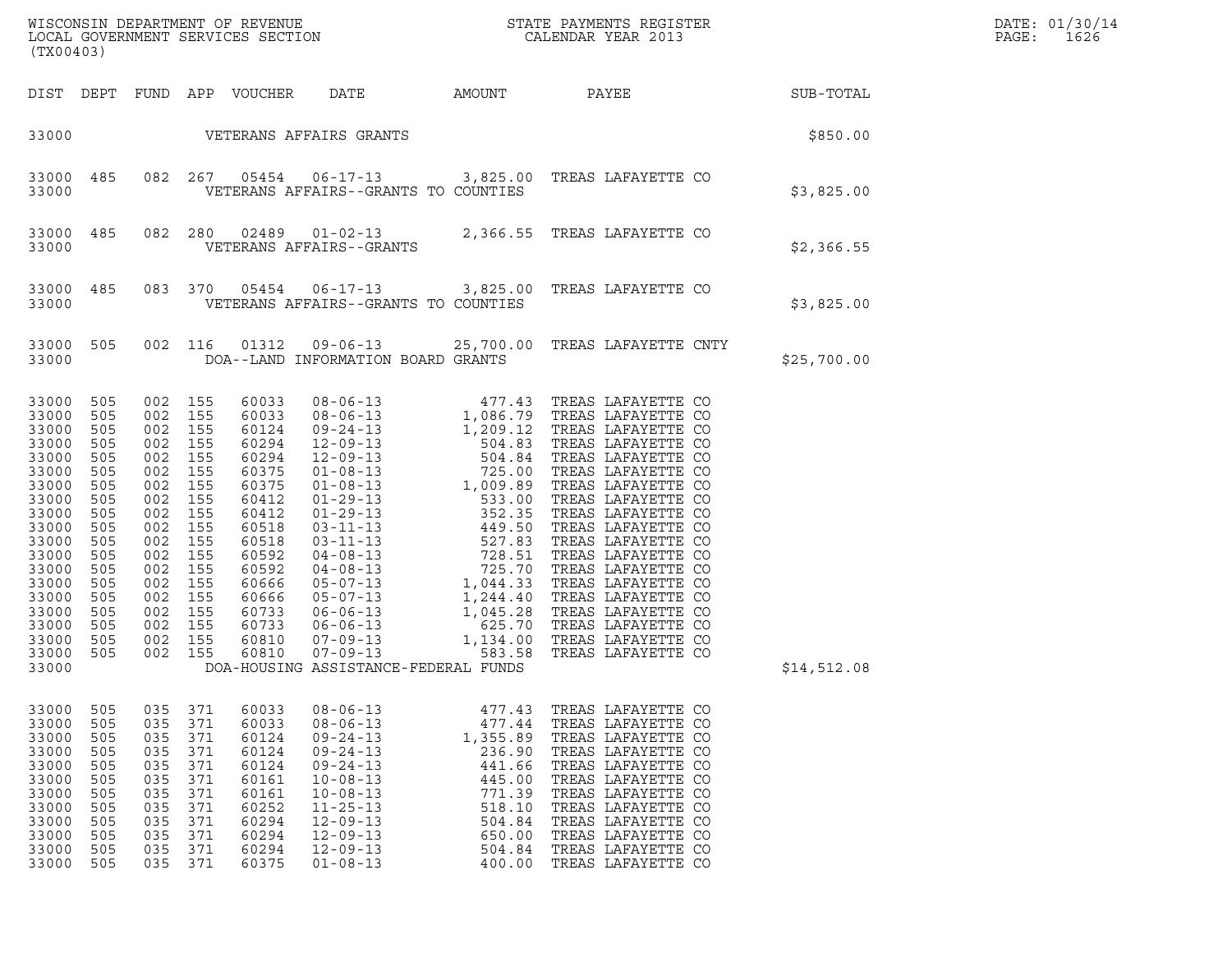| (TX00403)                                                                                                                                                               |                                                                                                                            |                                                                                                                            |                                                                                                                            |                  |                                                |                                          |                                                                                                             |                |
|-------------------------------------------------------------------------------------------------------------------------------------------------------------------------|----------------------------------------------------------------------------------------------------------------------------|----------------------------------------------------------------------------------------------------------------------------|----------------------------------------------------------------------------------------------------------------------------|------------------|------------------------------------------------|------------------------------------------|-------------------------------------------------------------------------------------------------------------|----------------|
| DIST                                                                                                                                                                    | DEPT                                                                                                                       |                                                                                                                            |                                                                                                                            | FUND APP VOUCHER | DATE                                           | AMOUNT                                   | <b>PAYEE</b>                                                                                                | SUB-TOTAL      |
| 33000<br>33000<br>33000<br>33000<br>33000<br>33000<br>33000<br>33000<br>33000<br>33000<br>33000<br>33000<br>33000<br>33000<br>33000<br>33000<br>33000<br>33000<br>33000 | 505<br>505<br>505<br>505<br>505<br>505<br>505<br>505<br>505<br>505<br>505<br>505<br>505<br>505<br>505<br>505<br>505<br>505 | 035<br>035<br>035<br>035<br>035<br>035<br>035<br>035<br>035<br>035<br>035<br>035<br>035<br>035<br>035<br>035<br>035<br>035 | 371<br>371<br>371<br>371<br>371<br>371<br>371<br>371<br>371<br>371<br>371<br>371<br>371<br>371<br>371<br>371<br>371<br>371 | 60810            | DOA--PUBLIC BENEFITS FUND                      |                                          |                                                                                                             | \$15, 254.68   |
| 33000<br>33000<br>33000                                                                                                                                                 | 835<br>835                                                                                                                 |                                                                                                                            |                                                                                                                            |                  | REVENUE--STATE SHARED REVENUES                 |                                          | 002 105 43766 07-22-13 251,198.66 TREAS LAFAYETTE CO 002 105 80868 11-18-13 1,424,822.64 TREAS LAFAYETTE CO | \$1,676,021.30 |
| 33000<br>33000                                                                                                                                                          | 835                                                                                                                        | 002                                                                                                                        | 109                                                                                                                        |                  | 01033 07-22-13<br>REVENUE--EXEMPT COMPUTER AID |                                          | 2,592.00 TREAS LAFAYETTE CO                                                                                 | \$2,592.00     |
| 33000<br>33000<br>33000                                                                                                                                                 | 835<br>835                                                                                                                 |                                                                                                                            | 002 302                                                                                                                    |                  |                                                | REVENUE-FIRST DOLLAR/SCHOOL LEVY CREDITS | 10048  07-22-13  1,766,520.86  TREAS LAFAYETTE CO<br>002 302 11048 07-22-13 573,318.51 TREAS LAFAYETTE CO   | \$2,339,839.37 |
| 33000<br>33000                                                                                                                                                          | 835                                                                                                                        |                                                                                                                            |                                                                                                                            |                  | REVENUE--LOTTERY CREDIT -                      |                                          | 021  363  37187  03-25-13  493, 263.01  TREAS LAFAYETTE CO                                                  | \$493,263.01   |
| 33000                                                                                                                                                                   |                                                                                                                            |                                                                                                                            |                                                                                                                            |                  | DISTRICT TOTAL APPROPRIATIONS                  |                                          |                                                                                                             | \$6,724,611.83 |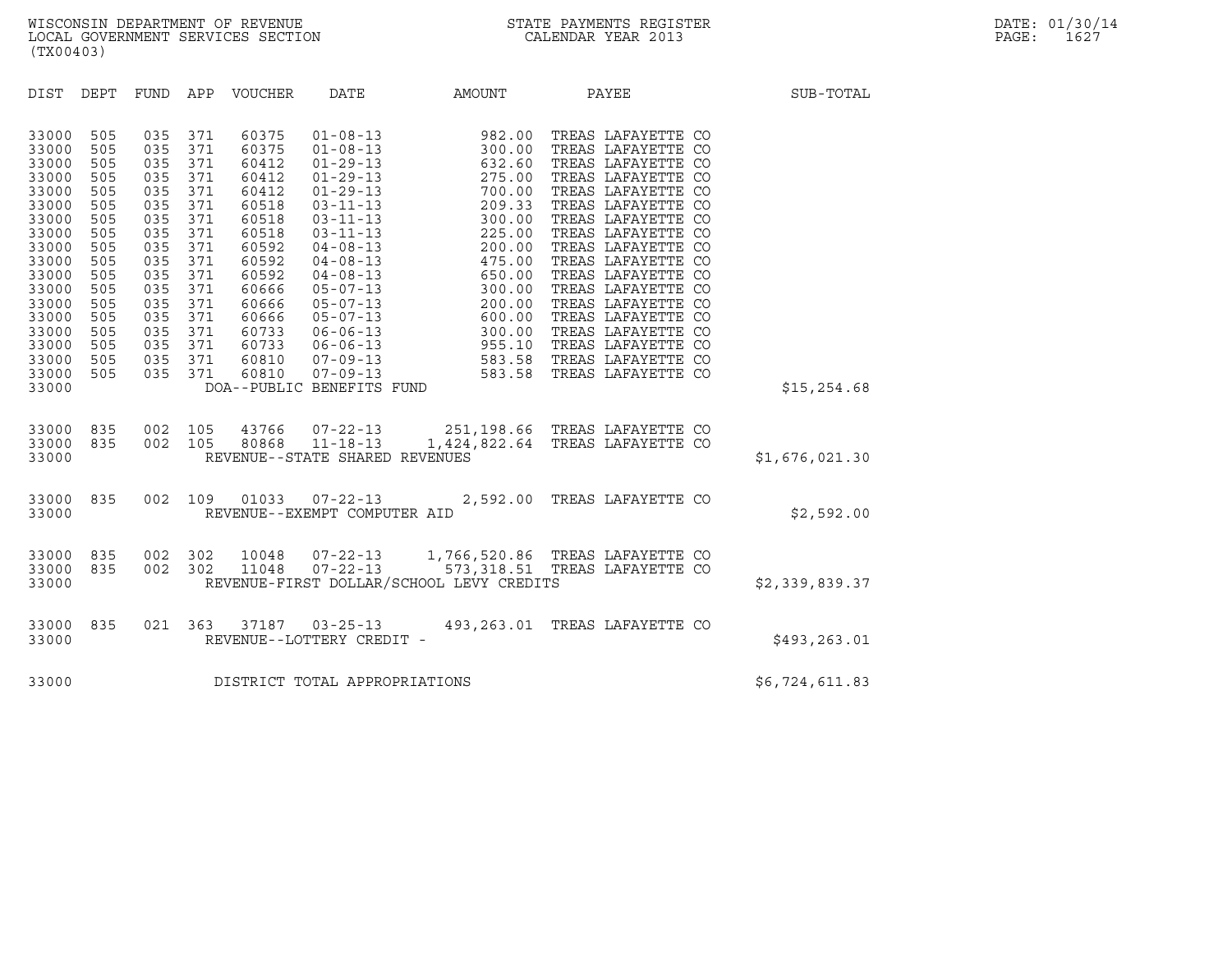| (TX00403)                                     |                   |                               |         |                                 |                                |                                                                                                                                                                                                                                 | $\tt WISCONSIM DEPARTMENT OF REVENUE$ $\tt WISCONMIN SERS THE RUSTER$<br>LOCAL GOVERNMENT SERVICES SECTION $\tt CALENDAR$<br>YEAR 2013 |             | DATE: 01/30/14<br>PAGE: 1628 |
|-----------------------------------------------|-------------------|-------------------------------|---------|---------------------------------|--------------------------------|---------------------------------------------------------------------------------------------------------------------------------------------------------------------------------------------------------------------------------|----------------------------------------------------------------------------------------------------------------------------------------|-------------|------------------------------|
|                                               |                   |                               |         | DIST DEPT FUND APP VOUCHER DATE |                                |                                                                                                                                                                                                                                 | AMOUNT PAYEE SUB-TOTAL                                                                                                                 |             |                              |
| 33002 165<br>33002                            |                   |                               |         |                                 |                                | SAFETY/PROF SERV--FIRE INSURANCE DUES                                                                                                                                                                                           | 002  225  00811  07-03-13  1,277.63  TREAS TN ARGYLE                                                                                   | \$1,277.63  |                              |
| 33002 370                                     |                   |                               |         |                                 |                                |                                                                                                                                                                                                                                 | 002 503 15825 02-06-13 3,913.49 TREAS TN ARGYLE                                                                                        |             |                              |
| 33002                                         |                   |                               |         |                                 |                                | NAT RESOURCES--AIDS IN LIEU OF TAXES                                                                                                                                                                                            | TOWN SHARE 466.61                                                                                                                      | \$3,913.49  |                              |
| 33002 370<br>33002                            |                   |                               | 012 571 |                                 |                                | NAT RESOURCES--FOREST CROP/MFL/CO FOREST                                                                                                                                                                                        | 36369  06-10-13    167.73    TREAS TN ARGYLE                                                                                           | \$167.73    |                              |
| 33002                                         |                   |                               |         |                                 |                                | NAT RESOURCES--AIDS IN LIEU OF TAXES                                                                                                                                                                                            |                                                                                                                                        | \$67.95     |                              |
| 33002 395<br>33002<br>33002<br>33002<br>33002 | 395<br>395<br>395 | 011 191<br>011 191<br>011 191 | 011 191 |                                 |                                | 70811  01-07-13  19,211.77  TOWN OF ARGYLE<br>76811  04-01-13  19,211.77  TOWN OF ARGYLE<br>84811  07-01-13  19,211.77  TOWN OF ARGYLE<br>96811  10-07-13  19,211.79  TOWN OF ARGYLE<br>TRANSPORTATION--GENERAL TRANSP AIDS-GTA |                                                                                                                                        | \$76,847.10 |                              |
| 33002<br>33002 835<br>33002                   | 835               | 002 105                       | 002 105 |                                 | REVENUE--STATE SHARED REVENUES |                                                                                                                                                                                                                                 | 43740  07-22-13  2,246.04 TREAS TN ARGYLE<br>80842  11-18-13  12,727.57  TREAS TN ARGYLE                                               | \$14,973.61 |                              |
| 33002 835<br>33002                            |                   |                               |         |                                 | REVENUE--EXEMPT COMPUTER AID   |                                                                                                                                                                                                                                 | 002 109 02729 07-22-13 6.00 TREAS TN ARGYLE                                                                                            | \$6.00      |                              |
| 33002                                         |                   |                               |         |                                 | DISTRICT TOTAL APPROPRIATIONS  |                                                                                                                                                                                                                                 |                                                                                                                                        | \$97,253.51 |                              |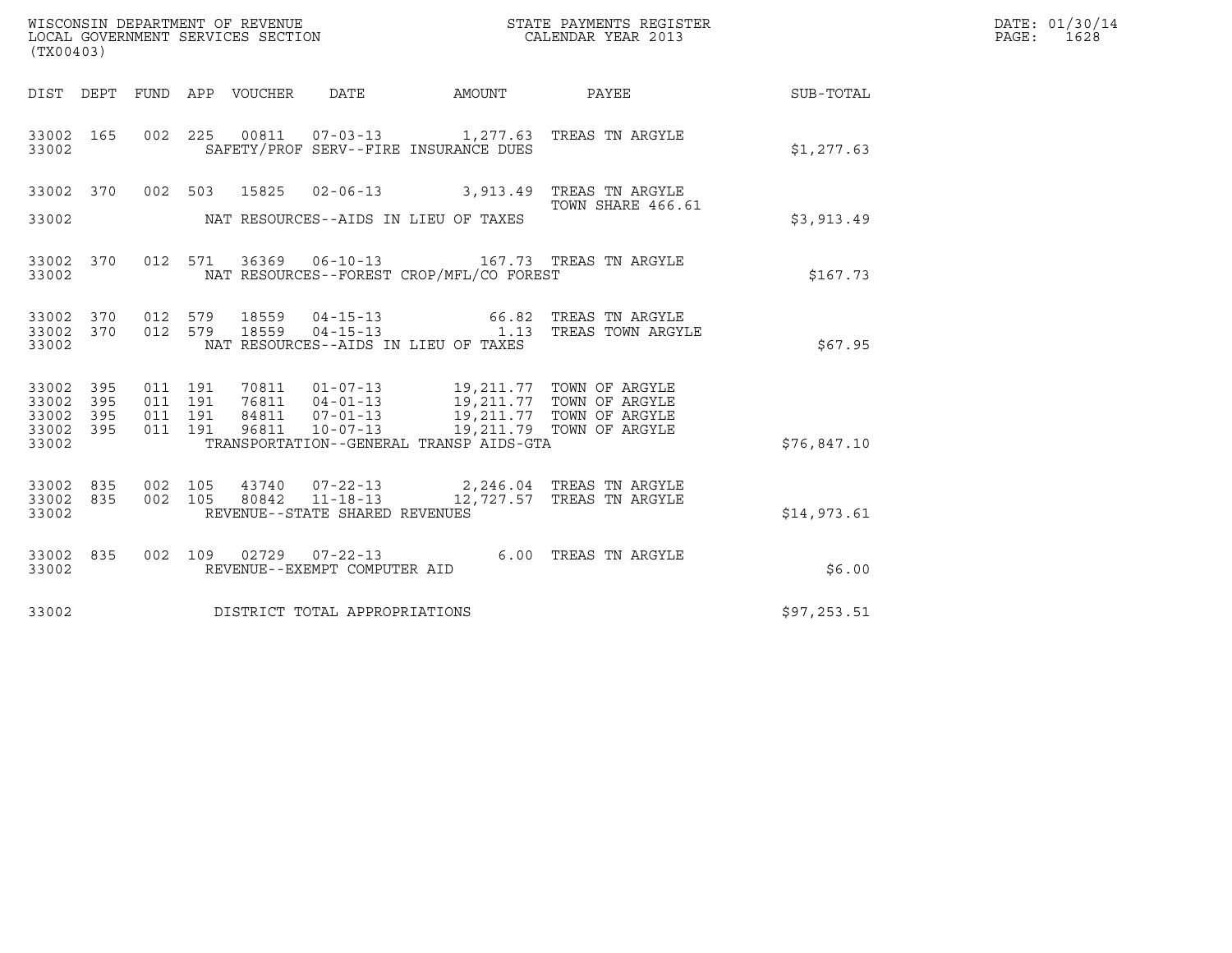| ${\tt WISCOONSIM\ DEPARTMENT\ OF\ REVENUE}\qquad \qquad {\tt STATE\ PAYMENTS\ REGISTER\ LOCAL\ GOVERNMENT\ SERVICES\ SECTION\qquad \qquad {\tt CALENDAR\ YEAR\ 2013}$<br>(TX00403) |                                |                               |         |                |                                                          |                                          |                                                                                                                                                       |              | DATE: 01/30/14<br>$\mathtt{PAGE:}$<br>1629 |
|------------------------------------------------------------------------------------------------------------------------------------------------------------------------------------|--------------------------------|-------------------------------|---------|----------------|----------------------------------------------------------|------------------------------------------|-------------------------------------------------------------------------------------------------------------------------------------------------------|--------------|--------------------------------------------|
|                                                                                                                                                                                    |                                |                               |         |                |                                                          |                                          |                                                                                                                                                       |              |                                            |
| 33004                                                                                                                                                                              | 33004 165                      |                               |         |                |                                                          | SAFETY/PROF SERV--FIRE INSURANCE DUES    | 002  225  00812  07-03-13  1,739.72  TREAS TN BELMONT                                                                                                 | \$1,739.72   |                                            |
| 33004                                                                                                                                                                              |                                |                               |         |                |                                                          | NAT RESOURCES--AIDS IN LIEU OF TAXES     | 33004 370 002 503 15826 02-06-13 5,502.37 TREAS TN BELMONT<br>TOWN SHARE 519.79                                                                       | \$5,502.37   |                                            |
| 33004                                                                                                                                                                              | 33004 370                      |                               |         |                |                                                          | NAT RESOURCES--FOREST CROP/MFL/CO FOREST | 012 571 36370 06-10-13 152.26 TREAS TN BELMONT                                                                                                        | \$152.26     |                                            |
| 33004                                                                                                                                                                              | 33004 370 012 579<br>33004 370 |                               |         |                |                                                          | NAT RESOURCES--AIDS IN LIEU OF TAXES     | 012 579 18560 04-15-13 6.08 TREAS TN BELMONT<br>012 579 18560 04-15-13 304.63 TREAS TOWN BELMONT                                                      | \$310.71     |                                            |
| 33004                                                                                                                                                                              |                                |                               |         |                | NAT RESOURCES--RU RECYCLING GRANT                        |                                          | 33004 370 074 670 40684 05-20-13 2,086.20 TREAS TN BELMONT                                                                                            | \$2,086.20   |                                            |
| 33004 395<br>33004<br>33004 395<br>33004 395<br>33004                                                                                                                              | 395                            | 011 191<br>011 191<br>011 191 | 011 191 | 84812<br>96812 | 76812 04-01-13                                           | TRANSPORTATION--GENERAL TRANSP AIDS-GTA  | 70812  01-07-13  24,525.44  TOWN OF BELMONT<br>04-01-13<br>04-01-13<br>07-01-13<br>24,525.44 TOWN OF BELMONT<br>10-07-13<br>24,525.46 TOWN OF BELMONT | \$98,101.78  |                                            |
| 33004 835<br>33004                                                                                                                                                                 | 33004 835                      | 002 105                       |         |                | 002 105 80843 11-18-13<br>REVENUE--STATE SHARED REVENUES |                                          | 43741  07-22-13  4,999.22  TREAS TN BELMONT<br>28,335.81 TREAS TN BELMONT                                                                             | \$33,335.03  |                                            |
| 33004                                                                                                                                                                              | 33004 835                      |                               |         |                | REVENUE--EXEMPT COMPUTER AID                             |                                          | 002 109 02730 07-22-13 15.00 TREAS TN BELMONT                                                                                                         | \$15.00      |                                            |
| 33004                                                                                                                                                                              |                                |                               |         |                |                                                          | DOA-PAYMENT FOR MUNICIPAL SERVICES AID   | 33004 835 002 501 00002 02-01-13 107.00 TREAS TN BELMONT                                                                                              | \$107.00     |                                            |
| 33004 835<br>33004                                                                                                                                                                 |                                | 021 363                       |         |                | 35717 03-25-13<br>REVENUE--LOTTERY CREDIT -              |                                          | 5,077.20 TREAS TN BELMONT                                                                                                                             | \$5,077.20   |                                            |
| 33004                                                                                                                                                                              |                                |                               |         |                | DISTRICT TOTAL APPROPRIATIONS                            |                                          |                                                                                                                                                       | \$146,427.27 |                                            |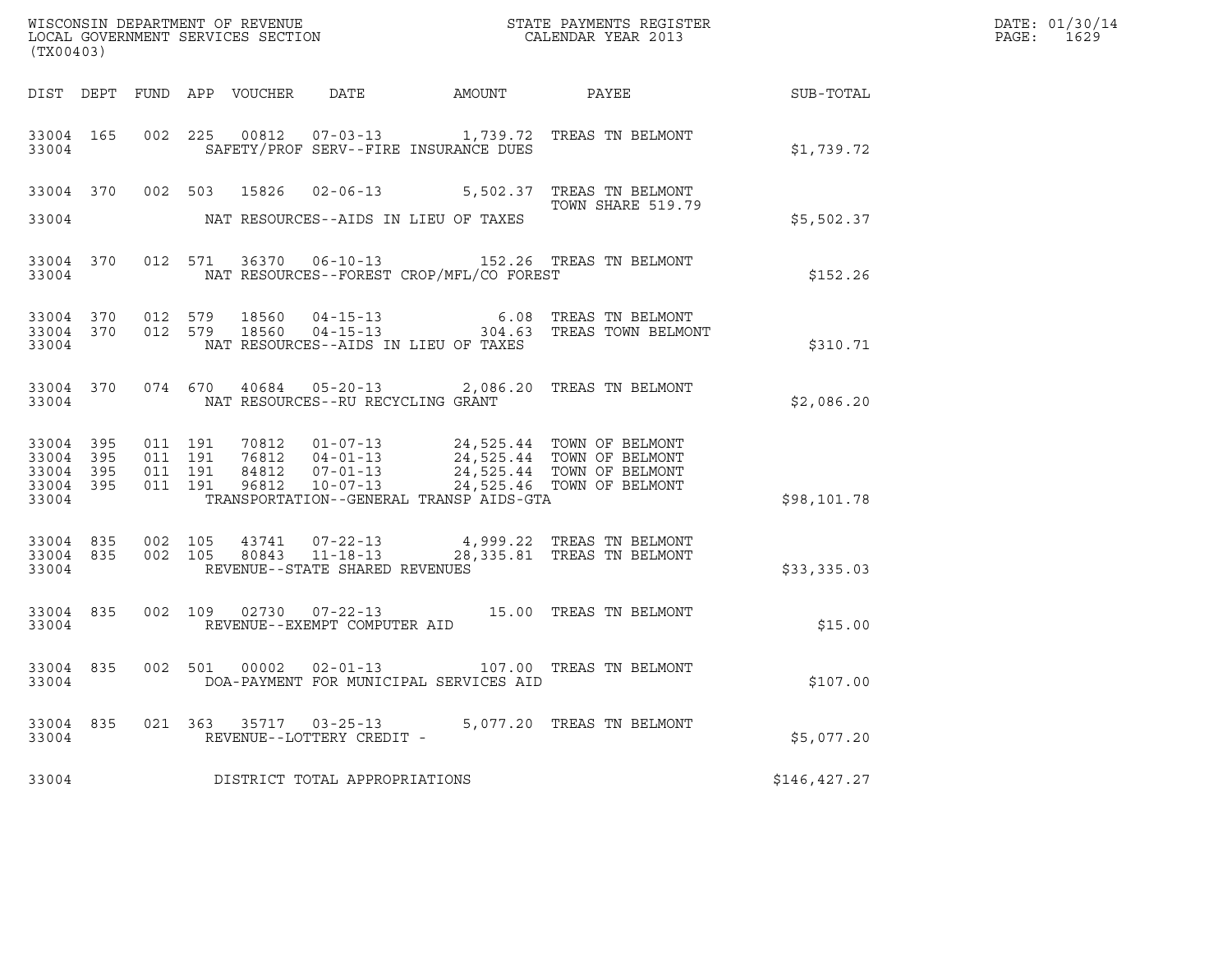| WISCONSIN DEPARTMENT OF REVENUE<br>LOCAL GOVERNMENT SERVICES SECTION | STATE PAYMENTS REGISTER<br>CALENDAR YEAR 2013 | DATE: 01/30/14<br>1630<br>PAGE: |
|----------------------------------------------------------------------|-----------------------------------------------|---------------------------------|

| WISCONSIN DEPARTMENT OF REVENUE<br>STATE PAYMENTS REGISTER<br>CALENDAR YEAR 2013<br>LOCAL GOVERNMENT SERVICES SECTION<br>(TX00403) |            |  |  |               |                                   |                                                                                                                                                                                                                                                                                                                                                            |                                                                                                  | DATE: 01/30/14<br>$\mathtt{PAGE}$ :<br>1630 |  |
|------------------------------------------------------------------------------------------------------------------------------------|------------|--|--|---------------|-----------------------------------|------------------------------------------------------------------------------------------------------------------------------------------------------------------------------------------------------------------------------------------------------------------------------------------------------------------------------------------------------------|--------------------------------------------------------------------------------------------------|---------------------------------------------|--|
|                                                                                                                                    |            |  |  |               |                                   | DIST DEPT FUND APP VOUCHER DATE AMOUNT                                                                                                                                                                                                                                                                                                                     | PAYEE                                                                                            | SUB-TOTAL                                   |  |
| 33006 165<br>33006                                                                                                                 |            |  |  |               |                                   | SAFETY/PROF SERV--FIRE INSURANCE DUES                                                                                                                                                                                                                                                                                                                      | 002 225 00813 07-03-13 1,278.76 TREAS TN BENTON                                                  | \$1,278.76                                  |  |
| 33006 370                                                                                                                          |            |  |  | 002 503 15827 |                                   |                                                                                                                                                                                                                                                                                                                                                            | 02-06-13 2,074.79 TREAS TN BENTON<br>TOWN SHARE 191.29                                           |                                             |  |
| 33006                                                                                                                              |            |  |  |               |                                   | NAT RESOURCES--AIDS IN LIEU OF TAXES                                                                                                                                                                                                                                                                                                                       |                                                                                                  | \$2.074.79                                  |  |
| 33006                                                                                                                              | 33006 370  |  |  |               |                                   | NAT RESOURCES--FOREST CROP/MFL/CO FOREST                                                                                                                                                                                                                                                                                                                   | 012 571 36371 06-10-13 14.56 TREAS TN BENTON                                                     | \$14.56                                     |  |
| 33006 370<br>33006                                                                                                                 |            |  |  |               | NAT RESOURCES--RU RECYCLING GRANT |                                                                                                                                                                                                                                                                                                                                                            | 074 670 40685 05-20-13 228.90 TREAS TN BENTON                                                    | \$228.90                                    |  |
| 33006<br>33006                                                                                                                     | 395<br>395 |  |  |               |                                   |                                                                                                                                                                                                                                                                                                                                                            |                                                                                                  |                                             |  |
| 33006<br>33006 395                                                                                                                 | 395        |  |  |               |                                   | $\begin{array}{cccc} 011 & 191 & 70813 & 01\texttt{-}07\texttt{-}13 \\ 011 & 191 & 76813 & 04\texttt{-}01\texttt{-}13 \\ 011 & 191 & 84813 & 07\texttt{-}01\texttt{-}13 \\ 011 & 191 & 84813 & 07\texttt{-}01\texttt{-}13 \\ 011 & 191 & 96813 & 10\texttt{-}07\texttt{-}13 \\ \end{array} \qquad \quad \begin{array}{c} \text{16,750.76} & \text{TOWN OF$ |                                                                                                  |                                             |  |
| 33006                                                                                                                              |            |  |  |               |                                   | TRANSPORTATION--GENERAL TRANSP AIDS-GTA                                                                                                                                                                                                                                                                                                                    |                                                                                                  | \$67,003.05                                 |  |
| 33006<br>33006 835                                                                                                                 | 835        |  |  |               |                                   |                                                                                                                                                                                                                                                                                                                                                            | 002 105 43742 07-22-13 3,115.96 TREAS TN BENTON 002 105 80844 11-18-13 17,665.72 TREAS TN BENTON |                                             |  |
| 33006                                                                                                                              |            |  |  |               | REVENUE--STATE SHARED REVENUES    |                                                                                                                                                                                                                                                                                                                                                            |                                                                                                  | \$20,781.68                                 |  |
| 33006                                                                                                                              |            |  |  |               | DISTRICT TOTAL APPROPRIATIONS     |                                                                                                                                                                                                                                                                                                                                                            |                                                                                                  | \$91,381.74                                 |  |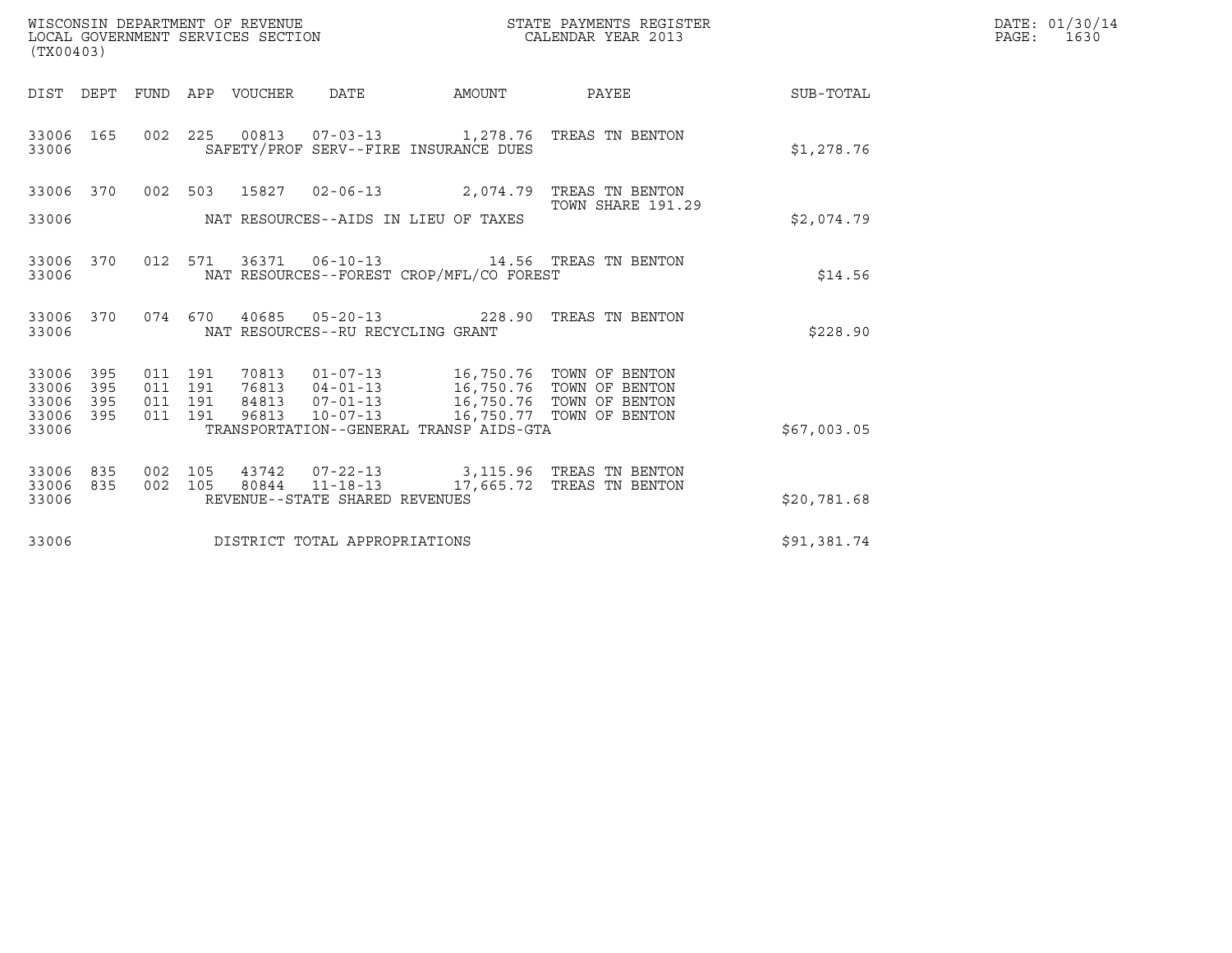| (TX00403)                                                       |                                                                                                                                                                                                                                                                                                   |             | DATE: 01/30/14<br>PAGE: 1631 |
|-----------------------------------------------------------------|---------------------------------------------------------------------------------------------------------------------------------------------------------------------------------------------------------------------------------------------------------------------------------------------------|-------------|------------------------------|
|                                                                 | AMOUNT PAYEE SUB-TOTAL<br>DIST DEPT FUND APP VOUCHER DATE                                                                                                                                                                                                                                         |             |                              |
| 33008 165<br>33008                                              | 00814  07-03-13  721.72  TREAS TN BLANCHARD<br>002 225<br>SAFETY/PROF SERV--FIRE INSURANCE DUES                                                                                                                                                                                                   | \$721.72    |                              |
| 33008 370<br>33008                                              | 000 001 02DNR 07-03-13 1,913.87 TREAS TOWN BLANCHARD<br>NAT RESOURCES-SEVERANCE/YIELD/WITHDRAWAL                                                                                                                                                                                                  | \$1,913.87  |                              |
| 33008 370<br>33008                                              | 012 571 36372 06-10-13 74.25 TREAS TN BLANCHARD<br>NAT RESOURCES--FOREST CROP/MFL/CO FOREST                                                                                                                                                                                                       | \$74.25     |                              |
| 33008 370<br>33008                                              | 012 579 18561 04-15-13 57.02 TREAS TOWN BLANCHARD<br>NAT RESOURCES--AIDS IN LIEU OF TAXES                                                                                                                                                                                                         | \$57.02     |                              |
| 33008                                                           | 33008 370 074 670 40686 05-20-13 727.87 TREAS TN BLANCHARD<br>NAT RESOURCES--RU RECYCLING GRANT                                                                                                                                                                                                   | \$727.87    |                              |
| 33008 395<br>33008<br>395<br>33008<br>395<br>33008 395<br>33008 | 70814  01-07-13   11,204.22   TOWN OF BLANCHARD<br>76814  04-01-13   11,204.22   TOWN OF BLANCHARD<br>84814   07-01-13   11,204.22   TOWN OF BLANCHARD<br>96814   10-07-13   11,204.23   TOWN OF BLANCHARD<br>011 191<br>011 191<br>011 191<br>011 191<br>TRANSPORTATION--GENERAL TRANSP AIDS-GTA | \$44,816.89 |                              |
| 33008                                                           | 33008 835 002 105 43743 07-22-13 2,194.96 TREAS TN BLANCHARD<br>33008 835 002 105 80845 11-18-13 12,438.23 TREAS TN BLANCHARD<br>REVENUE--STATE SHARED REVENUES                                                                                                                                   | \$14,633.19 |                              |
| 33008 835<br>33008                                              | 00002  02-01-13  125.78  TREAS TN BLANCHARD<br>002 501<br>DOA-PAYMENT FOR MUNICIPAL SERVICES AID                                                                                                                                                                                                  | \$125.78    |                              |
| 33008                                                           | DISTRICT TOTAL APPROPRIATIONS                                                                                                                                                                                                                                                                     | \$63,070.59 |                              |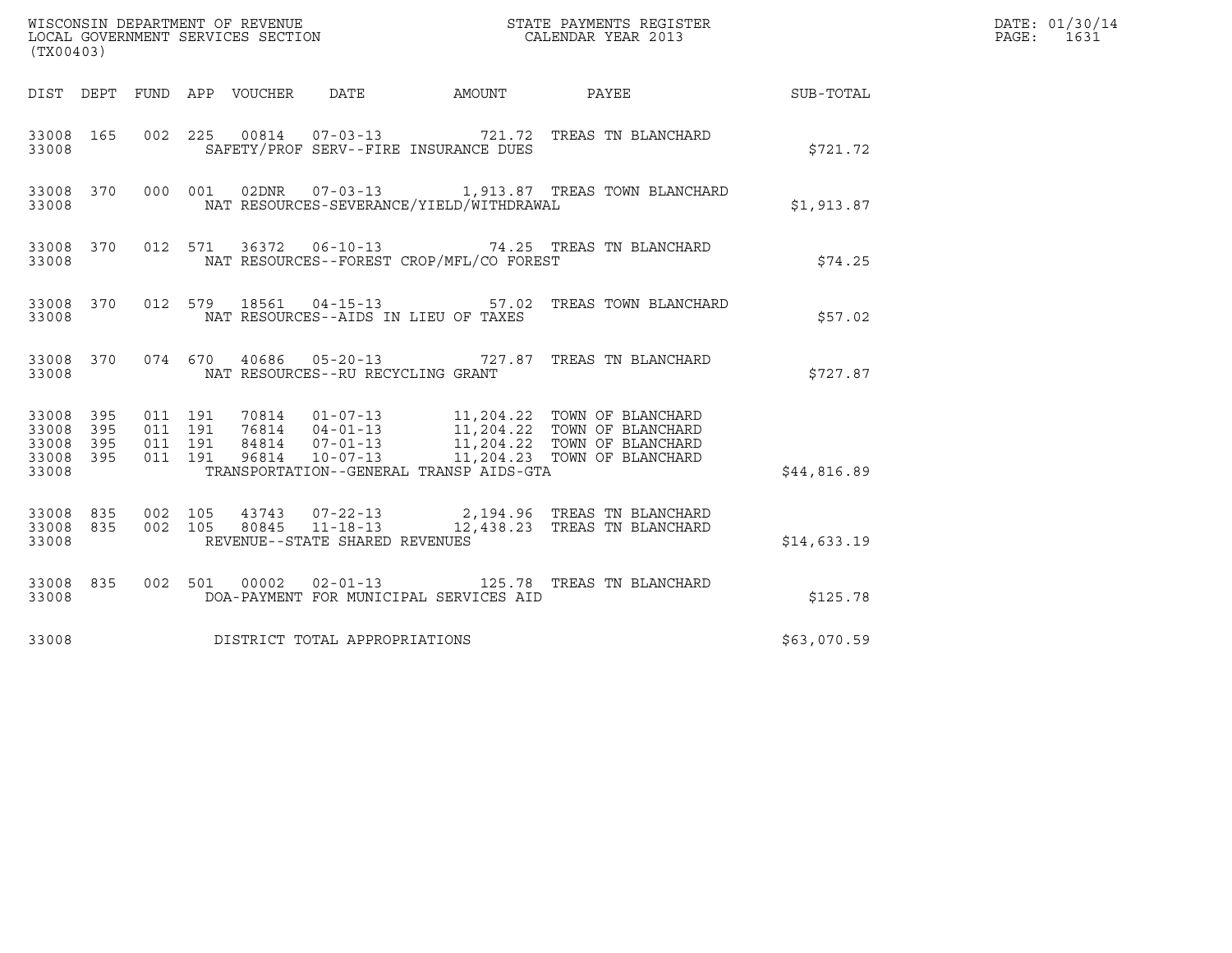| WISCONSIN DEPARTMENT OF REVENUE<br>LOCAL GOVERNMENT SERVICES SECTION<br>(TX00403) |                                                                                                                                                                                                                                                                                             | STATE PAYMENTS REGISTER<br>CALENDAR YEAR 2013 | DATE: 01/30/14<br>PAGE: 1632 |
|-----------------------------------------------------------------------------------|---------------------------------------------------------------------------------------------------------------------------------------------------------------------------------------------------------------------------------------------------------------------------------------------|-----------------------------------------------|------------------------------|
|                                                                                   | DIST DEPT FUND APP VOUCHER DATE                                                                                                                                                                                                                                                             | AMOUNT PAYEE<br><b>SUB-TOTAL</b>              |                              |
| 33010 165<br>33010                                                                | 002 225 00815 07-03-13 2,446.60 TREAS TN DARLINGTON<br>SAFETY/PROF SERV--FIRE INSURANCE DUES                                                                                                                                                                                                | \$2,446.60                                    |                              |
| 33010 370<br>33010                                                                | 012 571 36373 06-10-13 71.85 TREAS TN DARLINGTON<br>NAT RESOURCES--FOREST CROP/MFL/CO FOREST                                                                                                                                                                                                | \$71.85                                       |                              |
| 33010 370<br>33010                                                                | 074  670  40687  05-20-13  651.60  TREAS TN DARLINGTON<br>NAT RESOURCES--RU RECYCLING GRANT                                                                                                                                                                                                 | \$651.60                                      |                              |
| 33010 395<br>33010<br>395<br>33010<br>395<br>33010 395<br>33010                   | 70815  01-07-13  28,457.77  TOWN OF DARLINGTON<br>76815  04-01-13  28,457.77  TOWN OF DARLINGTON<br>011 191<br>011 191<br>84815  07-01-13  28,457.77  TOWN OF DARLINGTON<br>011 191<br>96815  10-07-13  28,457.78  TOWN OF DARLINGTON<br>011 191<br>TRANSPORTATION--GENERAL TRANSP AIDS-GTA | \$113,831.09                                  |                              |
| 33010 835<br>33010 835<br>33010                                                   | 43744  07-22-13  3,084.57  TREAS TN DARLINGTON<br>002 105<br>80846  11-18-13  17,814.11 TREAS TN DARLINGTON<br>002 105<br>REVENUE--STATE SHARED REVENUES                                                                                                                                    | \$20,898.68                                   |                              |
| 33010 835<br>33010                                                                | 002 109 02731 07-22-13 61.00 TREAS TN DARLINGTON<br>REVENUE--EXEMPT COMPUTER AID                                                                                                                                                                                                            | \$61.00                                       |                              |
| 33010                                                                             | DISTRICT TOTAL APPROPRIATIONS                                                                                                                                                                                                                                                               | \$137,960.82                                  |                              |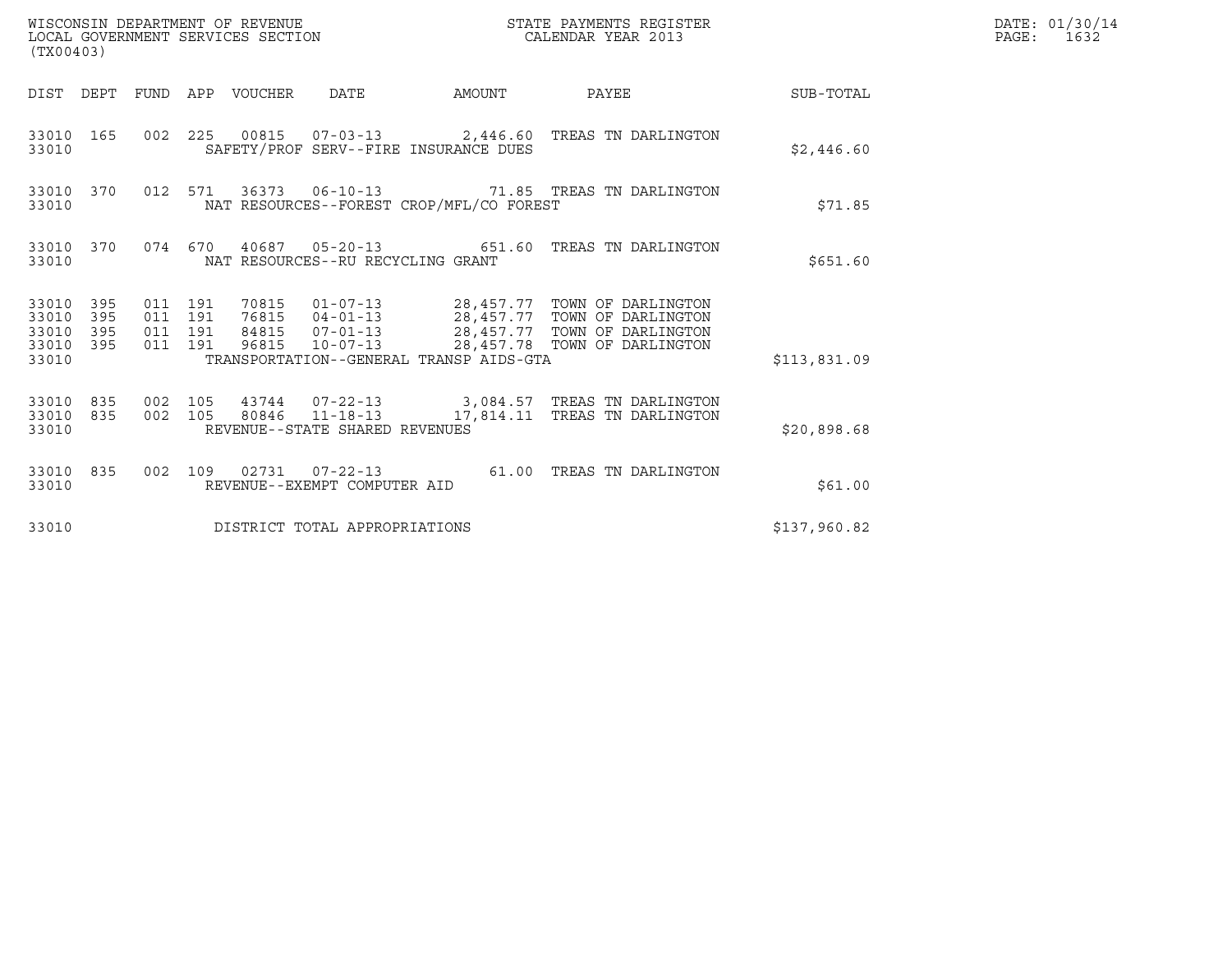| (TX00403)                                             |     |                                          |                                |                                                                                                                                                                                                                                         |              | DATE: 01/30/14<br>PAGE: 1633 |
|-------------------------------------------------------|-----|------------------------------------------|--------------------------------|-----------------------------------------------------------------------------------------------------------------------------------------------------------------------------------------------------------------------------------------|--------------|------------------------------|
|                                                       |     |                                          |                                | DIST DEPT FUND APP VOUCHER DATE AMOUNT PAYEE THE SUB-TOTAL                                                                                                                                                                              |              |                              |
| 33012 165<br>33012                                    |     |                                          |                                | 002 225 00816 07-03-13 1,212.44 TREAS TN ELK GROVE<br>SAFETY/PROF SERV--FIRE INSURANCE DUES                                                                                                                                             | \$1,212.44   |                              |
| 33012 370<br>33012                                    |     |                                          |                                | 012 571 36374 06-10-13 10.20 TREAS TN ELK GROVE<br>NAT RESOURCES--FOREST CROP/MFL/CO FOREST                                                                                                                                             | \$10.20      |                              |
| 33012                                                 |     |                                          |                                | 33012 370 012 579 18562 04-15-13 66.61 TREAS TOWN ELK GROVE<br>NAT RESOURCES--AIDS IN LIEU OF TAXES                                                                                                                                     | \$66.61      |                              |
| 33012                                                 |     |                                          |                                | 33012 370 074 670 40688 05-20-13 569.47 TREAS TN ELK GROVE<br>NAT RESOURCES--RU RECYCLING GRANT                                                                                                                                         | \$569.47     |                              |
| 33012 395<br>33012 395<br>33012<br>33012 395<br>33012 | 395 | 011 191<br>011 191<br>011 191<br>011 191 |                                | 70816  01-07-13  20,958.30 TOWN OF ELK GROVE<br>76816  04-01-13  20,958.30 TOWN OF ELK GROVE<br>84816  07-01-13  20,958.30 TOWN OF ELK GROVE<br>96816  10-07-13  20,958.30 TOWN OF ELK GROVE<br>TRANSPORTATION--GENERAL TRANSP AIDS-GTA | \$83,833.20  |                              |
| 33012 835 002 105<br>33012 835<br>33012               |     |                                          | REVENUE--STATE SHARED REVENUES | 002 105 43745 07-22-13 2,709.11 TREAS TN ELK GROVE 002 105 80847 11-18-13 15,351.65 TREAS TN ELK GROVE                                                                                                                                  | \$18,060.76  |                              |
| 33012 835<br>33012                                    |     |                                          | REVENUE--EXEMPT COMPUTER AID   | 002 109 02732 07-22-13 1.00 TREAS TN ELK GROVE                                                                                                                                                                                          | \$1.00       |                              |
| 33012 835<br>33012                                    |     |                                          |                                | 002 501 00002 02-01-13 2,212.31 TREAS TN ELK GROVE<br>DOA-PAYMENT FOR MUNICIPAL SERVICES AID                                                                                                                                            | \$2,212.31   |                              |
| 33012                                                 |     |                                          | DISTRICT TOTAL APPROPRIATIONS  |                                                                                                                                                                                                                                         | \$105,965.99 |                              |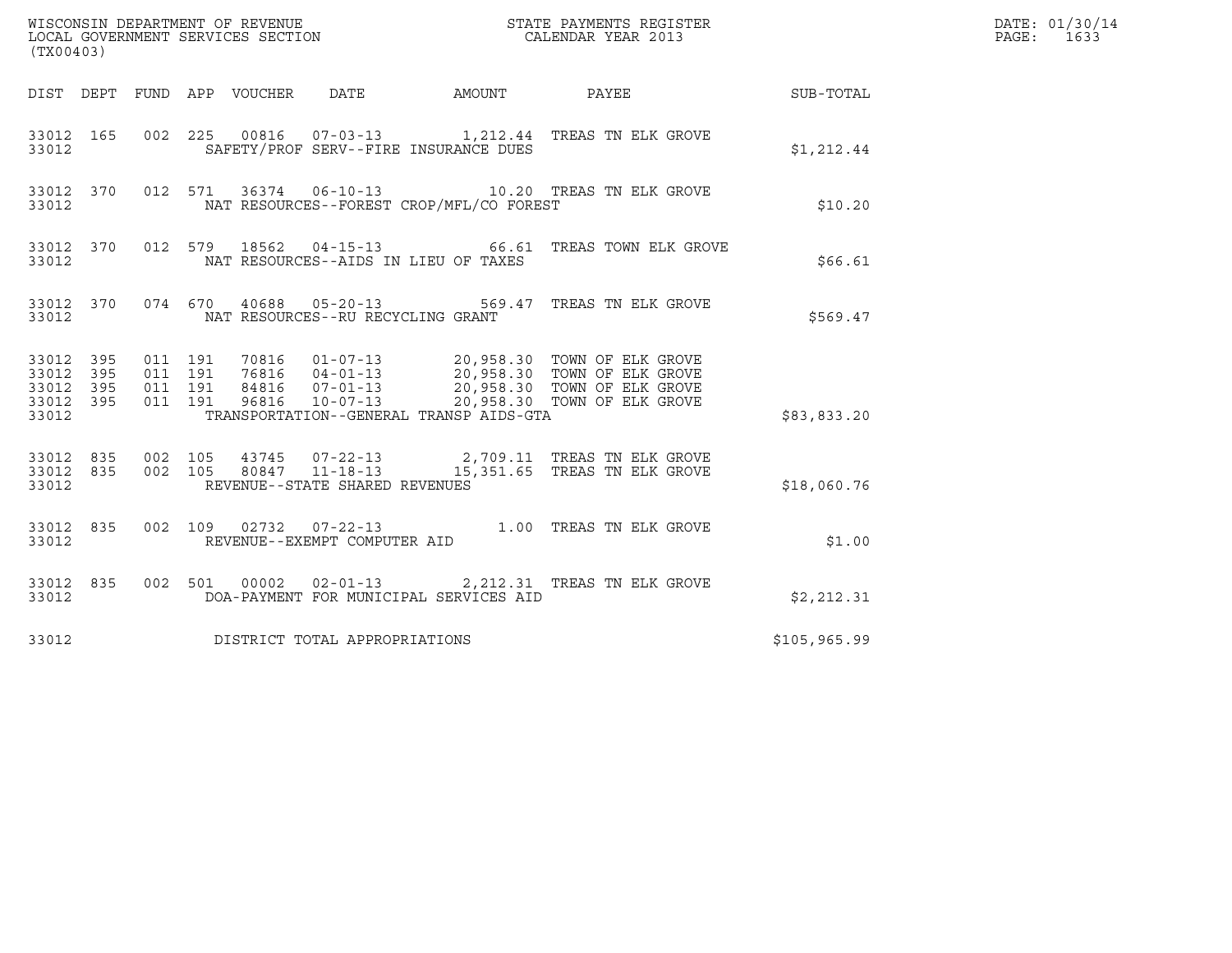| WISCONSIN DEPARTMENT OF REVENUE   | STATE PAYMENTS REGISTER | DATE: 01/30/14 |
|-----------------------------------|-------------------------|----------------|
| LOCAL GOVERNMENT SERVICES SECTION | CALENDAR YEAR 2013      | 1634<br>PAGE:  |

| (TX00403)                           |  |                         |                                         |                                               | WISCONSIN DEPARTMENT OF REVENUE<br>LOCAL GOVERNMENT SERVICES SECTION THE STATE PAYMENTS REGISTER<br>(TYA04403)                                                                                                                                                                                                   | $\mathbb{E} \mathbb{R}^n$ | DATE: 01/30/14<br>PAGE:<br>1634 |
|-------------------------------------|--|-------------------------|-----------------------------------------|-----------------------------------------------|------------------------------------------------------------------------------------------------------------------------------------------------------------------------------------------------------------------------------------------------------------------------------------------------------------------|---------------------------|---------------------------------|
|                                     |  |                         |                                         |                                               | DIST DEPT FUND APP VOUCHER DATE AMOUNT PAYEE SUB-TOTAL                                                                                                                                                                                                                                                           |                           |                                 |
|                                     |  |                         |                                         |                                               | 33014 165 002 225 00817 07-03-13 952.28 TREAS TN FAYETTE<br>33014 SAFETY/PROF SERV--FIRE INSURANCE DUES                                                                                                                                                                                                          | \$952.28                  |                                 |
| 33014 370<br>33014 370<br>33014 370 |  |                         |                                         |                                               | 002 503 15828 02-06-13 1,440.35 TREAS TN FAYETTE<br>002 503 15828 02-06-13 1,723.33 TREAS TN FAYETTE<br>002 503 15828 02-06-13 18,833.20 TREAS TN FAYETTE<br><b>TOWN SHARE 1912.24</b>                                                                                                                           |                           |                                 |
|                                     |  |                         |                                         | 33014 NAT RESOURCES--AIDS IN LIEU OF TAXES    |                                                                                                                                                                                                                                                                                                                  | \$21,996.88               |                                 |
|                                     |  | 33014 370 012 571 36375 |                                         |                                               | 06-10-13 124.56 TREAS TN FAYETTE<br>33014 NAT RESOURCES--FOREST CROP/MFL/CO FOREST                                                                                                                                                                                                                               | \$124.56                  |                                 |
| 33014                               |  |                         |                                         | NAT RESOURCES--AIDS IN LIEU OF TAXES          | 33014 370 012 579 18563 04-15-13 372.82 TREAS TN FAYETTE<br>33014 370 012 579 18563 04-15-13 1,495.44 TREAS TN FAYETTE<br>33014 370 012 579 18563 04-15-13 2,781.72 TREAS TOWN FAYETTE<br>33014 370 012 579 18563 04-15-13 467.55 TREAS                                                                          | \$5,117.53                |                                 |
|                                     |  |                         | 33014 NAT RESOURCES--RU RECYCLING GRANT |                                               | 33014 370 074 670 40689 05-20-13 536.99 TREAS TN FAYETTE                                                                                                                                                                                                                                                         | FAYETTE \$536.99          |                                 |
|                                     |  |                         |                                         | 33014 TRANSPORTATION--GENERAL TRANSP AIDS-GTA | $\begin{array}{cccccccc} 33014 & 395 & 011 & 191 & 70817 & 01-07-13 & 14,398.64 & \text{TOWN OF FAYETTE} \\ 33014 & 395 & 011 & 191 & 76817 & 04-01-13 & 14,398.64 & \text{TOWN OF FAYETTE} \\ 33014 & 395 & 011 & 191 & 84817 & 07-01-13 & 14,398.64 & \text{TOWN OF FAYETTE} \\ 33014 & 395 & 011 & 191 & 968$ | \$57,594.58               |                                 |
| 33014                               |  |                         | REVENUE--STATE SHARED REVENUES          |                                               | $\begin{array}{cccccc} 33014 & 835 & 002 & 105 & 43746 & 07-22-13 & & 3,185.70 & \text{TREAS TN FAYETTE} \\ 33014 & 835 & 002 & 105 & 80848 & 11-18-13 & & 18,052.33 & \text{TREAS TN FAYETTE} \end{array}$                                                                                                      | \$21,238.03               |                                 |
|                                     |  |                         |                                         |                                               | $\begin{tabular}{lllllll} 33014 & 835 & 002 & 109 & 02733 & 07-22-13 & & & 1.00 & \text{TREAS TN FAYETTE} \\ 33014 & & & \text{REVENUE--EXEMPT COMPUTER AID & & & & \end{tabular}$                                                                                                                               | \$1.00                    |                                 |
|                                     |  |                         |                                         |                                               | 33014 835 002 501 00002 02-01-13 800.07 TREAS TN FAYETTE<br>33014 835 002 501 00002 02-01-13 800.07 TREAS TN FAYETTE<br>33014 DOA-PAYMENT FOR MUNICIPAL SERVICES AID                                                                                                                                             |                           |                                 |
|                                     |  |                         | 33014 DISTRICT TOTAL APPROPRIATIONS     |                                               |                                                                                                                                                                                                                                                                                                                  | \$108, 361.92             |                                 |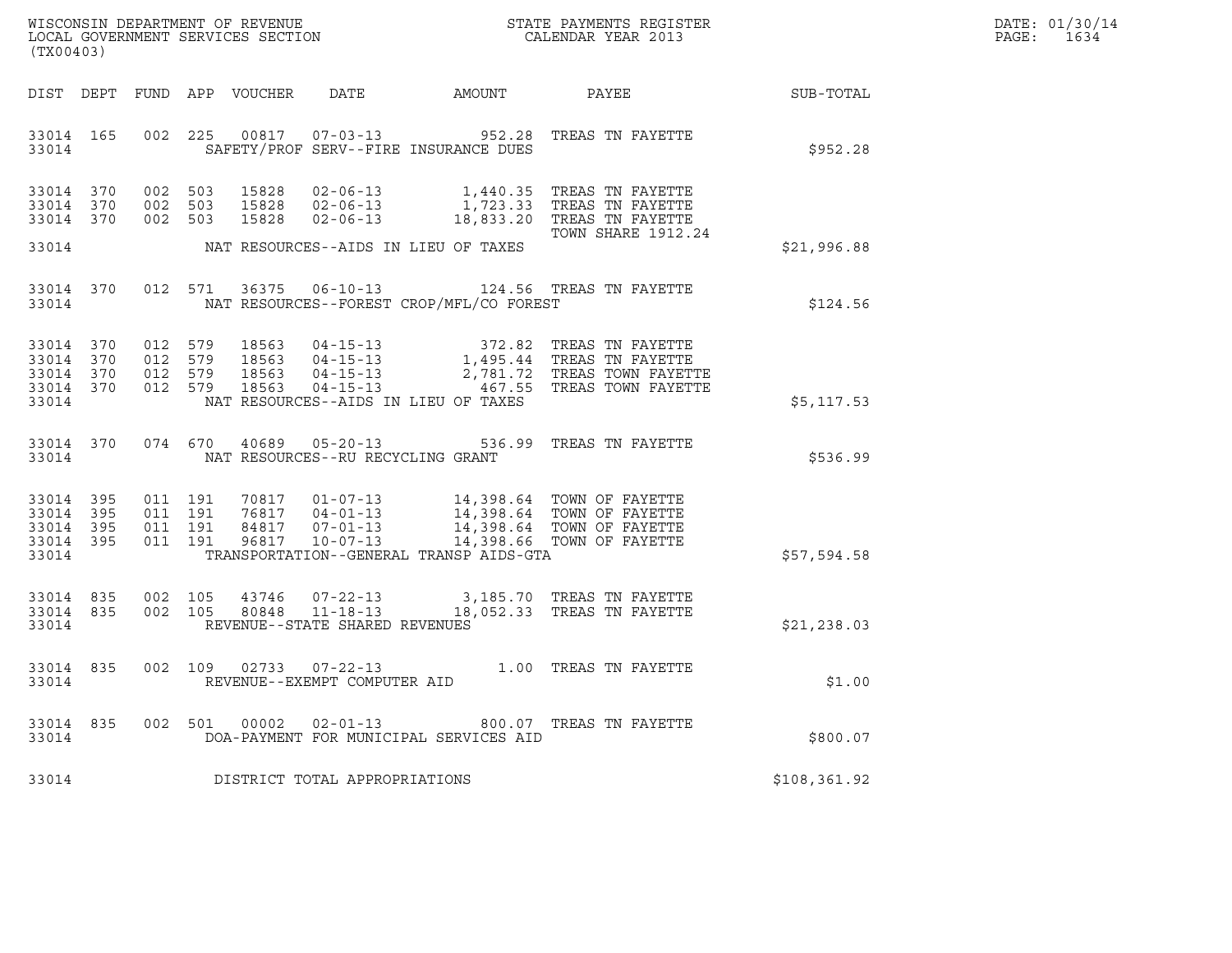| WISCONSIN DEPARTMENT OF REVENUE<br>(TX00403)                    | LOCAL GOVERNMENT SERVICES SECTION<br>CALENDAR YEAR 2013                                                                                                                                                                                                                      | STATE PAYMENTS REGISTER | DATE: 01/30/14<br>PAGE: 1635 |
|-----------------------------------------------------------------|------------------------------------------------------------------------------------------------------------------------------------------------------------------------------------------------------------------------------------------------------------------------------|-------------------------|------------------------------|
|                                                                 | DIST DEPT FUND APP VOUCHER DATE                                                                                                                                                                                                                                              | AMOUNT PAYEE SUB-TOTAL  |                              |
| 33016 165<br>33016                                              | 002 225 00818 07-03-13 1,379.76 TREAS TN GRATIOT<br>SAFETY/PROF SERV--FIRE INSURANCE DUES                                                                                                                                                                                    | \$1,379.76              |                              |
| 33016 370<br>33016                                              | 012 571 36376 06-10-13 64.91 TREAS TN GRATIOT<br>NAT RESOURCES--FOREST CROP/MFL/CO FOREST                                                                                                                                                                                    | \$64.91                 |                              |
| 33016                                                           | 33016 370 074 670 40690 05-20-13 3,162.52 TREAS TN GRATIOT<br>NAT RESOURCES--RU RECYCLING GRANT                                                                                                                                                                              | \$3,162.52              |                              |
| 33016 395<br>33016<br>395<br>33016<br>395<br>33016 395<br>33016 | 70818  01-07-13  32,670.60 TOWN OF GRATIOT<br>76818  04-01-13  32,670.60 TOWN OF GRATIOT<br>011 191<br>011 191<br>84818  07-01-13  32,670.60 TOWN OF GRATIOT<br>011 191<br>10-07-13 32,670.61 TOWN OF GRATIOT<br>011 191<br>96818<br>TRANSPORTATION--GENERAL TRANSP AIDS-GTA | \$130,682.41            |                              |
| 33016 835 002 105<br>33016 835<br>33016                         | 43747  07-22-13  3,467.93  TREAS TN GRATIOT<br>002 105 80849 11-18-13<br>18,812.68 TREAS TN GRATIOT<br>REVENUE--STATE SHARED REVENUES                                                                                                                                        | \$22, 280.61            |                              |
| 33016 835<br>33016                                              | 002 109 02734 07-22-13 9.00 TREAS TN GRATIOT<br>REVENUE--EXEMPT COMPUTER AID                                                                                                                                                                                                 | \$9.00                  |                              |
| 33016                                                           | DISTRICT TOTAL APPROPRIATIONS                                                                                                                                                                                                                                                | \$157,579.21            |                              |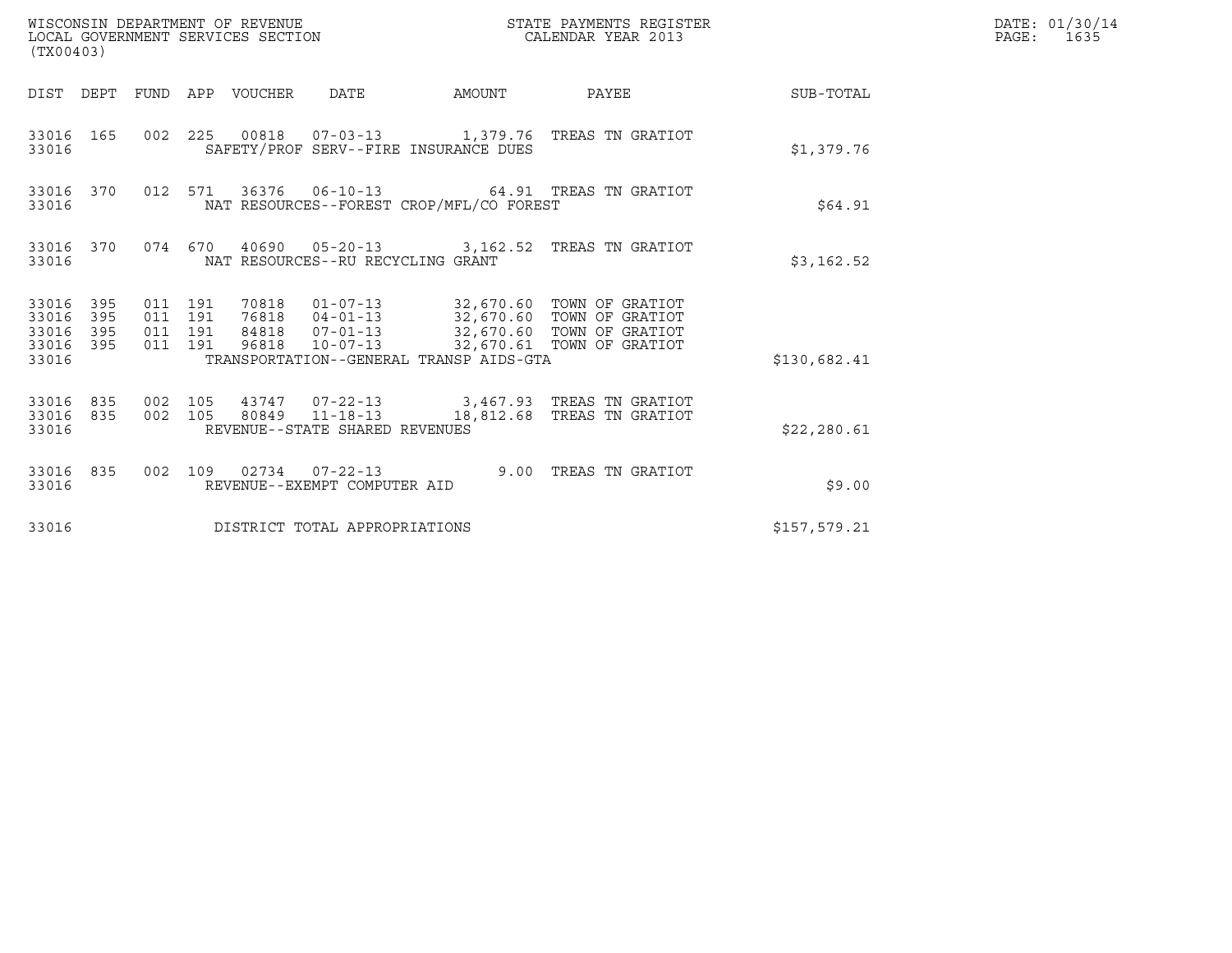| ${\tt WISCOONSIM\ DEPARTMENT\ OF\ REVENUE}\qquad \qquad {\tt STATE\ PAYMENTS\ REGISTER\ LOCAL\ GOVERNMENT\ SERVICES\ SECTION\qquad \qquad {\tt CALENDAR\ YEAR\ 2013}$<br>(TX00403) |                   |                    |                    |  |                                   |                                          |                                                                                                                                                                                                      |              | DATE: 01/30/14<br>PAGE: 1636 |
|------------------------------------------------------------------------------------------------------------------------------------------------------------------------------------|-------------------|--------------------|--------------------|--|-----------------------------------|------------------------------------------|------------------------------------------------------------------------------------------------------------------------------------------------------------------------------------------------------|--------------|------------------------------|
|                                                                                                                                                                                    |                   |                    |                    |  |                                   |                                          |                                                                                                                                                                                                      |              |                              |
| 33018 165<br>33018                                                                                                                                                                 |                   |                    |                    |  |                                   | SAFETY/PROF SERV--FIRE INSURANCE DUES    | 002  225  00819  07-03-13  1,049.96  TREAS TN KENDALL                                                                                                                                                | \$1,049.96   |                              |
| 33018                                                                                                                                                                              |                   |                    |                    |  |                                   | NAT RESOURCES-SEVERANCE/YIELD/WITHDRAWAL |                                                                                                                                                                                                      | \$4,268.19   |                              |
| 33018 370<br>33018                                                                                                                                                                 |                   |                    |                    |  |                                   | NAT RESOURCES--FOREST CROP/MFL/CO FOREST | 012 571 36377 06-10-13 87.10 TREAS TN KENDALL                                                                                                                                                        | \$87.10      |                              |
| 33018 370<br>33018                                                                                                                                                                 |                   |                    |                    |  |                                   | NAT RESOURCES--AIDS IN LIEU OF TAXES     | 012 579 18564 04-15-13 34.58 TREAS TOWN KENDALL                                                                                                                                                      | \$34.58      |                              |
| 33018 370<br>33018                                                                                                                                                                 |                   |                    |                    |  | NAT RESOURCES--RU RECYCLING GRANT |                                          | 074 670 40691 05-20-13 744.50 TREAS TN KENDALL                                                                                                                                                       | \$744.50     |                              |
| 33018 395<br>33018<br>33018<br>33018<br>33018                                                                                                                                      | 395<br>395<br>395 | 011 191<br>011 191 | 011 191<br>011 191 |  |                                   | TRANSPORTATION--GENERAL TRANSP AIDS-GTA  | 70819   01-07-13   21,619.86   TOWN OF KENDALL<br>76819   04-01-13   21,619.86   TOWN OF KENDALL<br>84819   07-01-13   21,619.86   TOWN OF KENDALL<br>96819   10-07-13   21,619.87   TOWN OF KENDALL | \$86,479.45  |                              |
| 33018 835<br>33018 835<br>33018                                                                                                                                                    |                   |                    |                    |  | REVENUE--STATE SHARED REVENUES    |                                          | 002 105  43748  07-22-13  2,324.96 TREAS TN KENDALL  002  105  80850  11-18-13  13,174.75 TREAS TN KENDALL                                                                                           | \$15,499.71  |                              |
| 33018 835<br>33018                                                                                                                                                                 |                   |                    |                    |  | REVENUE--EXEMPT COMPUTER AID      |                                          | 002 109 02735 07-22-13 1.00 TREAS TN KENDALL                                                                                                                                                         | \$1.00       |                              |
| 33018                                                                                                                                                                              |                   |                    |                    |  | DISTRICT TOTAL APPROPRIATIONS     |                                          |                                                                                                                                                                                                      | \$108,164.49 |                              |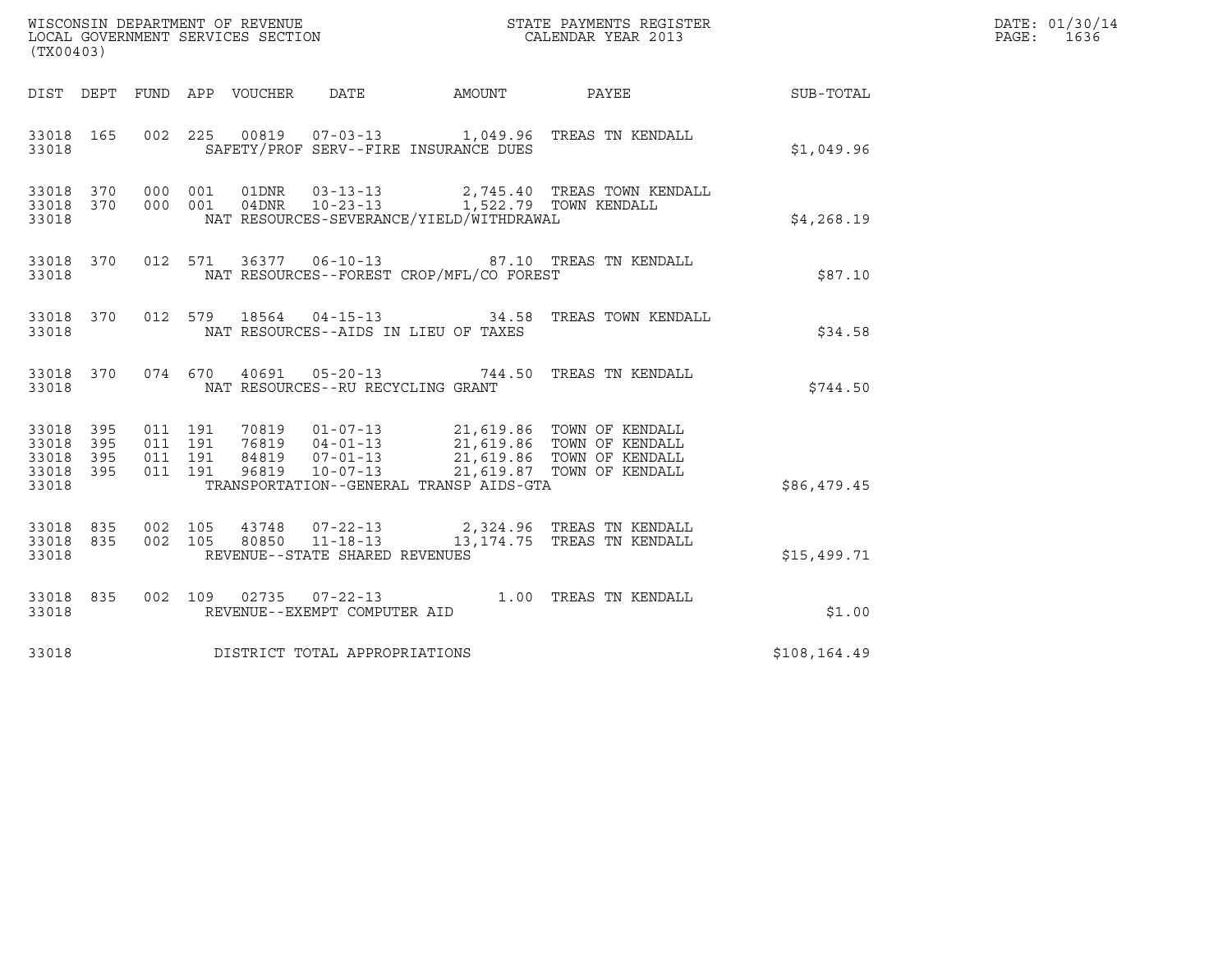| (TX00403)                                                    | WISCONSIN DEPARTMENT OF REVENUE<br>LOCAL GOVERNMENT SERVICES SECTION                                                                                                                                                                                                        | STATE PAYMENTS REGISTER<br>CALENDAR YEAR 2013 | DATE: 01/30/14<br>PAGE: 1637 |
|--------------------------------------------------------------|-----------------------------------------------------------------------------------------------------------------------------------------------------------------------------------------------------------------------------------------------------------------------------|-----------------------------------------------|------------------------------|
|                                                              | DIST DEPT FUND APP VOUCHER DATE                                                                                                                                                                                                                                             | AMOUNT PAYEE SUB-TOTAL                        |                              |
| 33020 165<br>33020                                           | 002 225 00820 07-03-13 635.95 TREAS TN LAMONT<br>SAFETY/PROF SERV--FIRE INSURANCE DUES                                                                                                                                                                                      | \$635.95                                      |                              |
| 33020 370<br>33020                                           | 012 571 36378 06-10-13 46.50 TREAS TN LAMONT<br>NAT RESOURCES--FOREST CROP/MFL/CO FOREST                                                                                                                                                                                    | \$46.50                                       |                              |
| 33020                                                        | 33020 370 074 670 40692 05-20-13 984.54 TREAS TN LAMONT<br>NAT RESOURCES--RU RECYCLING GRANT                                                                                                                                                                                | \$984.54                                      |                              |
| 33020 395<br>33020<br>395<br>33020 395<br>33020 395<br>33020 | 70820  01-07-13  15,274.15  TOWN OF LAMONT<br>76820  04-01-13  15,274.15  TOWN OF LAMONT<br>84820  07-01-13  15,274.15  TOWN OF LAMONT<br>011 191<br>011 191<br>011 191<br>96820  10-07-13  15,274.17  TOWN OF LAMONT<br>011 191<br>TRANSPORTATION--GENERAL TRANSP AIDS-GTA | \$61,096.62                                   |                              |
| 33020 835<br>33020                                           | 33020 835 002 105 43749 07-22-13 2,788.29 TREAS TN LAMONT<br>002 105 80851 11-18-13 15,948.23 TREAS TN LAMONT<br>REVENUE--STATE SHARED REVENUES                                                                                                                             | \$18,736.52                                   |                              |
| 33020 835<br>33020                                           | 002 109 02736 07-22-13 2.00 TREAS TN LAMONT<br>REVENUE--EXEMPT COMPUTER AID                                                                                                                                                                                                 | \$2.00                                        |                              |
| 33020                                                        | DISTRICT TOTAL APPROPRIATIONS                                                                                                                                                                                                                                               | \$81,502.13                                   |                              |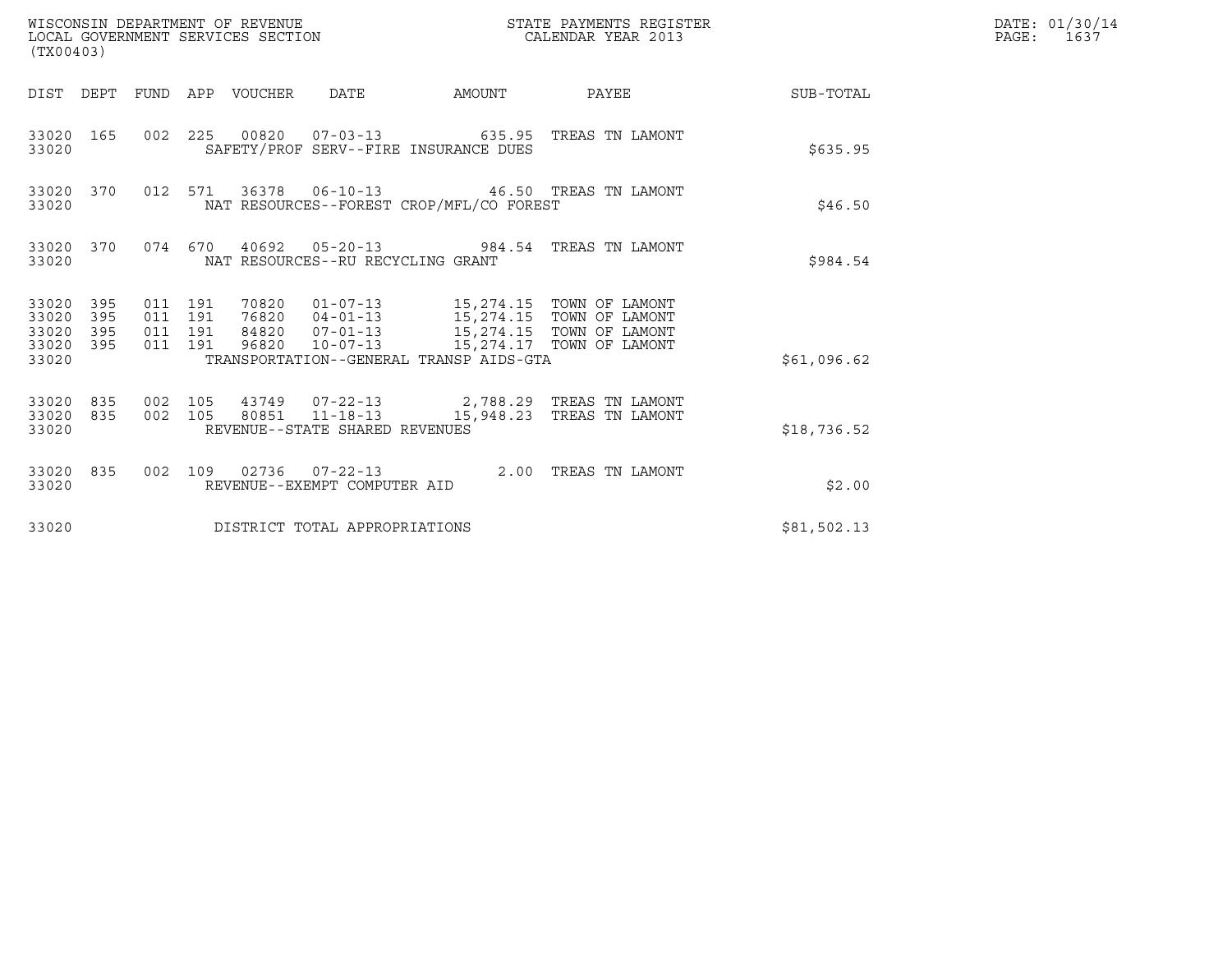| (TX00403)                                         |            |                                          |                                 | WISCONSIN DEPARTMENT OF REVENUE<br>LOCAL GOVERNMENT SERVICES SECTION |                                          | STATE PAYMENTS REGISTER<br>CALENDAR YEAR 2013                                                                                                                                                        |             | DATE: 01/30/14<br>PAGE: 1638 |
|---------------------------------------------------|------------|------------------------------------------|---------------------------------|----------------------------------------------------------------------|------------------------------------------|------------------------------------------------------------------------------------------------------------------------------------------------------------------------------------------------------|-------------|------------------------------|
|                                                   |            |                                          | DIST DEPT FUND APP VOUCHER DATE |                                                                      |                                          | AMOUNT PAYEE SUB-TOTAL                                                                                                                                                                               |             |                              |
| 33022 165<br>33022                                |            |                                          |                                 |                                                                      | SAFETY/PROF SERV--FIRE INSURANCE DUES    | 002  225  00821  07-03-13  375.19  TREAS TN MONTICELLO                                                                                                                                               | \$375.19    |                              |
| 33022 370<br>33022                                |            |                                          |                                 |                                                                      | NAT RESOURCES--FOREST CROP/MFL/CO FOREST | 012 571 36379 06-10-13 40.60 TREAS TN MONTICELLO                                                                                                                                                     | \$40.60     |                              |
| 33022                                             |            |                                          |                                 | NAT RESOURCES--RU RECYCLING GRANT                                    |                                          | 33022 370 074 670 40693 05-20-13 411.85 TREAS TN MONTICELLO                                                                                                                                          | \$411.85    |                              |
| 33022 395<br>33022<br>33022<br>33022 395<br>33022 | 395<br>395 | 011 191<br>011 191<br>011 191<br>011 191 |                                 |                                                                      | TRANSPORTATION--GENERAL TRANSP AIDS-GTA  | 70821  01-07-13  12,379.15  TOWN OF MONTICELLO<br>76821  04-01-13  12,379.15  TOWN OF MONTICELLO<br>84821  07-01-13  12,379.15  TOWN OF MONTICELLO<br>96821  10-07-13  12,379.18  TOWN OF MONTICELLO | \$49,516.63 |                              |
| 33022 835 002 105<br>33022 835<br>33022           |            |                                          |                                 | REVENUE--STATE SHARED REVENUES                                       |                                          | 43750  07-22-13  2,794.86  TREAS TN MONTICELLO<br>002 105 80852 11-18-13 15,837.61 TREAS TN MONTICELLO                                                                                               | \$18,632.47 |                              |
| 33022 835<br>33022                                |            |                                          |                                 | REVENUE--EXEMPT COMPUTER AID                                         |                                          | 002 109 02737 07-22-13 1.00 TREAS TN MONTICELLO                                                                                                                                                      | \$1.00      |                              |
| 33022                                             |            |                                          |                                 | DISTRICT TOTAL APPROPRIATIONS                                        |                                          |                                                                                                                                                                                                      | \$68,977.74 |                              |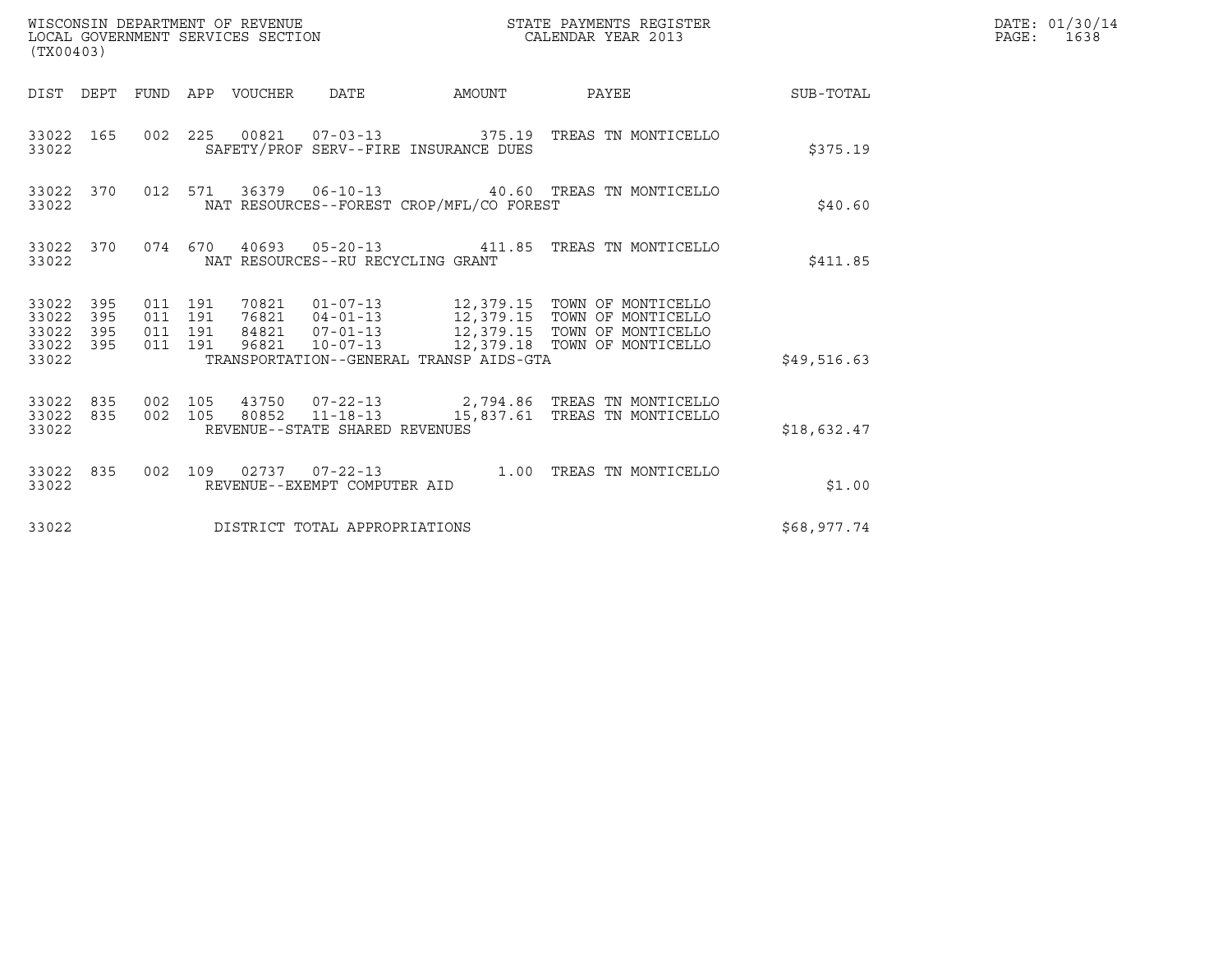| (TX00403)                            |                         |                    |                    | WISCONSIN DEPARTMENT OF REVENUE<br>LOCAL GOVERNMENT SERVICES SECTION |                                                  |                                          | STATE PAYMENTS REGISTER<br>CALENDAR YEAR 2013                                                 |              | DATE: 01/30/14<br>PAGE: 1639 |
|--------------------------------------|-------------------------|--------------------|--------------------|----------------------------------------------------------------------|--------------------------------------------------|------------------------------------------|-----------------------------------------------------------------------------------------------|--------------|------------------------------|
|                                      |                         |                    |                    | DIST DEPT FUND APP VOUCHER DATE                                      |                                                  |                                          | AMOUNT PAYEE SUB-TOTAL                                                                        |              |                              |
| 33024                                | 33024 165               |                    |                    |                                                                      |                                                  | SAFETY/PROF SERV--FIRE INSURANCE DUES    | 002  225  00822  07-03-13  906.45  TREAS TN NEW DIGINGS                                       | \$906.45     |                              |
| 33024                                | 33024 370               |                    |                    |                                                                      |                                                  | NAT RESOURCES--FOREST CROP/MFL/CO FOREST | 012 571 36380 06-10-13 79.58 TREAS TN NEW DIGINGS                                             | \$79.58      |                              |
| 33024                                | 33024 370               |                    |                    |                                                                      | NAT RESOURCES--RU RECYCLING GRANT                |                                          | 074 670 40694 05-20-13 542.54 TREAS TN NEW DIGINGS                                            | \$542.54     |                              |
| 33024 395<br>33024<br>33024<br>33024 | 395<br>395<br>33024 395 | 011 191<br>011 191 | 011 191<br>011 191 | 96822                                                                |                                                  | TRANSPORTATION--GENERAL TRANSP AIDS-GTA  | 84822  07-01-13   16,861.90   TOWN OF NEW DIGGINGS<br>10-07-13 16,861.92 TOWN OF NEW DIGGINGS | \$67,447.62  |                              |
| 33024                                | 33024 835<br>33024 835  | 002 105            | 002 105            |                                                                      | 80853 11-18-13<br>REVENUE--STATE SHARED REVENUES |                                          | 43751  07-22-13   6,077.46   TREAS TN NEW DIGINGS<br>34,439.01 TREAS TN NEW DIGINGS           | \$40,516.47  |                              |
| 33024                                | 33024 835               |                    |                    |                                                                      | REVENUE--EXEMPT COMPUTER AID                     |                                          | 002 109 02738 07-22-13 4.00 TREAS TN NEW DIGINGS                                              | \$4.00       |                              |
| 33024                                |                         |                    |                    |                                                                      | DISTRICT TOTAL APPROPRIATIONS                    |                                          |                                                                                               | \$109,496.66 |                              |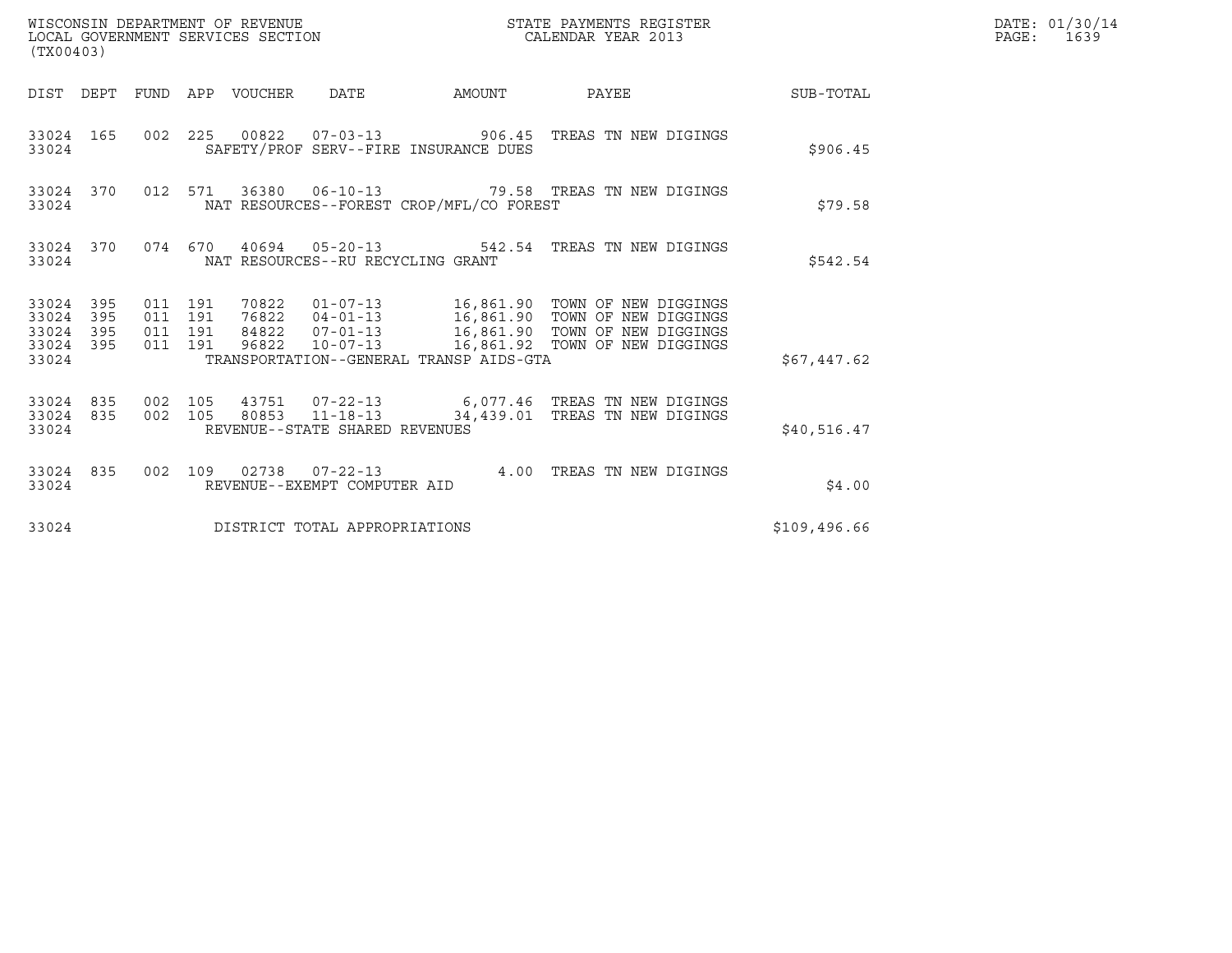| (TX00403)                                                                                          | WISCONSIN DEPARTMENT OF REVENUE<br>LOCAL GOVERNMENT SERVICES SECTION                                                                                                                     | STATE PAYMENTS REGISTER<br>CALENDAR YEAR 2013 |              | DATE: 01/30/14<br>PAGE: 1640 |
|----------------------------------------------------------------------------------------------------|------------------------------------------------------------------------------------------------------------------------------------------------------------------------------------------|-----------------------------------------------|--------------|------------------------------|
|                                                                                                    | DIST DEPT FUND APP VOUCHER DATE AMOUNT PAYEE TO SUB-TOTAL                                                                                                                                |                                               |              |                              |
| 33026                                                                                              | 33026 165 002 225 00823 07-03-13 1,074.95 TREAS TN SEYMOUR<br>SAFETY/PROF SERV--FIRE INSURANCE DUES                                                                                      |                                               | \$1,074.95   |                              |
| 33026                                                                                              | 33026 370 012 571 36381 06-10-13 2.02 TREAS TN SEYMOUR<br>NAT RESOURCES--FOREST CROP/MFL/CO FOREST                                                                                       |                                               | \$2.02       |                              |
| 33026                                                                                              | 33026 370 074 670 40695 05-20-13 2,037.07 TREAS TN SEYMOUR<br>NAT RESOURCES--RU RECYCLING GRANT                                                                                          |                                               | \$2,037.07   |                              |
| 33026 395<br>011 191<br>011 191<br>33026<br>395<br>011 191<br>33026<br>395<br>33026 395<br>011 191 | 70823  01-07-13  19,312.33  TOWN OF SEYMOUR<br>76823  04-01-13  19,312.33  TOWN OF SEYMOUR<br>84823  07-01-13  19,312.33  TOWN OF SEYMOUR<br>96823  10-07-13  19,312.34  TOWN OF SEYMOUR |                                               |              |                              |
| 33026                                                                                              | TRANSPORTATION--GENERAL TRANSP AIDS-GTA                                                                                                                                                  |                                               | \$77, 249.33 |                              |
| 33026                                                                                              | 33026 395 011 278 67453 03-05-13 25,000.00 TREAS TN SEYMOUR<br>TRANSPORTATION--LRIP/TRIP/MSIP GRANTS                                                                                     |                                               | \$25,000.00  |                              |
| 33026 835<br>33026 835<br>33026                                                                    | 002 105 43752 07-22-13 2,459.17 TREAS TN SEYMOUR<br>002 105 80854 11-18-13 13,935.29 TREAS TN SEYMOUR<br>REVENUE--STATE SHARED REVENUES                                                  |                                               | \$16,394.46  |                              |
| 33026                                                                                              | DISTRICT TOTAL APPROPRIATIONS                                                                                                                                                            |                                               | \$121,757.83 |                              |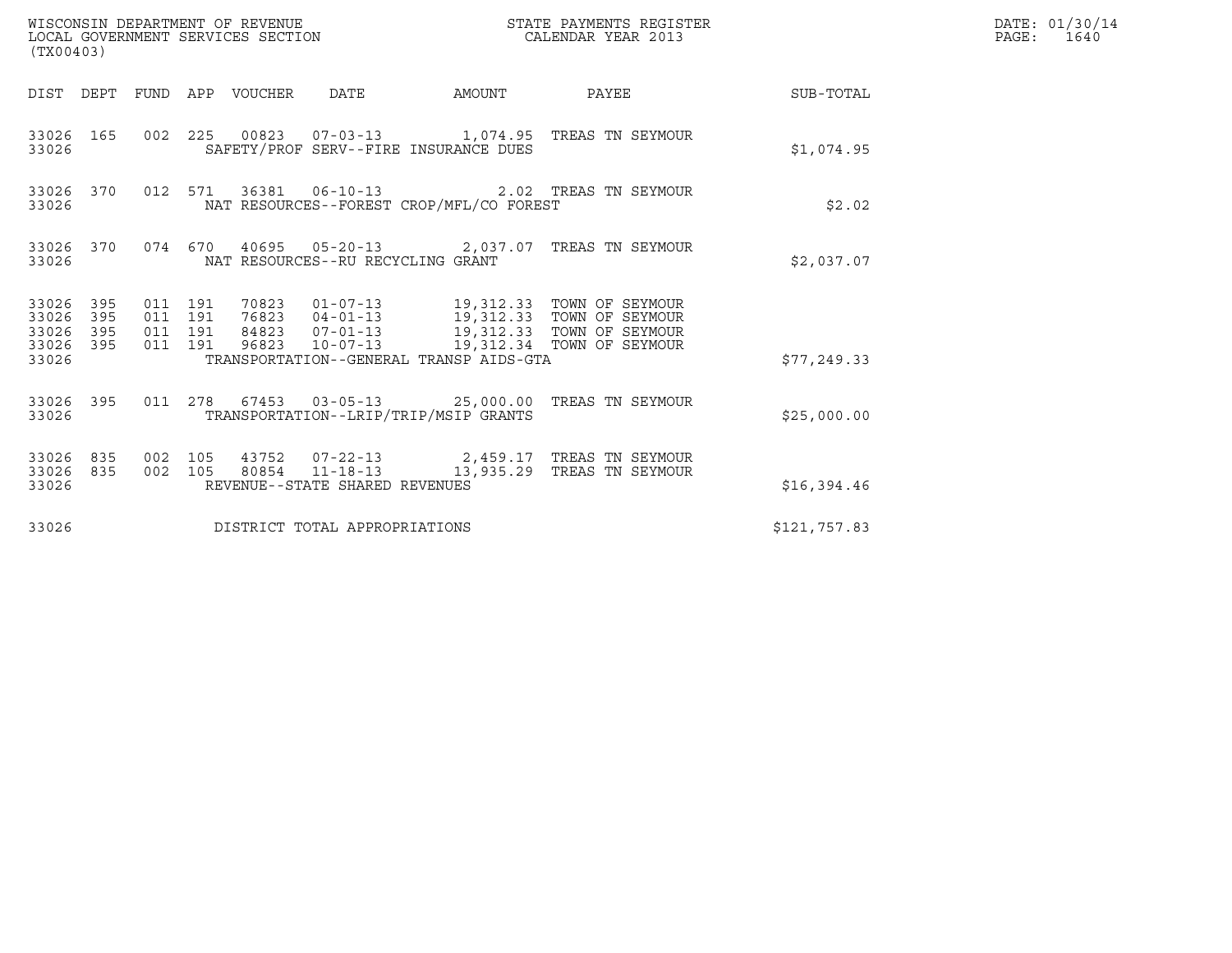| (TX00403)                                         |            |                               |         |                                 | WISCONSIN DEPARTMENT OF REVENUE<br>LOCAL GOVERNMENT SERVICES SECTION |                                          | STATE PAYMENTS REGISTER<br>CALENDAR YEAR 2013                                                                                                                                                                     |              | DATE: 01/30/14<br>PAGE: 1641 |
|---------------------------------------------------|------------|-------------------------------|---------|---------------------------------|----------------------------------------------------------------------|------------------------------------------|-------------------------------------------------------------------------------------------------------------------------------------------------------------------------------------------------------------------|--------------|------------------------------|
|                                                   |            |                               |         | DIST DEPT FUND APP VOUCHER DATE |                                                                      |                                          | AMOUNT PAYEE SUB-TOTAL                                                                                                                                                                                            |              |                              |
| 33028 165<br>33028                                |            |                               |         |                                 |                                                                      | SAFETY/PROF SERV--FIRE INSURANCE DUES    | 002  225  00824  07-03-13   1,422.78  TREAS TN SHULLSBURG                                                                                                                                                         | \$1,422.78   |                              |
| 33028 370<br>33028                                |            |                               |         |                                 |                                                                      | NAT RESOURCES--FOREST CROP/MFL/CO FOREST | 012 571 36382 06-10-13 6.60 TREAS TN SHULLSBURG                                                                                                                                                                   | \$6.60       |                              |
| 33028                                             |            |                               |         |                                 | NAT RESOURCES--RU RECYCLING GRANT                                    |                                          | 33028 370 074 670 40696 05-20-13 1,282.29 TREAS TN SHULLSBURG                                                                                                                                                     | \$1,282.29   |                              |
| 33028 395<br>33028<br>33028<br>33028 395<br>33028 | 395<br>395 | 011 191<br>011 191<br>011 191 | 011 191 |                                 |                                                                      | TRANSPORTATION--GENERAL TRANSP AIDS-GTA  | 70824  01-07-13  21,858.02  TOWN OF SHULLSBURG<br>76824  04-01-13  21,858.02  TOWN OF SHULLSBURG<br>84824  07-01-13  21,858.02  TOWN OF SHULLSBURG<br>96824  10-07-13  21,858.04  TOWN OF SHULLSBURG              | \$87,432.10  |                              |
| 33028                                             |            |                               |         |                                 | REVENUE--STATE SHARED REVENUES                                       |                                          | $\begin{array}{cccccc} 33028 & 835 & 002 & 105 & 43753 & 07-22-13 & & 2,611.43 & \text{TREAS TN SHULLSBURG} \\ 33028 & 835 & 002 & 105 & 80855 & 11-18-13 & & 14,896.27 & \text{TREAS TN SHULLSBURG} \end{array}$ | \$17,507.70  |                              |
| 33028                                             |            |                               |         |                                 | REVENUE--EXEMPT COMPUTER AID                                         |                                          | 33028 835 002 109 02739 07-22-13 17.00 TREAS TN SHULLSBURG                                                                                                                                                        | \$17.00      |                              |
| 33028                                             |            |                               |         |                                 | DISTRICT TOTAL APPROPRIATIONS                                        |                                          |                                                                                                                                                                                                                   | \$107,668.47 |                              |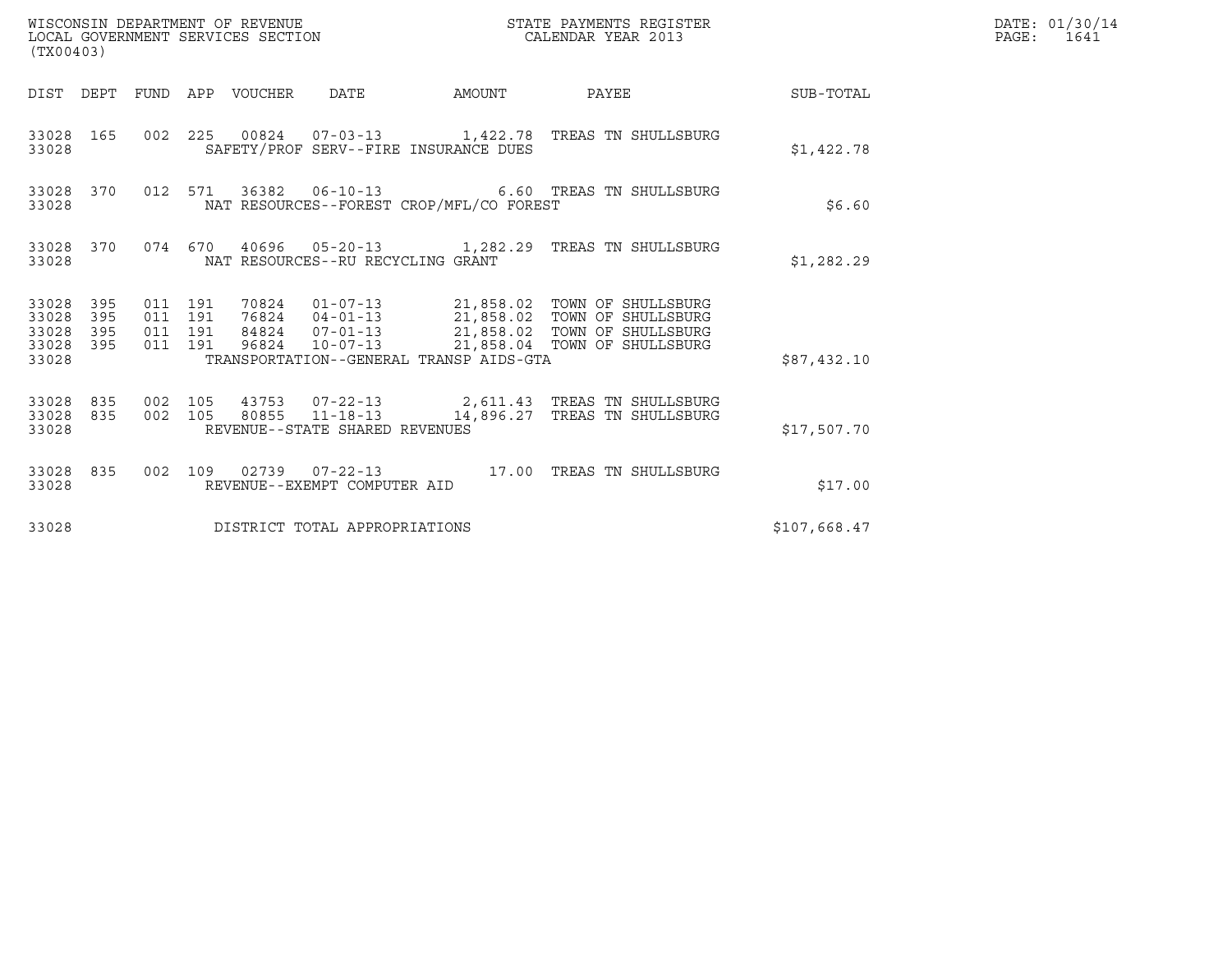| (TX00403)                                         |            |                                          | WISCONSIN DEPARTMENT OF REVENUE<br>LOCAL GOVERNMENT SERVICES SECTION |                                                  |                                                                                                                                                                                                                    | STATE PAYMENTS REGISTER<br>CALENDAR YEAR 2013 |                        | DATE: 01/30/14<br>PAGE: 1642 |
|---------------------------------------------------|------------|------------------------------------------|----------------------------------------------------------------------|--------------------------------------------------|--------------------------------------------------------------------------------------------------------------------------------------------------------------------------------------------------------------------|-----------------------------------------------|------------------------|------------------------------|
|                                                   |            |                                          | DIST DEPT FUND APP VOUCHER DATE                                      |                                                  |                                                                                                                                                                                                                    |                                               | AMOUNT PAYEE SUB-TOTAL |                              |
| 33030 165<br>33030                                |            |                                          |                                                                      |                                                  | 002 225 00825 07-03-13 1,081.51 TREAS TN WAYNE<br>SAFETY/PROF SERV--FIRE INSURANCE DUES                                                                                                                            |                                               | \$1,081.51             |                              |
| 33030 370<br>33030                                |            |                                          |                                                                      |                                                  | 012 571 36383 06-10-13 86.90 TREAS TN WAYNE<br>NAT RESOURCES--FOREST CROP/MFL/CO FOREST                                                                                                                            |                                               | \$86.90                |                              |
| 33030                                             | 33030 370  |                                          |                                                                      | NAT RESOURCES--RU RECYCLING GRANT                | 074 670 00217 05-31-13 5,783.41 TREAS TN WAYNE                                                                                                                                                                     |                                               | \$5,783.41             |                              |
| 33030 395<br>33030<br>33030<br>33030 395<br>33030 | 395<br>395 | 011 191<br>011 191<br>011 191<br>011 191 | 96825                                                                |                                                  | 70825  01-07-13  22,614.85  TOWN OF WAYNE<br>76825  04-01-13  22,614.85  TOWN OF WAYNE<br>84825  07-01-13  22,614.85  TOWN OF WAYNE<br>10-07-13 22,614.86 TOWN OF WAYNE<br>TRANSPORTATION--GENERAL TRANSP AIDS-GTA |                                               | \$90,459.41            |                              |
| 33030 835<br>33030                                | 33030 835  | 002 105<br>002 105                       |                                                                      | 80856 11-18-13<br>REVENUE--STATE SHARED REVENUES | 43754  07-22-13  3,992.32  TREAS TN WAYNE                                                                                                                                                                          | 16,002.81 TREAS TN WAYNE                      | \$19,995.13            |                              |
| 33030                                             | 33030 835  |                                          |                                                                      | REVENUE--EXEMPT COMPUTER AID                     | 002 109 02740 07-22-13 9.00 TREAS TN WAYNE                                                                                                                                                                         |                                               | \$9.00                 |                              |
| 33030                                             |            |                                          |                                                                      | DISTRICT TOTAL APPROPRIATIONS                    |                                                                                                                                                                                                                    |                                               | \$117,415.36           |                              |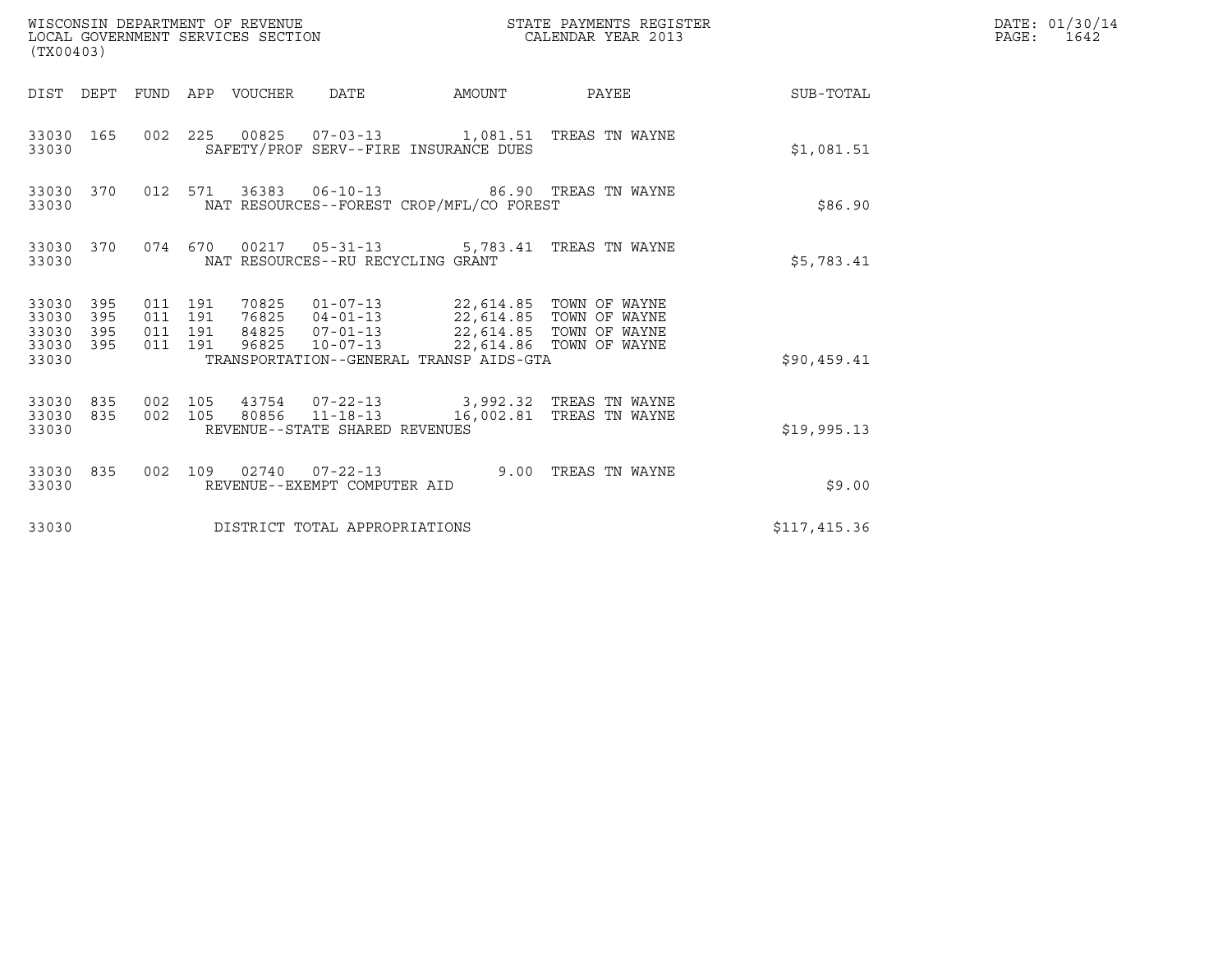|       | DATE: 01/30/14 |
|-------|----------------|
| PAGE: | 1643           |

| (TX00403)                                |                        |                               |         |                                 |                                |                                          |                                                                                                                                                                                                                                    |  |              | DATE: 01/30/14<br>PAGE: 1643 |
|------------------------------------------|------------------------|-------------------------------|---------|---------------------------------|--------------------------------|------------------------------------------|------------------------------------------------------------------------------------------------------------------------------------------------------------------------------------------------------------------------------------|--|--------------|------------------------------|
|                                          |                        |                               |         | DIST DEPT FUND APP VOUCHER DATE |                                |                                          | AMOUNT PAYEE SUB-TOTAL                                                                                                                                                                                                             |  |              |                              |
| 33032                                    | 33032 165              |                               |         |                                 |                                | SAFETY/PROF SERV--FIRE INSURANCE DUES    | 002 225 00826 07-03-13 277.21 TREAS TN WHITE OAK SPRING                                                                                                                                                                            |  | \$277.21     |                              |
| 33032                                    |                        |                               |         |                                 |                                | NAT RESOURCES--FOREST CROP/MFL/CO FOREST | 33032 370 012 571 36384 06-10-13 3.20 TREAS TN WHITE OAK SPRING                                                                                                                                                                    |  | \$3.20       |                              |
| 33032                                    |                        |                               |         |                                 |                                | NAT RESOURCES--RU RECYCLING GRANT        | 33032 370 074 670 40697 05-20-13 394.43 TREAS TN WHITE OAK SPRING                                                                                                                                                                  |  | \$394.43     |                              |
| 33032<br>33032 395<br>33032 395<br>33032 | 33032 395<br>395       | 011 191<br>011 191<br>011 191 | 011 191 |                                 |                                | TRANSPORTATION--GENERAL TRANSP AIDS-GTA  | 70826  01-07-13  8,864.93  TOWN OF WHITE OAK SPRINGS<br>76826  04-01-13  8,864.93  TOWN OF WHITE OAK SPRINGS<br>84826  07-01-13  8,864.93  TOWN OF WHITE OAK SPRINGS<br>96826  10-07-13  ------8,864.96  TOWN OF WHITE OAK SPRINGS |  | \$35,459.75  |                              |
|                                          |                        |                               |         |                                 |                                |                                          |                                                                                                                                                                                                                                    |  |              |                              |
| 33032                                    | 33032 835<br>33032 835 |                               |         |                                 | REVENUE--STATE SHARED REVENUES |                                          | 002 105 43755 07-22-13 3,037.53 TREAS TN WHITE OAK SPRING<br>002 105 80857 11-18-13 17,219.13 TREAS TN WHITE OAK SPRING                                                                                                            |  | \$20, 256.66 |                              |
|                                          |                        |                               |         |                                 |                                |                                          | 33032 835 002 109 02741 07-22-13 1.00 TREAS TN WHITE OAK SPRING 33032                                                                                                                                                              |  | \$1.00       |                              |
| 33032                                    |                        |                               |         |                                 | DISTRICT TOTAL APPROPRIATIONS  |                                          |                                                                                                                                                                                                                                    |  | \$56,392.25  |                              |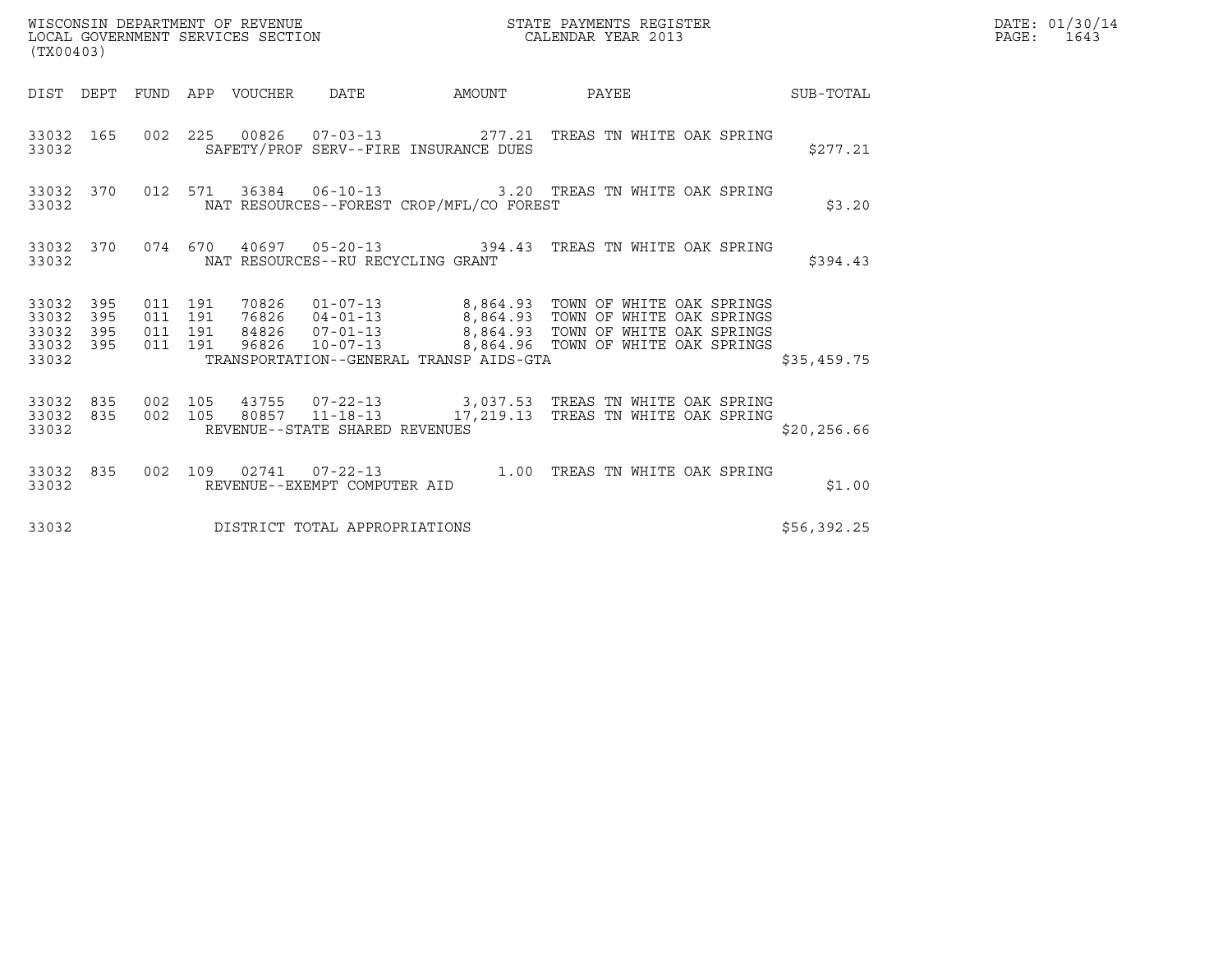| (TX00403)                                |                  |                                          |  |                                            |                                                                                                                                                                                                                                  |              | DATE: 01/30/14<br>PAGE: 1644 |
|------------------------------------------|------------------|------------------------------------------|--|--------------------------------------------|----------------------------------------------------------------------------------------------------------------------------------------------------------------------------------------------------------------------------------|--------------|------------------------------|
|                                          |                  |                                          |  |                                            | DIST DEPT FUND APP VOUCHER DATE AMOUNT PAYEE THE SUB-TOTAL                                                                                                                                                                       |              |                              |
| 33034                                    |                  |                                          |  | SAFETY/PROF SERV--FIRE INSURANCE DUES      | 33034 165 002 225 00827 07-03-13 2,088.78 TREAS TN WILLOW SPRINGS                                                                                                                                                                | \$2,088.78   |                              |
| 33034                                    |                  |                                          |  | NAT RESOURCES--FOREST CROP/MFL/CO FOREST   | 33034 370 012 571 36385 06-10-13 123.40 TREAS TN WILLOW SPRINGS                                                                                                                                                                  | \$123.40     |                              |
|                                          |                  |                                          |  | 33034 NAT RESOURCES--AIDS IN LIEU OF TAXES | 33034 370 012 579 18565 04-15-13 19.37 TREAS TOWN WILLOW SPRINGS                                                                                                                                                                 | \$19.37      |                              |
| 33034                                    |                  |                                          |  | NAT RESOURCES--RU RECYCLING GRANT          | 33034 370 074 670 40698 05-20-13 1,818.49 TREAS TN WILLOW SPRINGS                                                                                                                                                                | \$1,818.49   |                              |
| 33034 395<br>33034<br>33034 395<br>33034 | 395<br>33034 395 | 011 191<br>011 191<br>011 191<br>011 191 |  | TRANSPORTATION--GENERAL TRANSP AIDS-GTA    | 70827   01-07-13   25,954.42   TOWN OF WILLOW SPRINGS<br>76827   04-01-13   25,954.42   TOWN OF WILLOW SPRINGS<br>84827   07-01-13   25,954.42   TOWN OF WILLOW SPRINGS<br>96827   10-07-13   25,954.42   TOWN OF WILLOW SPRINGS | \$103,817.68 |                              |
|                                          | 33034            |                                          |  | TRANSPORTATION--LRIP/TRIP/MSIP GRANTS      | 33034 395 011 278 67494 03-05-13 12,500.00 TREAS TN WILLOW SPRINGS                                                                                                                                                               | \$12,500.00  |                              |
| 33034                                    |                  |                                          |  | REVENUE--STATE SHARED REVENUES             | $\begin{array}{cccccc} 33034 & 835 & 002 & 105 & 43756 & 07-22-13 & & 3,188.23 & \text{TREAS TN WILLOW SPRINGS} \\ 33034 & 835 & 002 & 105 & 80858 & 11-18-13 & & 18,066.64 & \text{TREAS TN WILLOW SPRINGS} \end{array}$        | \$21,254.87  |                              |
| 33034                                    |                  |                                          |  | DISTRICT TOTAL APPROPRIATIONS              |                                                                                                                                                                                                                                  | \$141,622.59 |                              |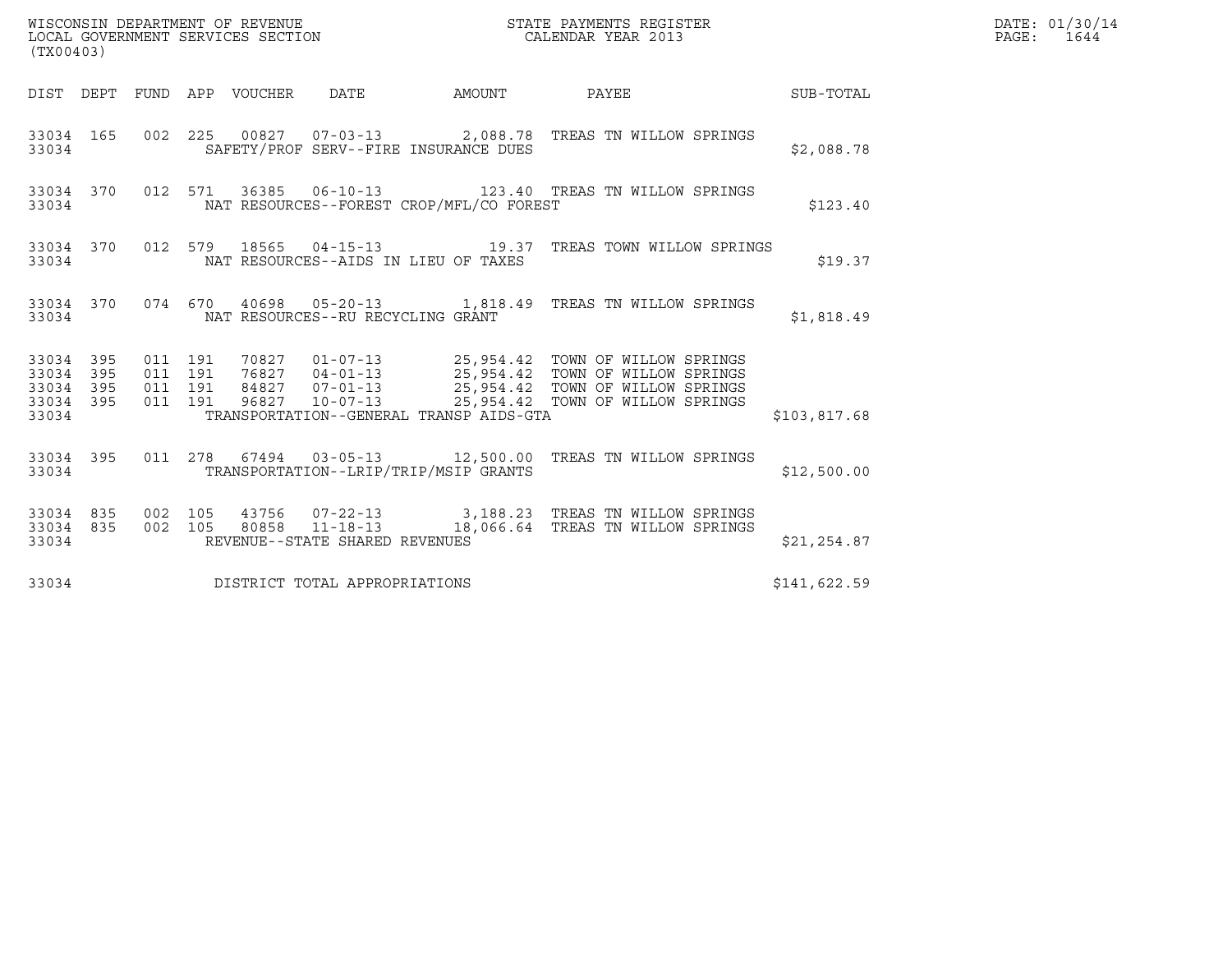| (TX00403)                                         |                        |                                          | WISCONSIN DEPARTMENT OF REVENUE<br>LOCAL GOVERNMENT SERVICES SECTION |                                                          |                                                                                                                                                                                                                             | STATE PAYMENTS REGISTER<br>CALENDAR YEAR 2013 |                        | DATE: 01/30/14<br>PAGE: 1645 |
|---------------------------------------------------|------------------------|------------------------------------------|----------------------------------------------------------------------|----------------------------------------------------------|-----------------------------------------------------------------------------------------------------------------------------------------------------------------------------------------------------------------------------|-----------------------------------------------|------------------------|------------------------------|
|                                                   |                        |                                          | DIST DEPT FUND APP VOUCHER DATE                                      |                                                          |                                                                                                                                                                                                                             |                                               | AMOUNT PAYEE SUB-TOTAL |                              |
| 33036                                             | 33036 165              |                                          |                                                                      |                                                          | 002  225  00828  07-03-13  2,196.75  TREAS TN WIOTA<br>SAFETY/PROF SERV--FIRE INSURANCE DUES                                                                                                                                |                                               | \$2,196.75             |                              |
| 33036                                             | 33036 370              |                                          |                                                                      |                                                          | 012 571 36386 06-10-13 204.33 TREAS TN WIOTA<br>NAT RESOURCES--FOREST CROP/MFL/CO FOREST                                                                                                                                    |                                               | \$204.33               |                              |
| 33036                                             |                        |                                          |                                                                      | NAT RESOURCES--RU RECYCLING GRANT                        | 33036 370 074 670 40699 05-20-13 3,751.38 TREAS TN WIOTA                                                                                                                                                                    |                                               | \$3,751.38             |                              |
| 33036 395<br>33036<br>33036<br>33036 395<br>33036 | 395<br>395             | 011 191<br>011 191<br>011 191<br>011 191 | 96828                                                                |                                                          | 70828   01-07-13   35,793.17   TOWN OF WIOTA<br>76828   04-01-13   35,793.17   TOWN OF WIOTA<br>84828   07-01-13   35,793.17   TOWN OF WIOTA<br>10-07-13 35,793.20 TOWN OF WIOTA<br>TRANSPORTATION--GENERAL TRANSP AIDS-GTA |                                               | \$143,172.71           |                              |
| 33036                                             | 33036 835<br>33036 835 | 002 105                                  |                                                                      | 002 105 80859 11-18-13<br>REVENUE--STATE SHARED REVENUES | 43757  07-22-13  3,971.07  TREAS TN WIOTA                                                                                                                                                                                   | 22,595.11 TREAS TN WIOTA                      | \$26,566.18            |                              |
| 33036                                             | 33036 835              |                                          |                                                                      | REVENUE--EXEMPT COMPUTER AID                             | 002 109 02742 07-22-13 8.00 TREAS TN WIOTA                                                                                                                                                                                  |                                               | \$8.00                 |                              |
| 33036                                             |                        |                                          |                                                                      | DISTRICT TOTAL APPROPRIATIONS                            |                                                                                                                                                                                                                             |                                               | \$175,899.35           |                              |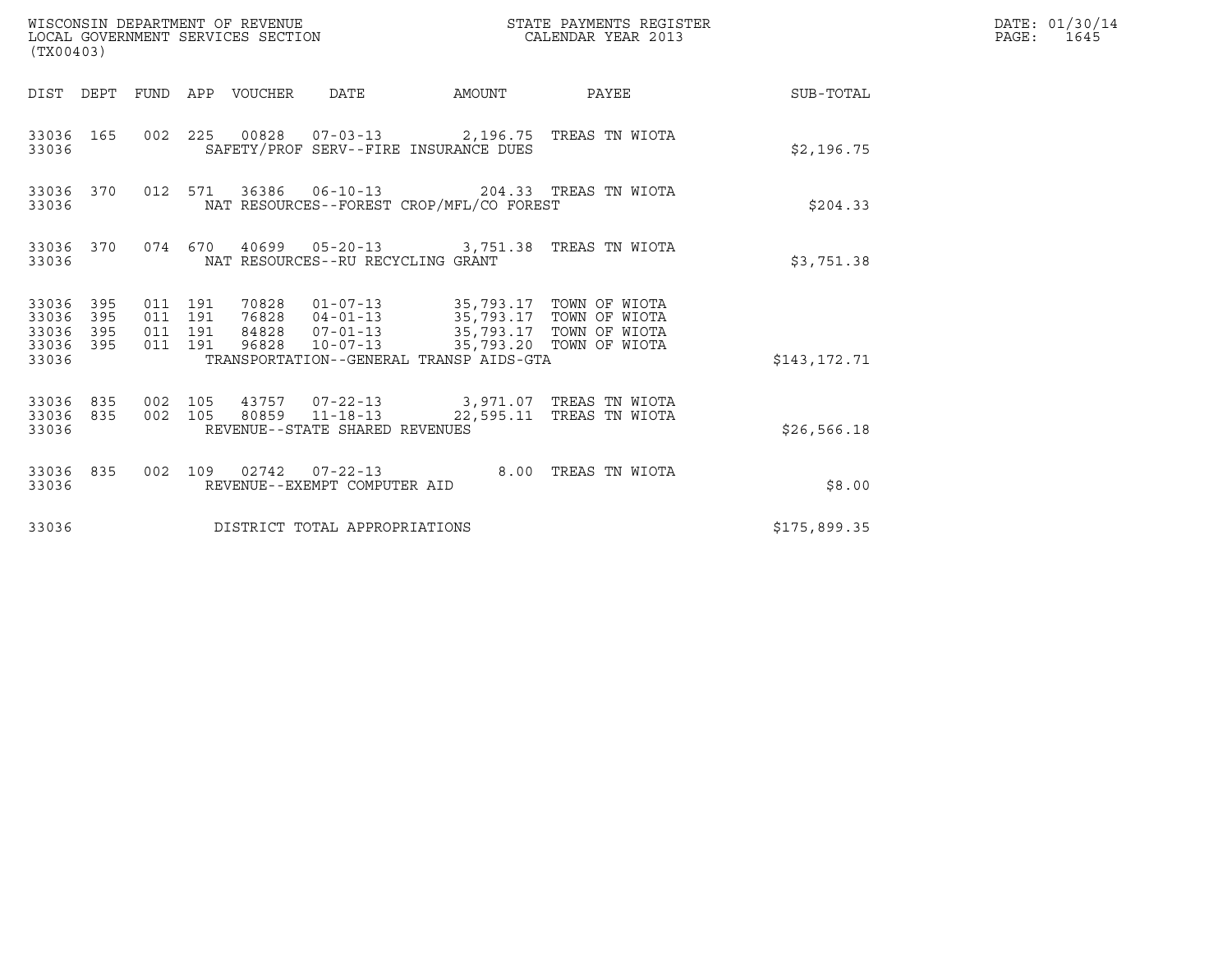| (TX00403) |       |  |                                         |                                                                                                 | % WISCONSIN DEPARTMENT OF REVENUE $$\tt STATE$ PAYMENTS REGISTER LOCAL GOVERNMENT SERVICES SECTION $$\tt CALENDAR$ YEAR 2013                                                                                                                                                                                             |              | DATE: 01/30/14<br>PAGE: 1646 |
|-----------|-------|--|-----------------------------------------|-------------------------------------------------------------------------------------------------|--------------------------------------------------------------------------------------------------------------------------------------------------------------------------------------------------------------------------------------------------------------------------------------------------------------------------|--------------|------------------------------|
|           |       |  |                                         |                                                                                                 | DIST DEPT FUND APP VOUCHER DATE AMOUNT PAYEE PAYER SUB-TOTAL                                                                                                                                                                                                                                                             |              |                              |
|           | 33101 |  |                                         |                                                                                                 | 33101 165 002 225 00829 07-03-13 1,373.93 TREAS VIL ARGYLE<br>SAFETY/PROF SERV--FIRE INSURANCE DUES                                                                                                                                                                                                                      | \$1,373.93   |                              |
|           |       |  | 33101 NAT RESOURCES--RU RECYCLING GRANT |                                                                                                 | 33101 370 074 670 40700 05-20-13 4,578.82 TREAS VIL ARGYLE                                                                                                                                                                                                                                                               | \$4,578.82   |                              |
| 33101     |       |  |                                         | TRANSPORTATION--GENERAL TRANSP AIDS-GTA                                                         | $\begin{array}{cccccccc} 33101 & 395 & 011 & 191 & 70829 & 01-07-13 & & & 7,341.73 & \text{VILLAGE OF ARGYLE} \\ 33101 & 395 & 011 & 191 & 76829 & 04-01-13 & & & 7,341.73 & \text{VILLAGE OF ARGYLE} \\ 33101 & 395 & 011 & 191 & 84829 & 07-01-13 & & & 7,341.73 & \text{VILLAGE OF ARGYLE} \\ 33101 & 395 & 011 & 19$ | \$29,366.93  |                              |
|           |       |  |                                         | 33101 TRANSPORTATION--LRIP/TRIP/MSIP GRANTS                                                     | 33101 395 011 278 67495 03-05-13 11,043.88 TREAS VIL ARGYLE                                                                                                                                                                                                                                                              | \$11,043.88  |                              |
|           |       |  |                                         | 33101 HS--AMBULANCE FUNDING ASSISTANCE GRANTS                                                   | 33101 435 005 162 01HSD 09-03-13 4,592.42 VILLAGE ARGYLE                                                                                                                                                                                                                                                                 | \$4,592.42   |                              |
| 33101     |       |  |                                         | 33101 435 005 163 01LGS 11-18-13 2,000.00 ARGYLE EMS<br>HS--PREPAID MEDICAL TRANSPORT REIMBURSE |                                                                                                                                                                                                                                                                                                                          | \$2,000.00   |                              |
|           |       |  | 33101 JUSTICE--LAW ENFORCEMENT TRAINING |                                                                                                 | 33101 455 002 231 00137 02-06-13 320.00 TREAS VIL ARGYLE                                                                                                                                                                                                                                                                 | \$320.00     |                              |
| 33101     |       |  | REVENUE--STATE SHARED REVENUES          |                                                                                                 | 33101 835 002 105 43758 07-22-13 30,150.69 TREAS VIL ARGYLE<br>33101 835 002 105 80860 11-18-13 169,059.45 TREAS VIL ARGYLE                                                                                                                                                                                              | \$199,210.14 |                              |
| 33101     |       |  | REVENUE--EXEMPT COMPUTER AID            |                                                                                                 | 33101 835 002 109 02743 07-22-13 111.00 TREAS VIL ARGYLE                                                                                                                                                                                                                                                                 | \$111.00     |                              |
|           |       |  | 33101 REVENUE--LOTTERY CREDIT -         |                                                                                                 | 33101 835 021 363 35718 03-25-13 1,191.98 TREAS VIL ARGYLE                                                                                                                                                                                                                                                               | \$1,191.98   |                              |
| 33101     |       |  | DISTRICT TOTAL APPROPRIATIONS           |                                                                                                 |                                                                                                                                                                                                                                                                                                                          | \$253,789.10 |                              |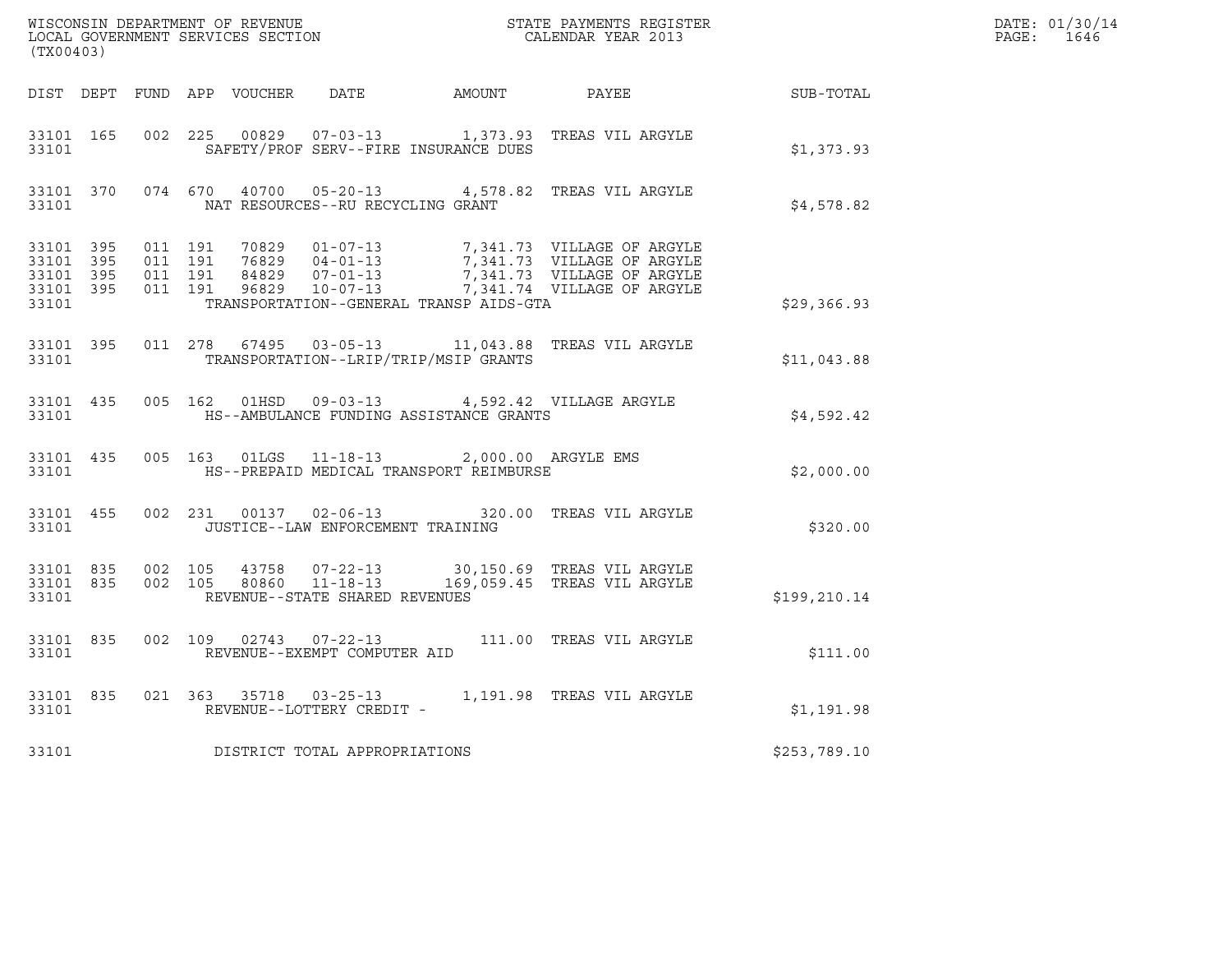| (TX00403)                                         |            |                                          | WISCONSIN DEPARTMENT OF REVENUE<br>LOCAL GOVERNMENT SERVICES SECTION<br>STATE PAYMENTS REGISTER<br>CALENDAR YEAR 2013             |              | DATE: 01/30/14<br>PAGE:<br>1647 |
|---------------------------------------------------|------------|------------------------------------------|-----------------------------------------------------------------------------------------------------------------------------------|--------------|---------------------------------|
|                                                   |            |                                          | DIST DEPT FUND APP VOUCHER<br>DATE<br>AMOUNT PAYEE                                                                                | SUB-TOTAL    |                                 |
| 33106 165<br>33106                                |            | 002 225                                  | 00830  07-03-13  2,370.94 TREAS VIL BELMONT<br>SAFETY/PROF SERV--FIRE INSURANCE DUES                                              | \$2,370.94   |                                 |
| 33106 370<br>33106                                |            | 012 579                                  | $04 - 15 - 13$<br>18566<br>8.39 TREAS VIL BELMONT<br>NAT RESOURCES--AIDS IN LIEU OF TAXES                                         | \$8.39       |                                 |
| 33106 370<br>33106                                |            |                                          | 074 670 40701 05-20-13 3,125.34 TREAS VIL BELMONT<br>NAT RESOURCES--RU RECYCLING GRANT                                            | \$3,125.34   |                                 |
| 33106 395<br>33106<br>33106<br>33106 395<br>33106 | 395<br>395 | 011 191<br>011 191<br>011 191<br>011 191 | TRANSPORTATION--GENERAL TRANSP AIDS-GTA                                                                                           | \$41,136.67  |                                 |
| 33106 455<br>33106                                |            |                                          | 002 231 00157 02-06-13 320.00 TREAS VIL BELMONT<br>JUSTICE--LAW ENFORCEMENT TRAINING                                              | \$320.00     |                                 |
| 33106 835<br>33106                                |            | 33106 835 002 105<br>002 105             | 43759  07-22-13  31,569.51  TREAS VIL BELMONT<br>80861 11-18-13<br>178,936.49 TREAS VIL BELMONT<br>REVENUE--STATE SHARED REVENUES | \$210,506.00 |                                 |
| 33106 835<br>33106                                |            | 002 109                                  | REVENUE--EXEMPT COMPUTER AID                                                                                                      | \$114.00     |                                 |
| 33106 835<br>33106                                |            |                                          | 021  363  35719  03-25-13   1,059.48  TREAS VIL BELMONT<br>REVENUE--LOTTERY CREDIT -                                              | \$1,059.48   |                                 |
| 33106                                             |            |                                          | DISTRICT TOTAL APPROPRIATIONS                                                                                                     | \$258,640.82 |                                 |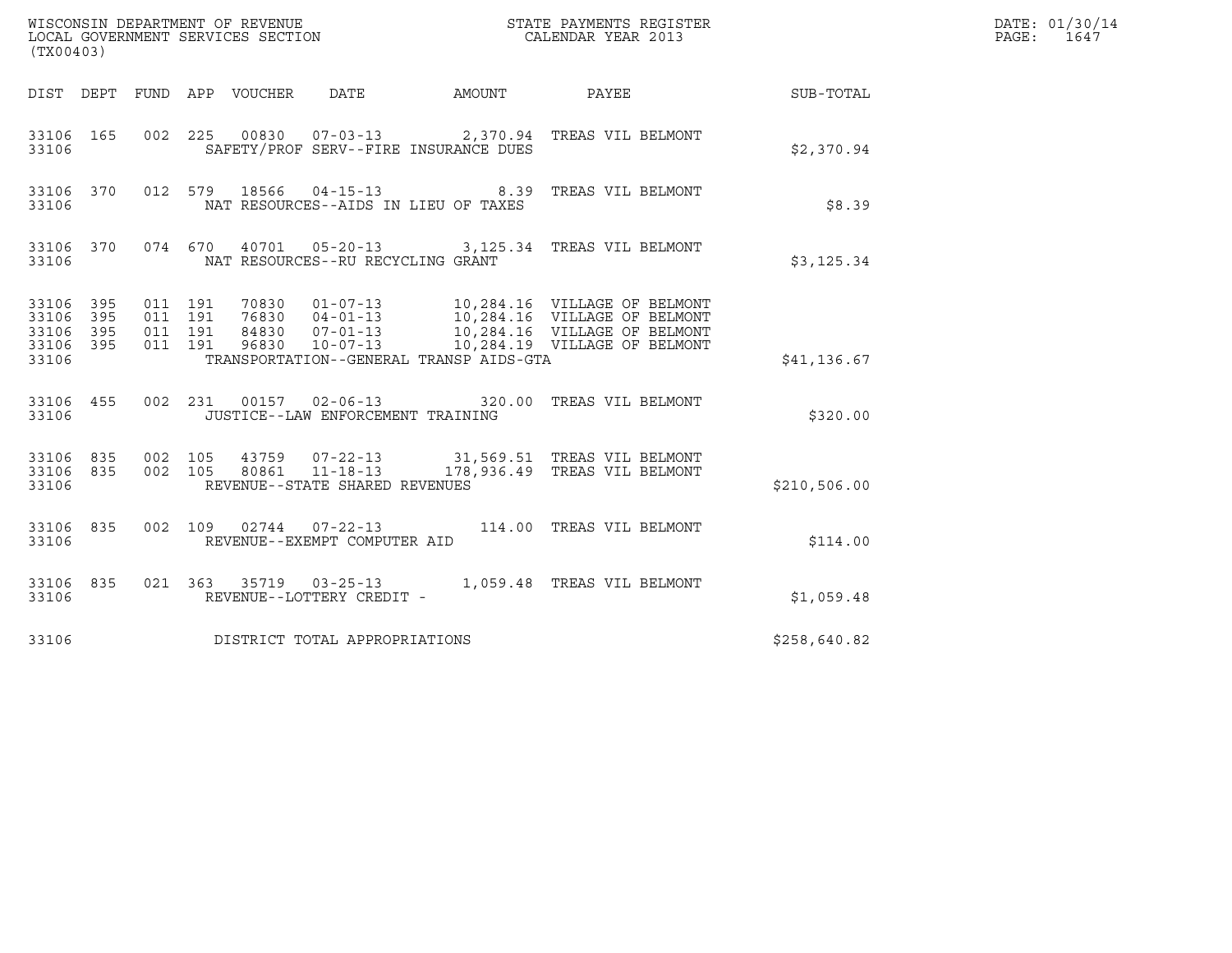| WISCONSIN DEPARTMENT OF REVENUE<br>LOCAL GOVERNMENT SERVICES SECTION<br>(TX00403) |         |                                          |                  |                                         |        | STATE PAYMENTS REGISTER<br>CALENDAR YEAR 2013                                                                                                                                       |               | DATE: 01/30/14<br>PAGE:<br>1648 |
|-----------------------------------------------------------------------------------|---------|------------------------------------------|------------------|-----------------------------------------|--------|-------------------------------------------------------------------------------------------------------------------------------------------------------------------------------------|---------------|---------------------------------|
| DIST DEPT                                                                         |         |                                          | FUND APP VOUCHER | DATE                                    | AMOUNT | PAYEE                                                                                                                                                                               | SUB-TOTAL     |                                 |
| 33107 165<br>33107                                                                |         |                                          |                  | SAFETY/PROF SERV--FIRE INSURANCE DUES   |        | 002 225 00831 07-03-13 1,529.52 TREAS VIL BENTON                                                                                                                                    | \$1,529.52    |                                 |
| 33107 370<br>33107                                                                |         |                                          |                  | NAT RESOURCES--RU RECYCLING GRANT       |        | 074 670 40702 05-20-13 3,245.72 TREAS VIL BENTON                                                                                                                                    | \$3,245.72    |                                 |
| 33107<br>395<br>33107<br>395<br>33107<br>395<br>33107<br>395<br>33107             |         | 011 191<br>011 191<br>011 191<br>011 191 | 96831            | TRANSPORTATION--GENERAL TRANSP AIDS-GTA |        | 70831  01-07-13  9,406.19  VILLAGE OF BENTON<br>76831  04-01-13  9,406.19  VILLAGE OF BENTON<br>84831  07-01-13  9,406.19  VILLAGE OF BENTON<br>10-07-13 9,406.22 VILLAGE OF BENTON | \$37,624.79   |                                 |
| 33107<br>835<br>33107 835<br>33107                                                | 002 105 | 002 105                                  |                  | REVENUE--STATE SHARED REVENUES          |        | 43760  07-22-13  42,013.76  TREAS VIL BENTON<br>80862 11-18-13 238,138.86 TREAS VIL BENTON                                                                                          | \$280, 152.62 |                                 |
| 33107<br>835<br>33107<br>835<br>33107                                             | 002     | 109<br>002 109                           | 05169            | REVENUE--EXEMPT COMPUTER AID            |        | 02745  07-22-13  7.00 TREAS VIL BENTON<br>07-22-13 20.00 TREAS VIL BENTON                                                                                                           | \$27.00       |                                 |
| 33107                                                                             |         |                                          |                  | DISTRICT TOTAL APPROPRIATIONS           |        |                                                                                                                                                                                     | \$322,579.65  |                                 |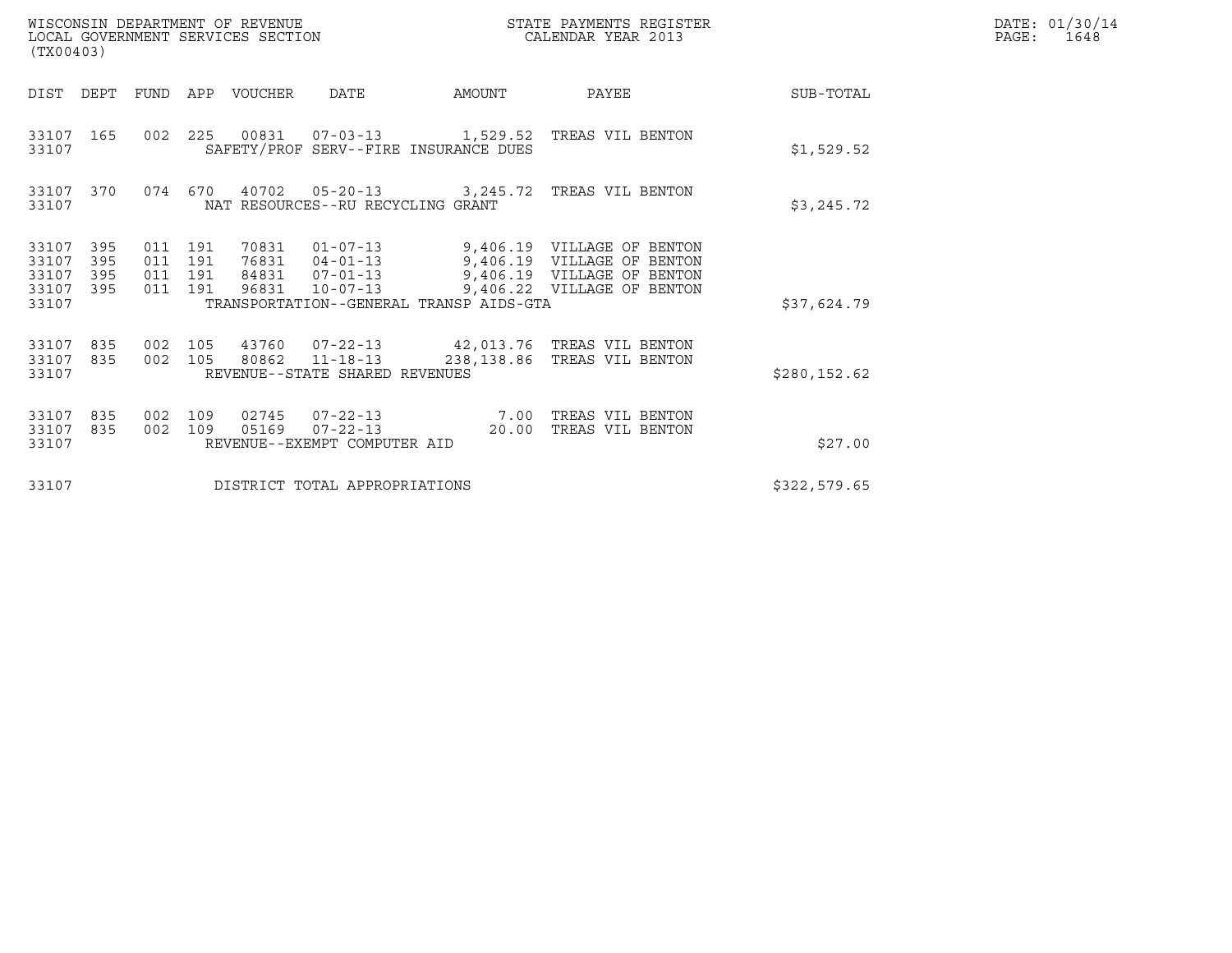| (TX00403)                                 |                          |                                          |                  | WISCONSIN DEPARTMENT OF REVENUE<br>LOCAL GOVERNMENT SERVICES SECTION |                                                                                                                                                                                                              | STATE PAYMENTS REGISTER<br>CALENDAR YEAR 2013 |              | DATE: 01/30/14<br>PAGE: 1649 |
|-------------------------------------------|--------------------------|------------------------------------------|------------------|----------------------------------------------------------------------|--------------------------------------------------------------------------------------------------------------------------------------------------------------------------------------------------------------|-----------------------------------------------|--------------|------------------------------|
| DIST DEPT                                 |                          |                                          | FUND APP VOUCHER | DATE                                                                 | AMOUNT                                                                                                                                                                                                       | PAYEE                                         | SUB-TOTAL    |                              |
| 33108 165<br>33108                        |                          |                                          |                  |                                                                      | 002 225 00832 07-03-13 1,372.49 TREAS VIL BLANCHARDVILLE<br>SAFETY/PROF SERV--FIRE INSURANCE DUES                                                                                                            |                                               | \$1,372.49   |                              |
| 33108 370<br>33108                        |                          |                                          |                  | NAT RESOURCES--RU RECYCLING GRANT                                    | 074 670 40703 05-20-13 3,036.63 TREAS VIL BLANCHARDVILLE                                                                                                                                                     |                                               | \$3,036.63   |                              |
| 33108<br>33108<br>33108<br>33108<br>33108 | 395<br>395<br>395<br>395 | 011 191<br>011 191<br>011 191<br>011 191 | 96832            | $10 - 07 - 13$                                                       | 70832  01-07-13  7,088.21  TREAS VIL BLANCHARDVILLE<br>76832  04-01-13  7,088.21  TREAS VIL BLANCHARDVILLE<br>84832  07-01-13  7,088.21  TREAS VIL BLANCHARDVILLE<br>TRANSPORTATION--GENERAL TRANSP AIDS-GTA | 7,088.23 TREAS VIL BLANCHARDVILLE             | \$28,352.86  |                              |
| 33108 435<br>33108                        |                          |                                          |                  |                                                                      | 005 163 01LGS 11-18-13 2,000.00 BLANCHARDVILLE FIRE DEPT<br>HS--PREPAID MEDICAL TRANSPORT REIMBURSE                                                                                                          |                                               | \$2,000.00   |                              |
| 33108 455<br>33108                        |                          |                                          |                  | JUSTICE--LAW ENFORCEMENT TRAINING                                    | 002 231 00167 02-06-13 320.00 TREAS VIL BLANCHARDVILLE                                                                                                                                                       |                                               | \$320.00     |                              |
| 33108 835<br>33108<br>33108               | 835                      | 002 105<br>002 105                       | 80863            | $11 - 18 - 13$<br>REVENUE--STATE SHARED REVENUES                     | 43761  07-22-13  42,631.11  TREAS VIL BLANCHARDVILLE                                                                                                                                                         | 215, 126.53 TREAS VIL BLANCHARDVILLE          | \$257,757.64 |                              |
| 33108 835<br>33108                        |                          |                                          |                  | 002 109 02746 07-22-13<br>REVENUE--EXEMPT COMPUTER AID               |                                                                                                                                                                                                              | 220.00 TREAS VIL BLANCHARDVILLE               | \$220.00     |                              |
| 33108                                     |                          |                                          |                  | DISTRICT TOTAL APPROPRIATIONS                                        |                                                                                                                                                                                                              |                                               | \$293,059.62 |                              |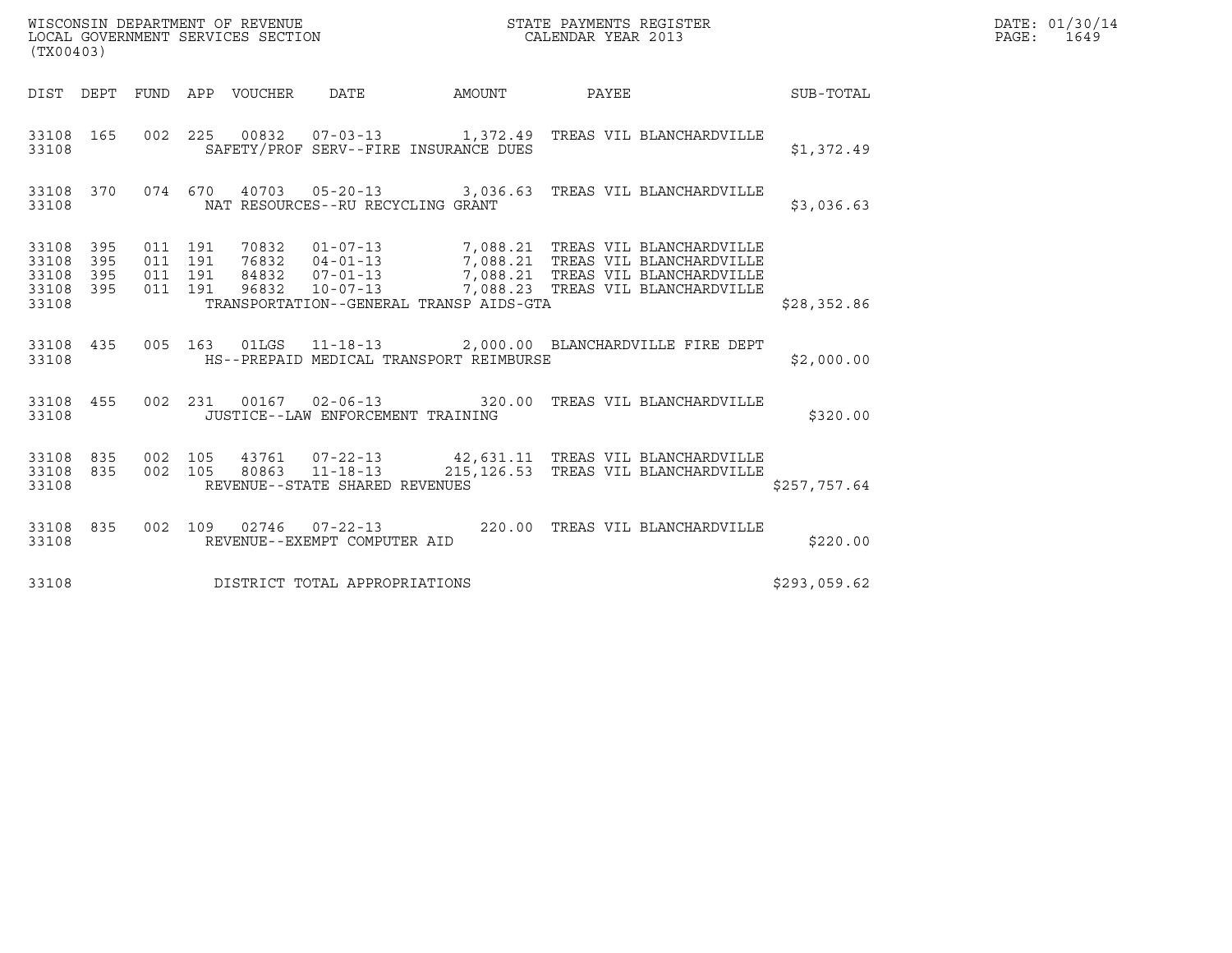| WISCONSIN DEPARTMENT OF REVENUE   | STATE PAYMENTS REGISTER | DATE: 01/30/14 |
|-----------------------------------|-------------------------|----------------|
| LOCAL GOVERNMENT SERVICES SECTION | CALENDAR YEAR 2013      | 1650<br>PAGE:  |

|                                               | (TX00403)         |  |         |  |                                                          |                                         |                                                                                                                                                                                                                 |              | DATE: 01/30/14<br>PAGE: 1650 |
|-----------------------------------------------|-------------------|--|---------|--|----------------------------------------------------------|-----------------------------------------|-----------------------------------------------------------------------------------------------------------------------------------------------------------------------------------------------------------------|--------------|------------------------------|
| DIST DEPT                                     |                   |  |         |  |                                                          | FUND APP VOUCHER DATE AMOUNT            | PAYEE                                                                                                                                                                                                           | SUB-TOTAL    |                              |
| 33131 165<br>33131                            |                   |  |         |  |                                                          | SAFETY/PROF SERV--FIRE INSURANCE DUES   | 002  225  00833  07-03-13  307.42  TREAS VIL GRATIOT                                                                                                                                                            | \$307.42     |                              |
| 33131<br>33131<br>33131<br>33131 395<br>33131 | 395<br>395<br>395 |  | 011 191 |  |                                                          | TRANSPORTATION--GENERAL TRANSP AIDS-GTA | 70833  01-07-13  3,229.56  VILLAGE OF GRATIOT<br>011 191 76833 04-01-13 3,229.56 VILLAGE OF GRATIOT<br>011 191 84833 07-01-13 3,229.56 VILLAGE OF GRATIOT<br>011 191 96833 10-07-13 3,229.57 VILLAGE OF GRATIOT | \$12,918.25  |                              |
| 33131                                         | 33131 395         |  |         |  |                                                          | TRANSPORTATION--LRIP/TRIP/MSIP GRANTS   | 011  278  67499  03-05-13  11,043.88  TREAS VIL GRATIOT                                                                                                                                                         | \$11,043.88  |                              |
| 33131<br>33131<br>33131                       | 835<br>835        |  |         |  | 002 105 80864 11-18-13<br>REVENUE--STATE SHARED REVENUES |                                         | 002 105 43762 07-22-13 14,184.40 TREAS VIL GRATIOT<br>80,378.24 TREAS VIL GRATIOT                                                                                                                               | \$94,562.64  |                              |
| 33131 835<br>33131                            |                   |  |         |  | REVENUE--EXEMPT COMPUTER AID                             |                                         | 002  109  02747  07-22-13   15.00 TREAS VIL GRATIOT                                                                                                                                                             | \$15.00      |                              |
| 33131                                         |                   |  |         |  | DISTRICT TOTAL APPROPRIATIONS                            |                                         |                                                                                                                                                                                                                 | \$118,847.19 |                              |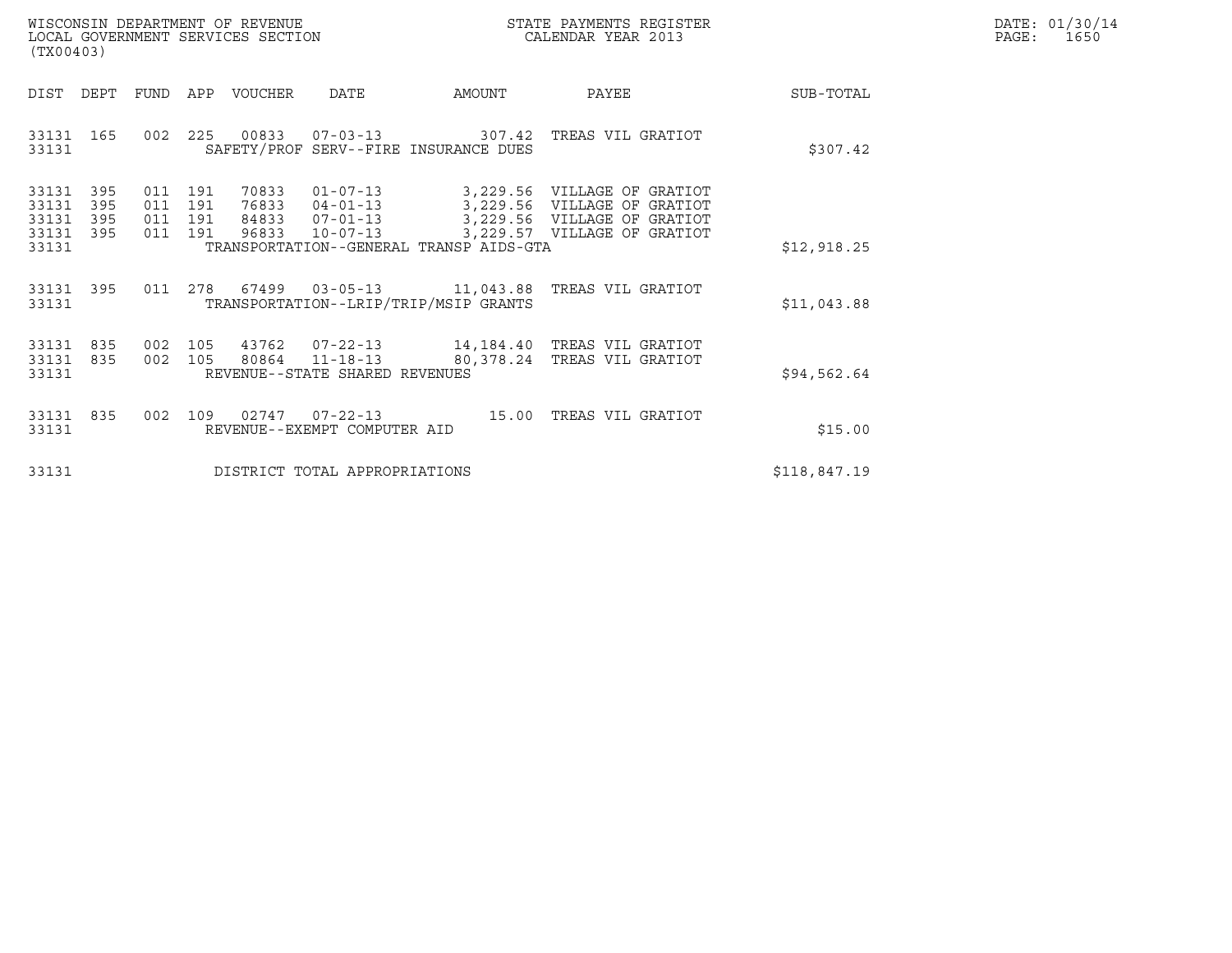| WISCONSIN DEPARTMENT OF REVENUE   | STATE PAYMENTS REGISTER | DATE: 01/30/14 |
|-----------------------------------|-------------------------|----------------|
| LOCAL GOVERNMENT SERVICES SECTION | CALENDAR YEAR 2013      | PAGE:<br>1651  |

| WISCONSIN DEPARTMENT OF REVENUE<br>LOCAL GOVERNMENT SERVICES SECTION<br>(TX00403)                                                                                 |                                                                                                                                                           | STATE PAYMENTS REGISTER<br>CALENDAR YEAR 2013                                                    |               | DATE: 01/30/14<br>PAGE:<br>1651 |
|-------------------------------------------------------------------------------------------------------------------------------------------------------------------|-----------------------------------------------------------------------------------------------------------------------------------------------------------|--------------------------------------------------------------------------------------------------|---------------|---------------------------------|
| DEPT<br>APP VOUCHER<br>DIST<br>FUND                                                                                                                               | DATE<br>AMOUNT                                                                                                                                            | PAYEE                                                                                            | SUB-TOTAL     |                                 |
| 225<br>00834<br>33181<br>165<br>002<br>33181                                                                                                                      | $07 - 03 - 13$<br>765.34<br>SAFETY/PROF SERV--FIRE INSURANCE DUES                                                                                         | TREAS VIL SOUTH WAYNE                                                                            | \$765.34      |                                 |
| 33181<br>395<br>191<br>70834<br>011<br>33181<br>395<br>011<br>191<br>76834<br>33181<br>395<br>011<br>191<br>84834<br>33181<br>191<br>96834<br>395<br>011<br>33181 | $01 - 07 - 13$<br>7,600.86<br>$04 - 01 - 13$<br>7,600.86<br>7,600.86<br>07-01-13<br>7,600.88<br>$10 - 07 - 13$<br>TRANSPORTATION--GENERAL TRANSP AIDS-GTA | TREAS VIL SOUTH WAYNE<br>TREAS VIL SOUTH WAYNE<br>TREAS VIL SOUTH WAYNE<br>TREAS VIL SOUTH WAYNE | \$30,403.46   |                                 |
| 33181<br>835<br>002<br>105<br>43763<br>33181<br>835<br>002<br>105<br>80865<br>33181<br>REVENUE--STATE SHARED REVENUES                                             | 27,881.89<br>07-22-13<br>$11 - 18 - 13$<br>142,492.77                                                                                                     | TREAS VIL SOUTH WAYNE<br>TREAS VIL SOUTH WAYNE                                                   | \$170,374.66  |                                 |
| 02748<br>33181<br>835<br>002<br>109<br>33181<br>REVENUE--EXEMPT COMPUTER AID                                                                                      | $07 - 22 - 13$<br>32.00                                                                                                                                   | TREAS VIL SOUTH WAYNE                                                                            | \$32.00       |                                 |
| 33181                                                                                                                                                             | DISTRICT TOTAL APPROPRIATIONS                                                                                                                             |                                                                                                  | \$201, 575.46 |                                 |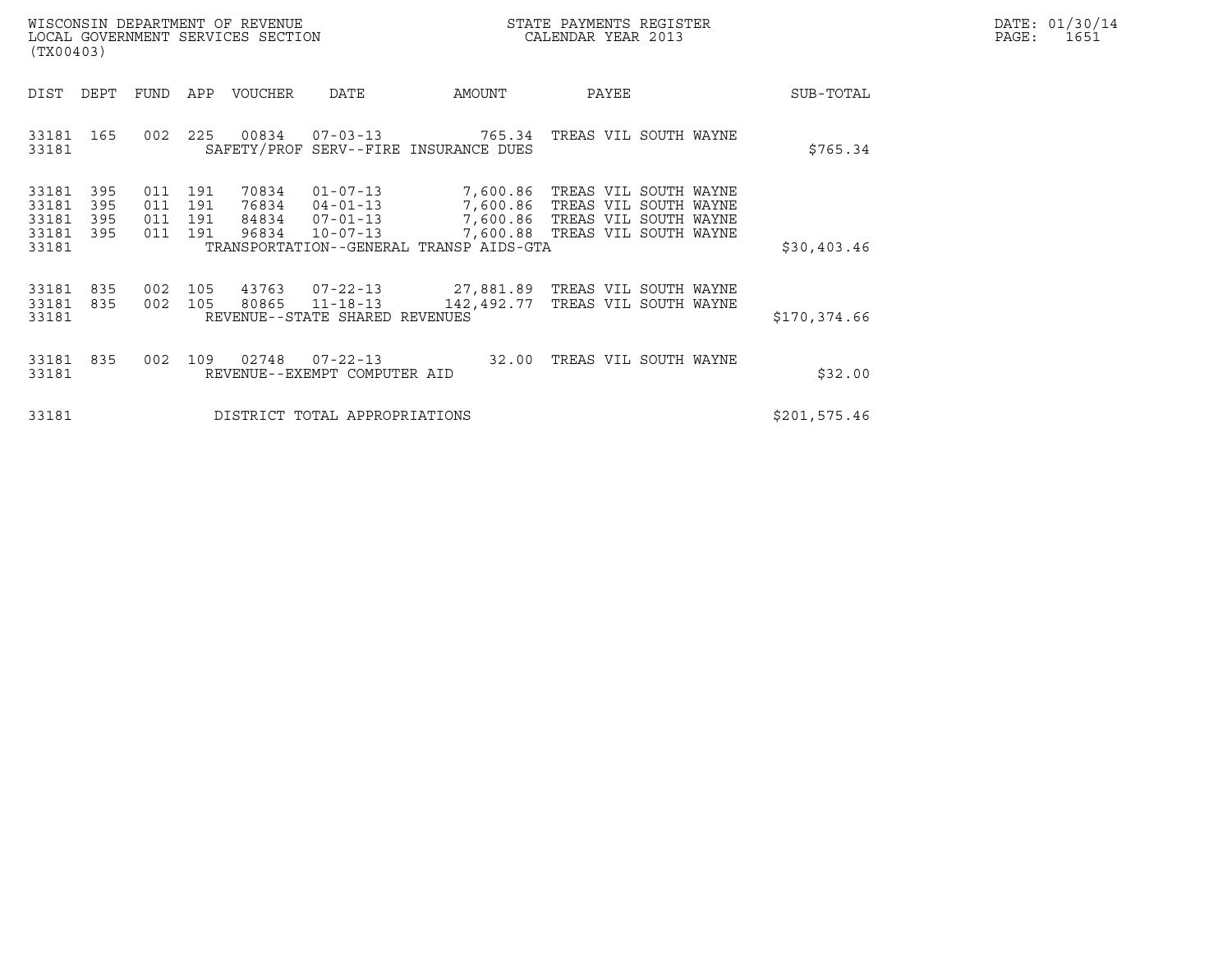| DATE: | 01/30/14 |
|-------|----------|
| PAGE: | 1652     |

| (TX00403)                                |                        |                    |                    |  |                                                                    |                                                                                                                                                                                                                                                                                                                                                           |  |                 | DATE: 01/30/14<br>PAGE: 1652 |
|------------------------------------------|------------------------|--------------------|--------------------|--|--------------------------------------------------------------------|-----------------------------------------------------------------------------------------------------------------------------------------------------------------------------------------------------------------------------------------------------------------------------------------------------------------------------------------------------------|--|-----------------|------------------------------|
|                                          |                        |                    |                    |  |                                                                    | DIST DEPT FUND APP VOUCHER DATE AMOUNT                                                                                                                                                                                                                                                                                                                    |  | PAYEE SUB-TOTAL |                              |
| 33216                                    |                        |                    |                    |  |                                                                    | 33216 165 002 225 00835 07-03-13 3,908.21 TREAS CITY DARLINGTON<br>SAFETY/PROF SERV--FIRE INSURANCE DUES                                                                                                                                                                                                                                                  |  | \$3,908.21      |                              |
|                                          | 33216                  |                    |                    |  | NAT RESOURCES--RU RECYCLING GRANT                                  | 33216 370 074 670 40704 05-20-13 8,121.44 TREAS CITY DARLINGTON                                                                                                                                                                                                                                                                                           |  | \$8,121.44      |                              |
| 33216                                    |                        |                    |                    |  |                                                                    | $\begin{tabular}{cccccc} 33216 & 370 & 095 & 519 & 00555 & 09-16-13 & 5,250.00 & TREAS CITY DARLINGTON \\ 33216 & 370 & 095 & 519 & 01650 & 01-03-13 & 5,499.00 & TREAS CITY DARLINGTON \\ 33216 & 370 & 095 & 519 & 02360 & 03-11-13 & 4,770.91 & TREAS CITY DARLINGTON \\ 33216 & 370 & 095 & 519 & 03404 & 0$<br>NAT RESOURCES--URBAN NON-POINT GRANTS |  | \$18,333.04     |                              |
| 33216                                    | 33216 395<br>33216 395 |                    |                    |  |                                                                    | 011 185 95206 11-25-13 489.26 TREAS CITY DARLINGTON<br>011 185 95206 11-25-13 4,102.74 TREAS CITY DARLINGTON<br>TRANSPORTATION--HIGHWAY SAFETY-FEDERAL                                                                                                                                                                                                    |  | \$4,592.00      |                              |
| 33216 395<br>33216<br>33216 395<br>33216 | 395<br>33216 395       | 011 191<br>011 191 | 011 191<br>011 191 |  |                                                                    | 70835  01-07-13  33,737.94  TREAS CITY DARLINGTON<br>76835  04-01-13  33,737.94  TREAS CITY DARLINGTON<br>84835  07-01-13  33,737.94  TREAS CITY DARLINGTON<br>96835  10-07-13  33,737.95  TREAS CITY DARLINGTON<br>TRANSPORTATION--GENERAL TRANSP AIDS-GTA                                                                                               |  | \$134,951.77    |                              |
| 33216                                    | 33216 435              |                    |                    |  |                                                                    | 005 162 01HSD 09-03-13 4,822.28 TREAS CITY DARLINGTON<br>HS--AMBULANCE FUNDING ASSISTANCE GRANTS                                                                                                                                                                                                                                                          |  | \$4,822.28      |                              |
| 33216                                    | 33216 435              |                    |                    |  |                                                                    | 005 163 01LGS 11-18-13 1,000.00 RURAL MEDICAL AMBULANCE SERV<br>HS--PREPAID MEDICAL TRANSPORT REIMBURSE                                                                                                                                                                                                                                                   |  | \$1,000.00      |                              |
| 33216                                    | 33216 455<br>33216 455 |                    |                    |  | JUSTICE--LAW ENFORCEMENT TRAINING                                  | 002 231 00062 01-09-13 160.00 TREAS CITY DARLINGTON<br>002 231 00230 02-07-13 1,600.00 TREAS CITY DARLINGTON                                                                                                                                                                                                                                              |  | \$1,760.00      |                              |
| 33216 465<br>33216                       |                        |                    |                    |  |                                                                    | 002 305 00815 10-18-13 1,922.40 TREAS CITY DARLINGTON<br>MILITARY AFFAIRS-EMER MGMT-DISASTER RECO                                                                                                                                                                                                                                                         |  | \$1,922.40      |                              |
| 33216 465<br>33216                       |                        |                    |                    |  | 002 342 00815 10-18-13                                             | 11,534.37 TREAS CITY DARLINGTON<br>MILITARY AFFAIRS-EMERGENCY MGMT-FED FUND                                                                                                                                                                                                                                                                               |  | \$11,534.37     |                              |
| 33216 835<br>33216 835<br>33216          |                        |                    | 002 105<br>002 105 |  | 43764 07-22-13<br>80866 11-18-13<br>REVENUE--STATE SHARED REVENUES | 141,965.20 TREAS CITY DARLINGTON<br>540,399.65 TREAS CITY DARLINGTON                                                                                                                                                                                                                                                                                      |  | \$682,364.85    |                              |

33216 835 002 109 02749 07-22-13 1,832.00 TREAS CITY DARLINGTON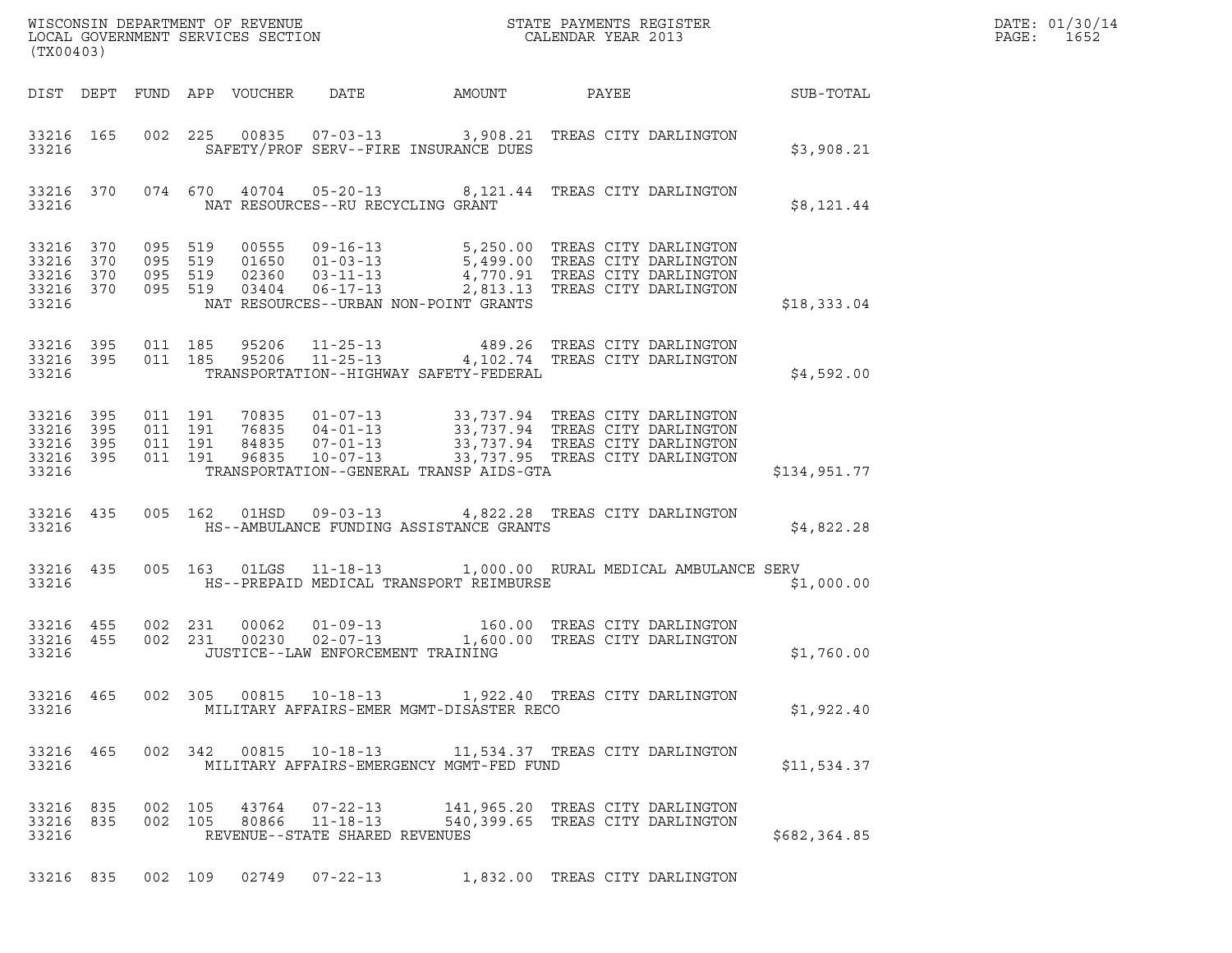| WISCONSIN DEPARTMENT OF REVENUE<br>LOCAL GOVERNMENT SERVICES SECTION |      |     |                |                                                |          | STATE PAYMENTS REGISTER<br>CALENDAR YEAR 2013 |              | DATE: 01/30/14<br>PAGE:<br>1653 |
|----------------------------------------------------------------------|------|-----|----------------|------------------------------------------------|----------|-----------------------------------------------|--------------|---------------------------------|
| (TX00403)                                                            |      |     |                |                                                |          |                                               |              |                                 |
| DEPT<br>DIST                                                         | FUND | APP | <b>VOUCHER</b> | DATE                                           | AMOUNT   | PAYEE                                         | SUB-TOTAL    |                                 |
| 835<br>33216<br>33216                                                | 002  | 109 | 05170          | $07 - 22 - 13$<br>REVENUE--EXEMPT COMPUTER AID | 3,053.00 | TREAS CITY DARLINGTON                         | \$4,885.00   |                                 |
| 835<br>33216<br>33216                                                | 021  | 363 | 35720          | $03 - 25 - 13$<br>REVENUE--LOTTERY CREDIT -    | 1,135.91 | TREAS CITY DARLINGTON                         | \$1,135.91   |                                 |
| 33216                                                                |      |     |                | DISTRICT TOTAL APPROPRIATIONS                  |          |                                               | \$879,331.27 |                                 |